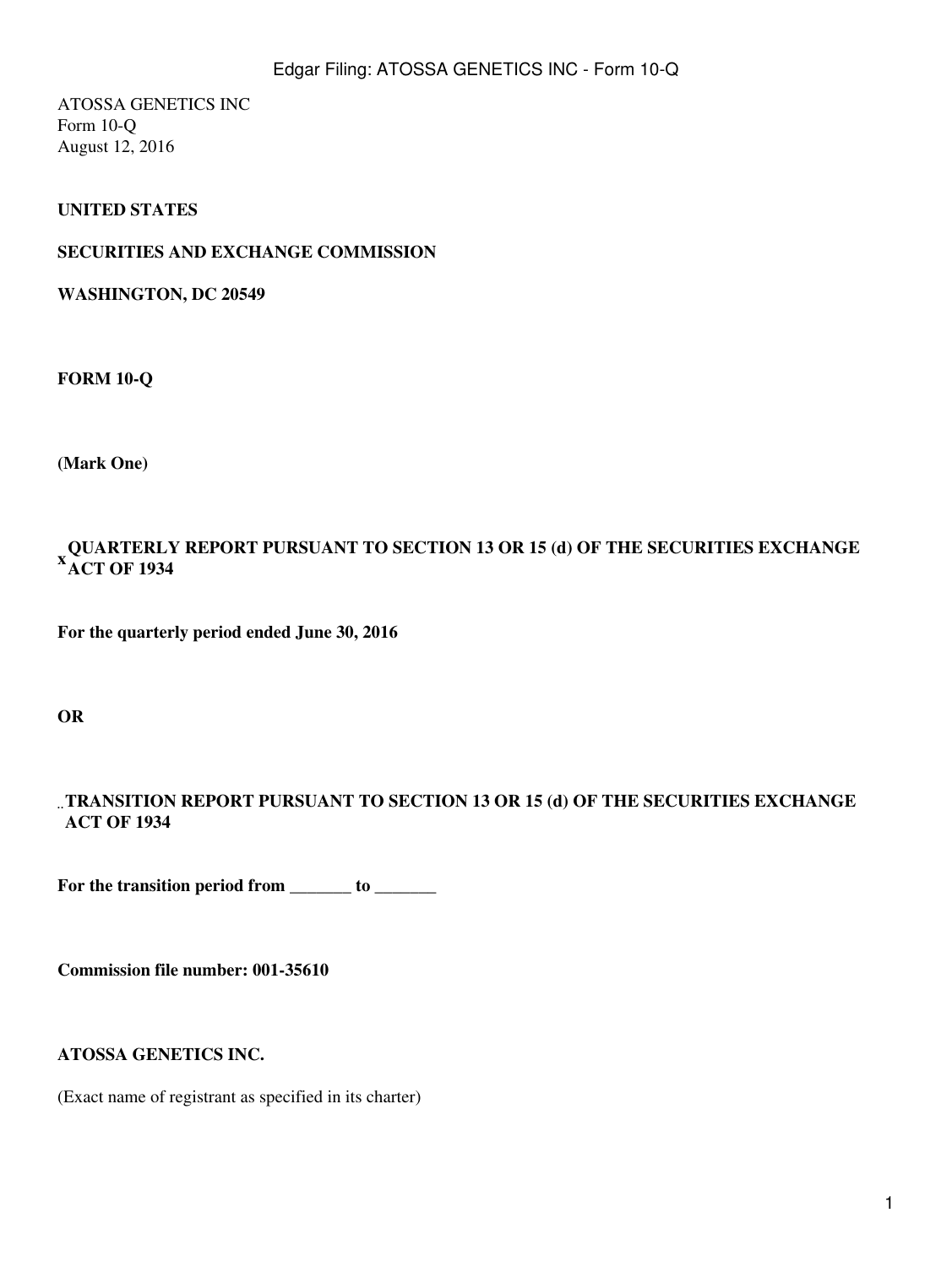**Delaware 26-4753208** (State or other jurisdiction of (I.R.S. Employer incorporation or organization) Identification No.)

**2300 Eastlake Ave. East, Suite 200 98102 Seattle, WA** (Zip Code) (Address of principal executive offices)

Registrant's telephone number, including area code: (206) 325-6086

Indicate by check mark whether the registrant: (1) has filed all reports required to be filed by Section 13 or 15(d) of the Securities Exchange Act of 1934 during the preceding 12 months (or for such shorter period that the registrant was required to file such reports), and (2) has been subject to such filing requirements for the past 90 days. Yes b No "

Indicate by check mark whether the registrant has submitted electronically and posted on its corporate Web site, if any, every Interactive Data File required to be submitted and posted pursuant to Rule 405 of Regulation S-T during the preceding 12 months (or for such shorter period that the registrant was required to submit and post such files). Yes þ No ¨

Indicate by check mark whether the registrant is a large accelerated filer, an accelerated filer, a non-accelerated filer or a smaller reporting company. See definition of "large accelerated filer," "accelerated filer" and "smaller reporting company" in Rule 12b-2 of the Exchange Act. (Check one):

Large accelerated filer ¨ Accelerated filer ¨ Non-accelerated filer ¨ Smaller reporting company þ

Indicate by check mark whether the registrant is a shell company (as defined in Rule 12b-2 of the Exchange Act). Yes ¨ No þ

The number of shares of the registrant's common stock, \$0.001 par value per share, outstanding at August 12, 2016 was 39,569,510.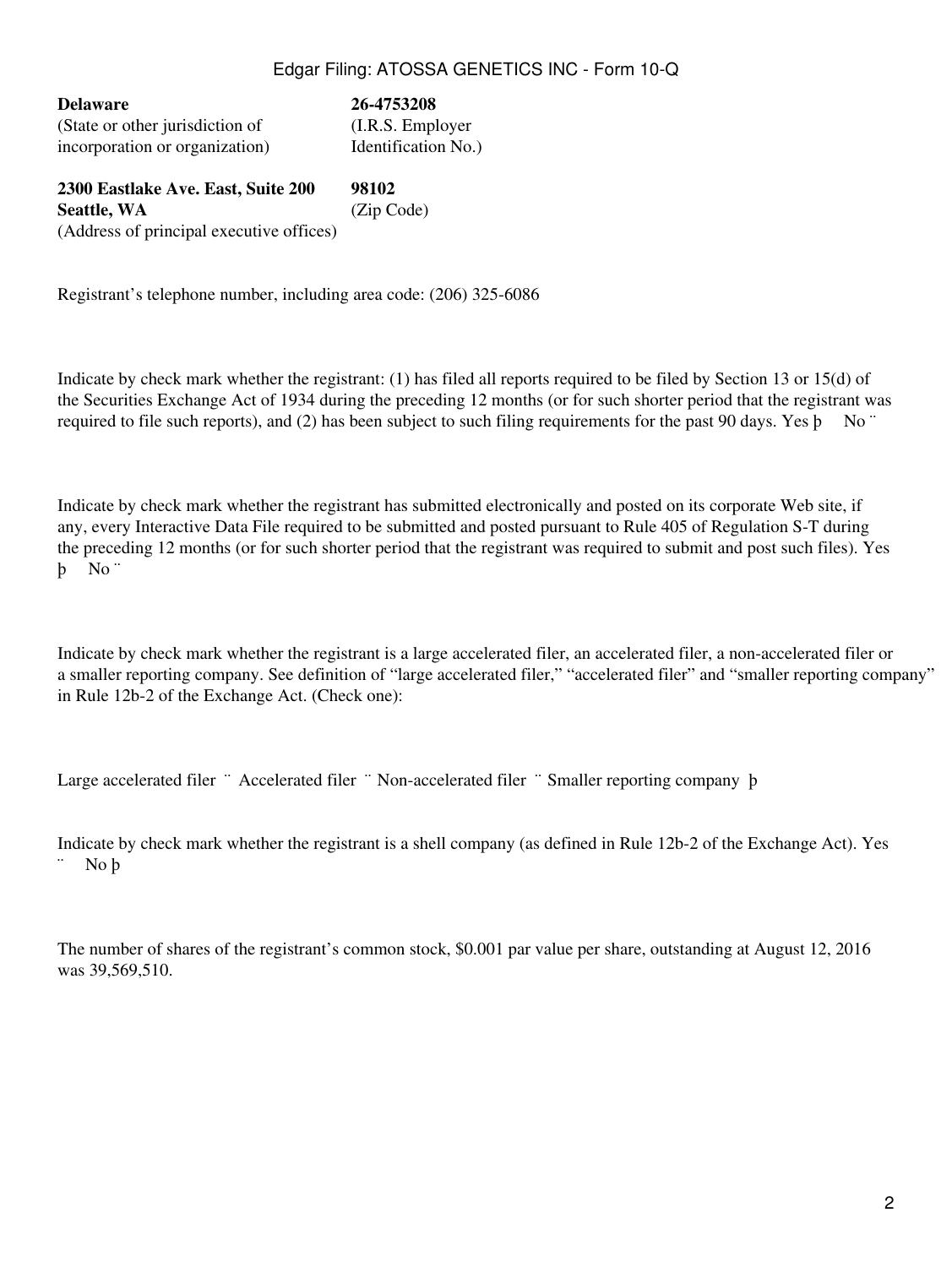## **ATOSSA GENETICS INC.**

## **FORM 10-Q**

## **QUARTERLY REPORT**

## **INDEX**

|               | PART I. FINANCIAL INFORMATION                                                                                          | 3              |
|---------------|------------------------------------------------------------------------------------------------------------------------|----------------|
|               | ITEM 1. Condensed Consolidated Financial Statements - Unaudited                                                        | $\overline{3}$ |
|               | Condensed Consolidated Balance Sheets as of June 30, 2016 and December 31, 2015                                        | 3              |
|               | Condensed Consolidated Statements of Operations for the three and six months ended June 30, 2016 and $\Lambda$<br>2015 |                |
|               | Condensed Consolidated Statement of Stockholders' Equity for the six months ended June 30, 2016                        | 5              |
|               | Condensed Consolidated Statements of Cash Flows for the three and six months ended June 30, 2016 and 6<br>2015         |                |
|               | <b>Notes to Consolidated Financial Statements</b>                                                                      | $\overline{7}$ |
| ITEM 2.       | Management's Discussion and Analysis of Financial Condition and Results of Operations                                  | 17             |
| <b>ITEM 3</b> | <b>Quantitative and Qualitative Disclosures about Market Risk</b>                                                      | 25             |
|               | ITEM 4. Controls and Procedures                                                                                        | 25             |
|               | PART II. OTHER INFORMATION                                                                                             | 25             |
|               | ITEM 1. Legal Proceedings                                                                                              | 25             |
|               | <b>ITEM 1A.Risk Factors</b>                                                                                            | 26             |
|               | ITEM 2. Unregistered Sales of Equity Securities and Use of Proceeds                                                    | 26             |
|               | ITEM 3. Defaults upon Senior Securities                                                                                | 27             |
|               | ITEM 4. Mine Safety Disclosures                                                                                        | 27             |
|               | ITEM 5. Other Information                                                                                              | 27             |
|               |                                                                                                                        | 3              |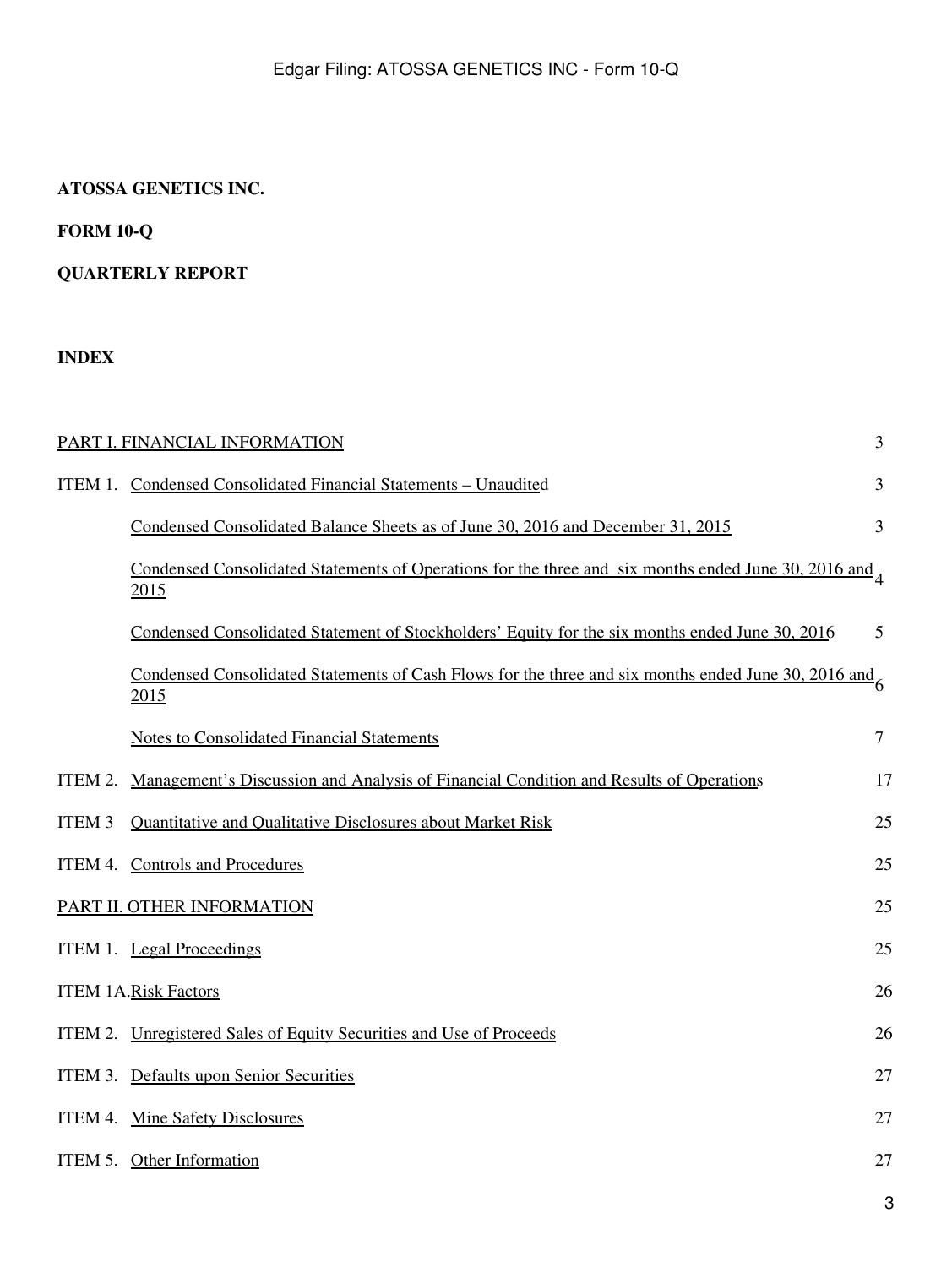| ITEM 6. Exhibits  | $\sim$<br>$\sim$ 1 |
|-------------------|--------------------|
| <b>SIGNATURES</b> | 28                 |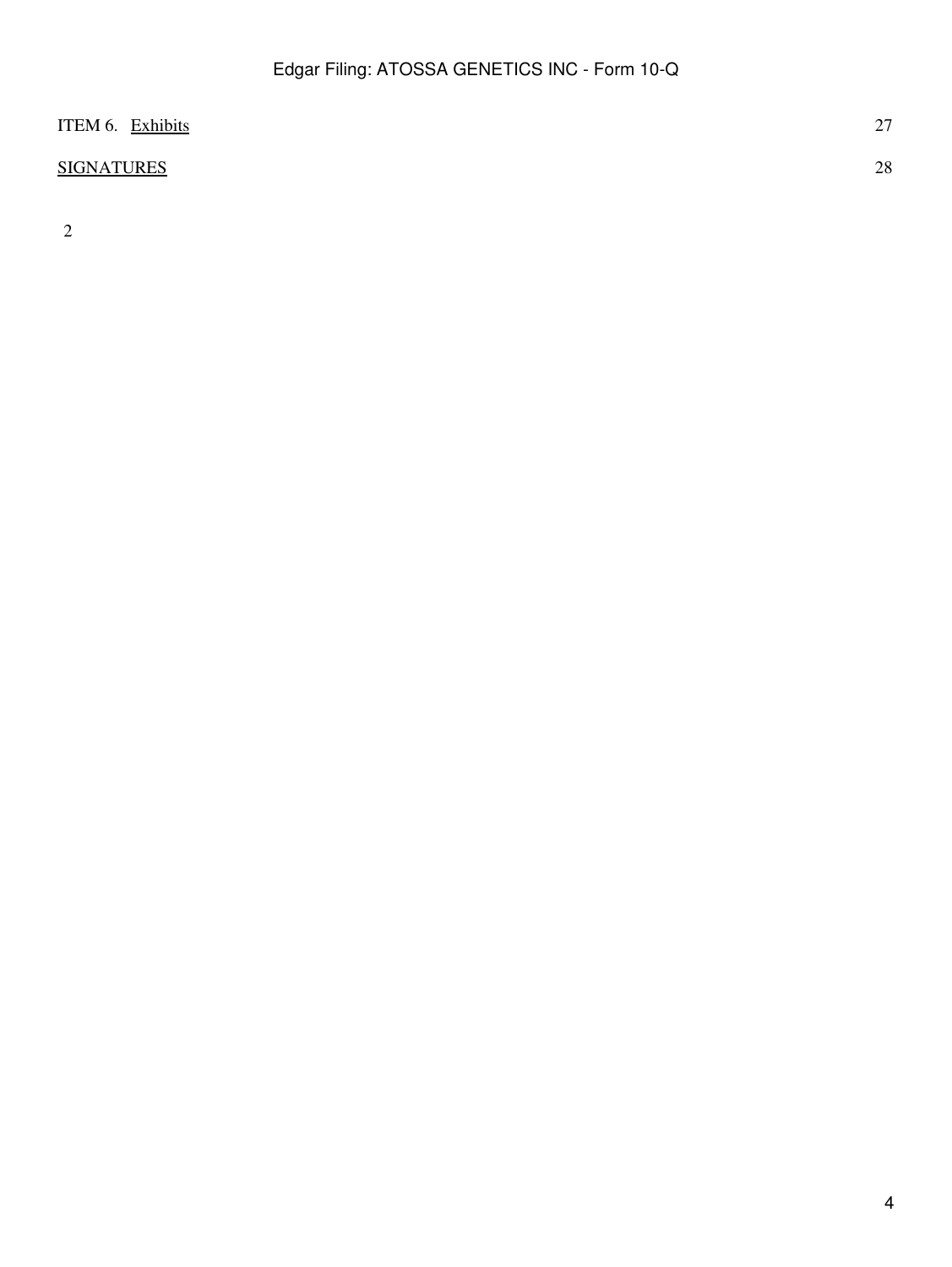## <span id="page-4-0"></span>**PART I. FINANCIAL INFORMATION**

#### <span id="page-4-1"></span>**ITEM 1. CONDENSED CONSOLIDATED FINANCIAL STATEMENTS**

#### <span id="page-4-2"></span>**ATOSSA GENETICS INC.**

#### **CONDENSED CONSOLIDATED BALANCE SHEETS**

|                                                                                                                           | June 30,<br>2016<br>(Unaudited) | December 31,<br>2015 |
|---------------------------------------------------------------------------------------------------------------------------|---------------------------------|----------------------|
| <b>Assets</b>                                                                                                             |                                 |                      |
| <b>Current</b> assets                                                                                                     |                                 |                      |
| Cash and cash equivalents                                                                                                 | \$1,190,866                     | \$3,715,895          |
| Restricted cash                                                                                                           | 55,000                          | 275,000              |
| Prepaid expense                                                                                                           | 209,129                         | 193,293              |
| Other current assets                                                                                                      |                                 | 110,663              |
| Total current assets                                                                                                      | 1,454,995                       | 4,294,851            |
| Furniture and equipment, net                                                                                              | 114,235                         | 171,568              |
| Intangible assets, net                                                                                                    | 1,447,010                       | 1,700,565            |
| Other assets                                                                                                              | 268,379                         | 76,337               |
| <b>Total assets</b>                                                                                                       | \$3,284,619                     | \$6,243,321          |
| Liabilities and Stockholders' Equity                                                                                      |                                 |                      |
| <b>Current liabilities</b>                                                                                                |                                 |                      |
| Accounts payable                                                                                                          | \$282,791                       | \$814,448            |
| Accrued expenses                                                                                                          | 75,773                          | 463,676              |
| Payroll liabilities                                                                                                       | 492,967                         | 1,159,335            |
| Other current liabilities                                                                                                 | 22,734                          | 64,128               |
| Total current liabilities                                                                                                 | 874,265                         | 2,501,587            |
| Commitments and contingencies (note 13)                                                                                   |                                 |                      |
| Stockholders' equity                                                                                                      |                                 |                      |
| Preferred stock - \$.001 par value; 10,000,000 shares authorized, 0 shares issued and<br>outstanding                      |                                 |                      |
| Common stock - \$.001 par value; 75,000,000 shares authorized, 39,569,510 and<br>32,657,257 shares issued and outstanding | 39,569                          | 32,657               |
| Additional paid-in capital                                                                                                | 57, 355, 571                    | 54,643,940           |
|                                                                                                                           |                                 |                      |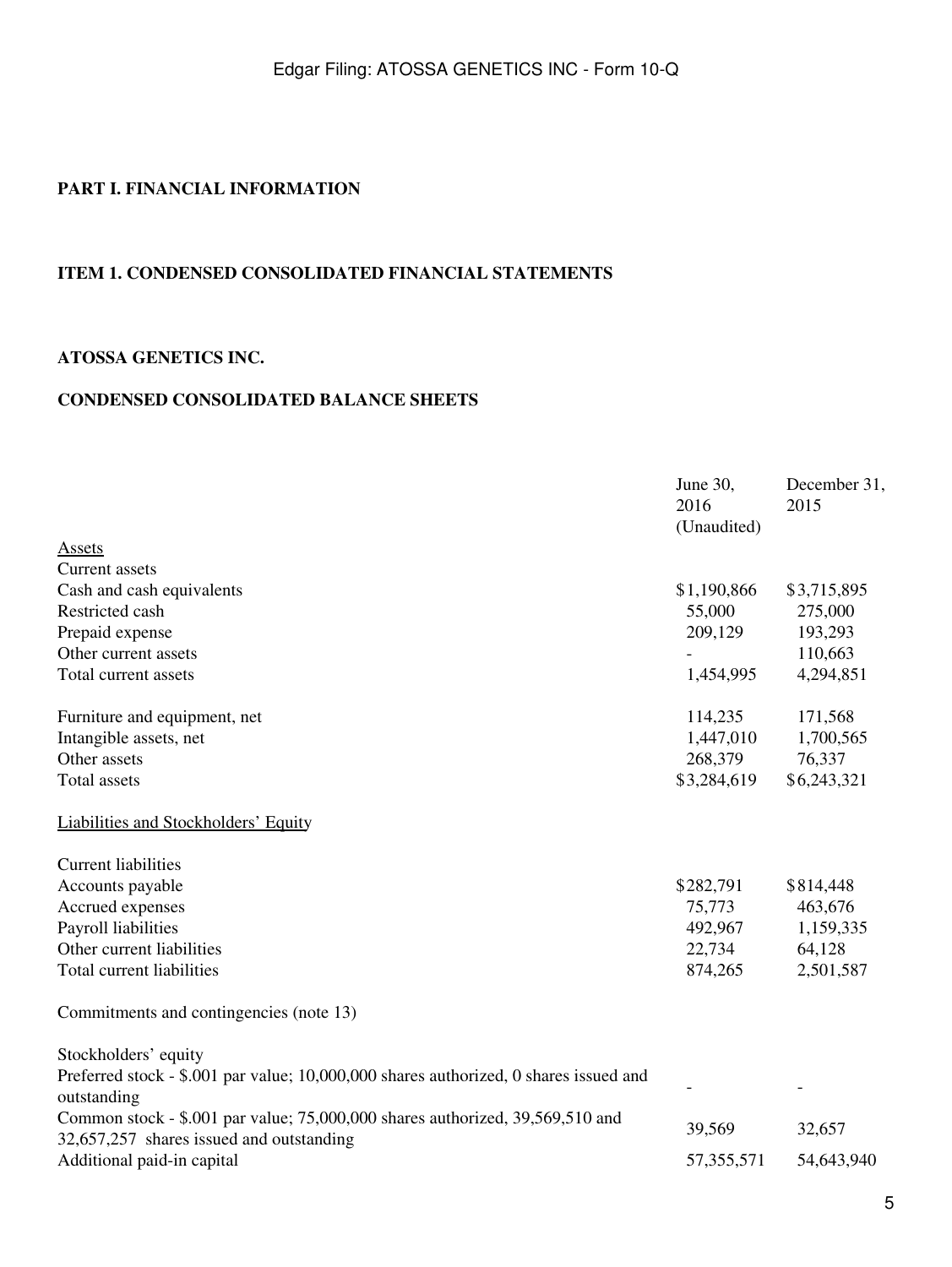| Accumulated deficit<br>Total stockholders' equity | 2,410,354 3,741,734 | $(54,984,786)$ $(50,934,863)$ |
|---------------------------------------------------|---------------------|-------------------------------|
| Total liabilities and stockholders' equity        | \$3,284,619         | \$6,243,321                   |

*The accompanying notes are an integral part of these condensed consolidated financial statements*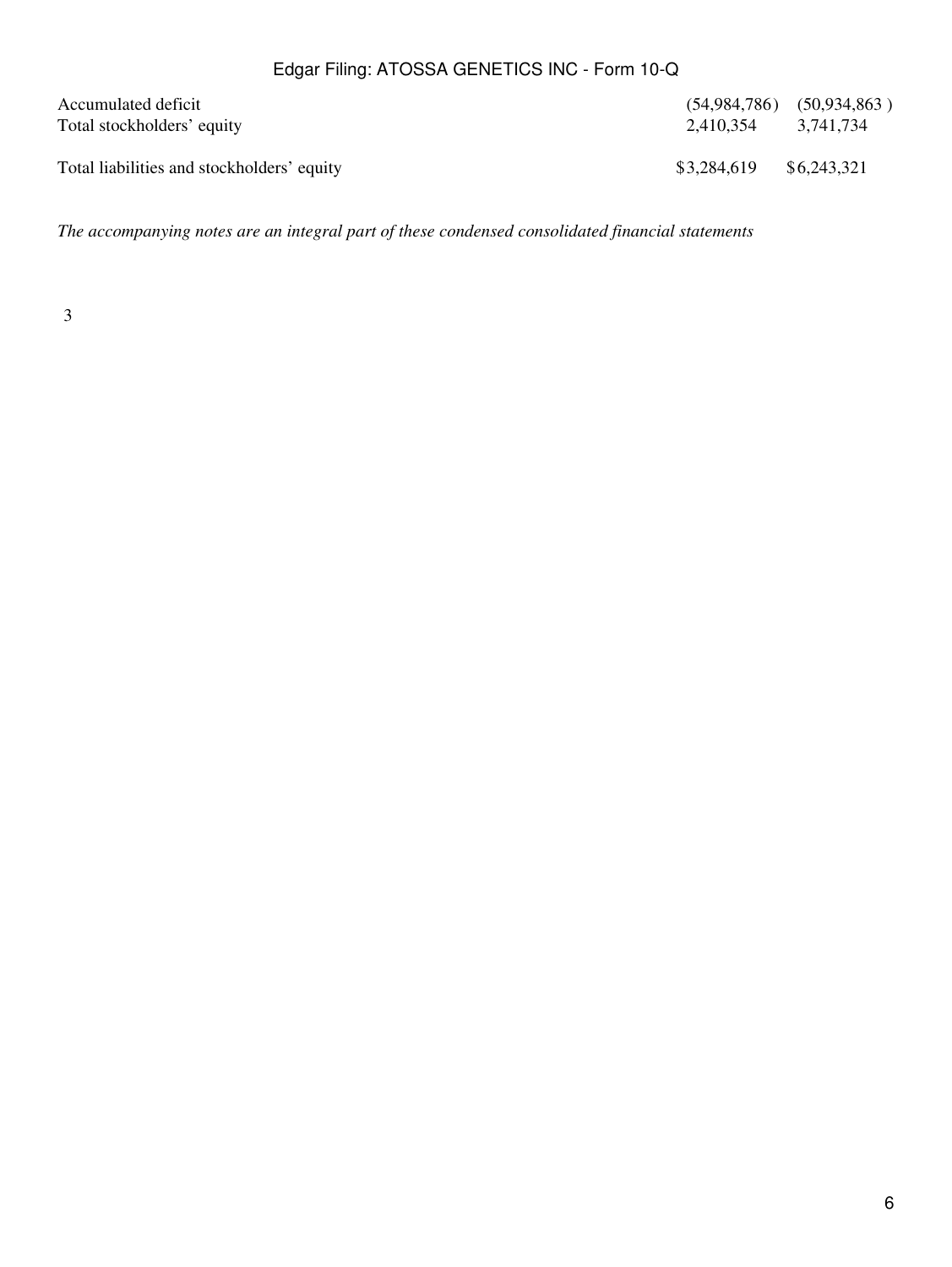#### <span id="page-6-0"></span>**ATOSSA GENETICS INC.**

## **CONDENSED CONSOLIDATED STATEMENTS OF OPERATIONS**

## **(UNAUDITED)**

|                                                      | For the Three Months Ended For The Six Months Ended<br><b>June 30,</b> |  | <b>June 30,</b> |               |  |             |
|------------------------------------------------------|------------------------------------------------------------------------|--|-----------------|---------------|--|-------------|
|                                                      | 2016                                                                   |  | 2015            | 2016          |  | 2015        |
| Net revenue                                          | $\mathbb{S}$ –                                                         |  | $\mathsf{\$}$ - | $\frac{1}{2}$ |  | $S-$        |
| Cost of revenue                                      |                                                                        |  |                 |               |  |             |
| Gross profit                                         |                                                                        |  |                 |               |  |             |
| Operating expenses:                                  |                                                                        |  |                 |               |  |             |
| Selling                                              |                                                                        |  | 343,322         |               |  | 689,168     |
| Research and development                             | 168,992                                                                |  | 373,474         | 318,963       |  | 939,275     |
| General and administrative                           | 1,553,391                                                              |  | 2,453,751       | 3,730,960     |  | 4,807,687   |
| Total operating expenses                             | 1,722,383                                                              |  | 3,170,547       | 4,049,923     |  | 6,436,130   |
| <b>Operating loss</b>                                | (1,722,383)                                                            |  | (3,170,547)     | (4,049,923)   |  | (6,436,130) |
| Other income (expense)                               |                                                                        |  | 48,659          |               |  | 40,155      |
| Loss before income taxes                             | (1,722,383)                                                            |  | (3,121,888)     | (4,049,923)   |  | (6,395,975) |
| Income taxes                                         |                                                                        |  |                 |               |  |             |
| Loss from continuing operations                      | (1,722,383)                                                            |  | (3, 121, 888)   | (4,049,923)   |  | (6,395,975) |
| Loss from discontinued operations                    |                                                                        |  | (23, 438)       |               |  | (84, 642)   |
| Net loss                                             | \$(1,722,383)                                                          |  | $$$ (3,145,326) | (4,049,923)   |  | (6,480,617) |
| Loss per common share - basic and diluted            | \$ (0.05)                                                              |  | \$(0.11)        | $)$ \$ (0.12) |  | \$ (0.25)   |
| Weighted average shares outstanding, basic & diluted | 34,550,826                                                             |  | 27,686,202      | 33,058,066    |  | 25,805,293  |

*The accompanying notes are an integral part of these condensed consolidated financial statements.*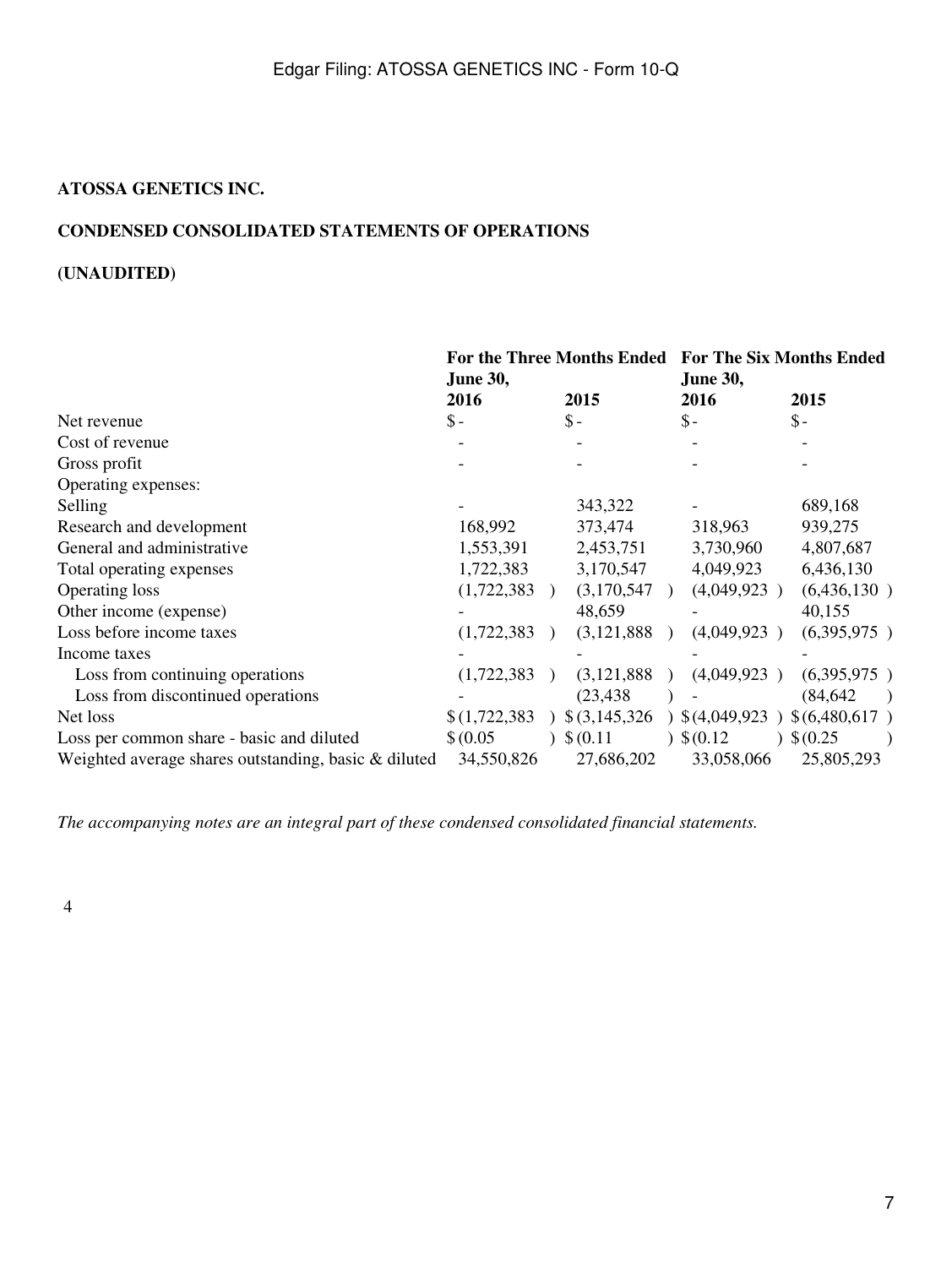## <span id="page-7-0"></span>**ATOSSA GENETICS, INC.**

## **CONDENSED CONSOLIDATED STATEMENT OF STOCKHOLDERS' EQUITY**

## **(UNAUDITED)**

|                                                      |          | Additional<br>Paid-in | Accumulated                 | Total<br>Stockholders' |
|------------------------------------------------------|----------|-----------------------|-----------------------------|------------------------|
| <b>Shares</b>                                        | Amount   | Capital               | Deficit                     | Equity                 |
| 32,657,257                                           |          |                       | \$(50,934,863) \$3,741,734  |                        |
| 6,166,207                                            | 6,166    | 2,127,807             |                             | 2,133,973              |
| Issuance of common shares as commitment fees 746,046 | 746      | 197,777<br>(6,617)    |                             | 198,523<br>(6,617)     |
|                                                      |          | 392,664               |                             | 392,664                |
|                                                      |          |                       | (4,049,923)                 | (4,049,923)            |
| 39,569,510                                           | \$39,569 | \$57,355,571          | $$(54,984,786)$ \$2,410,354 |                        |
|                                                      |          | <b>Common Stock</b>   | \$32,657 \$54,643,940       |                        |

*The accompanying notes are an integral part of these consolidated financial statements.*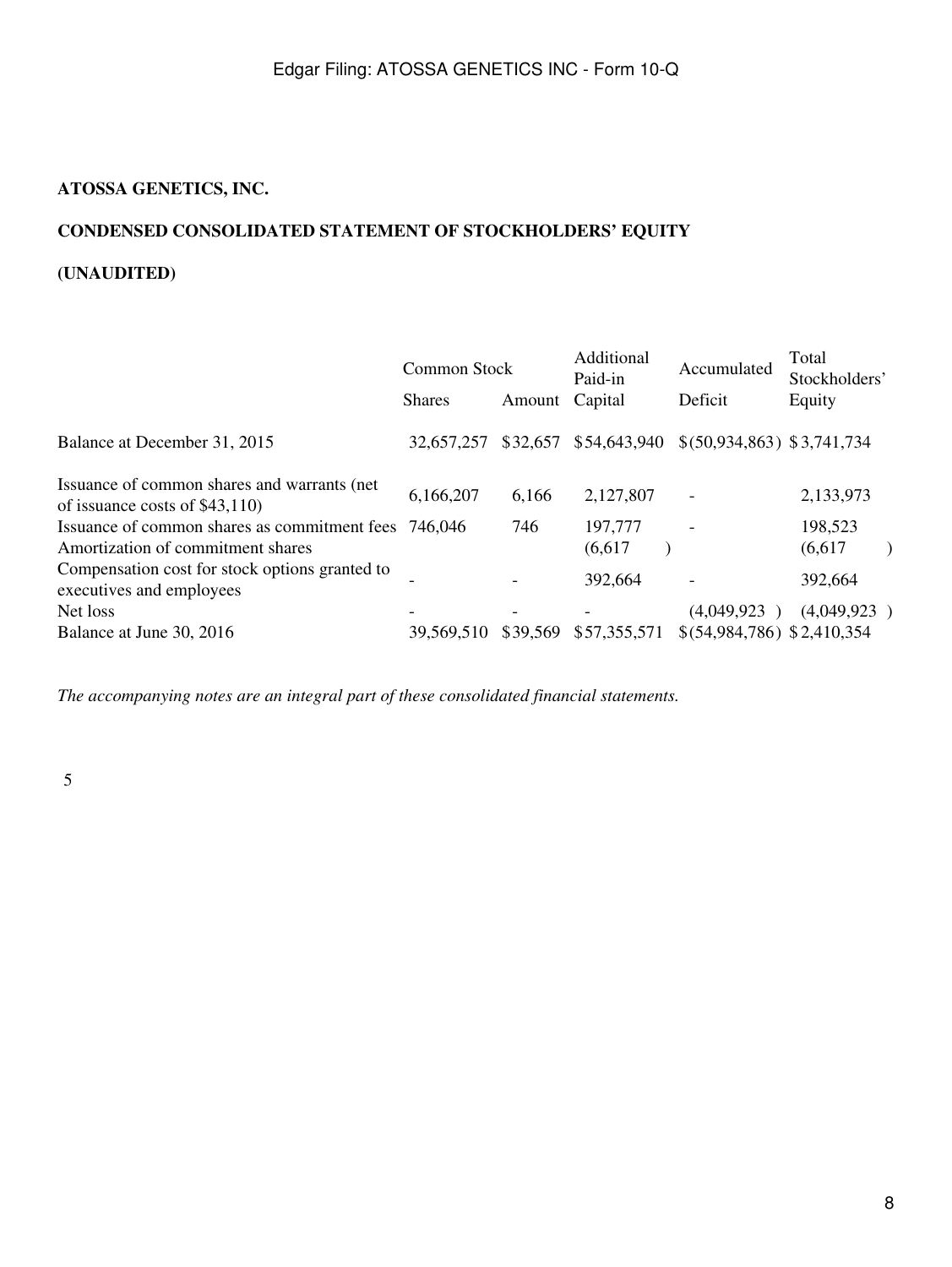### <span id="page-8-0"></span>**ATOSSA GENETICS INC.**

## **CONDENSED CONSOLIDATED STATEMENTS OF CASH FLOWS**

## **(UNAUDITED)**

|                                                         | For the Six Months          |                |              |                  |
|---------------------------------------------------------|-----------------------------|----------------|--------------|------------------|
|                                                         | Ended June 30,              |                |              |                  |
|                                                         | 2016                        |                | 2015         |                  |
| CASH FLOWS FROM OPERATING ACTIVITIES                    |                             |                |              |                  |
| Net loss                                                | \$(4,049,923) \$(6,480,617) |                |              |                  |
| Net loss from discontinued operations                   |                             |                | 84,642       |                  |
| Bad debt expense                                        |                             |                | 562,694      |                  |
| Compensation cost for stock options granted             | 392,664                     |                | 353,981      |                  |
| Loss on disposal of intangible asset                    | 163,333                     |                | 6,533        |                  |
| Depreciation and amortization                           | 152,574                     |                | 55,298       |                  |
| Changes in operating assets and liabilities:            |                             |                |              |                  |
| Accounts receivable                                     |                             |                | (564, 374)   | $\rightarrow$    |
| Change in restricted cash                               | 220,000                     |                |              |                  |
| Inventory                                               |                             |                | (43,245)     | $\mathcal{F}$    |
| Prepaid expenses                                        | (15,836)                    | $\Gamma$       | (37,629)     | $\big)$          |
| Other assets                                            | 110,527                     |                | (4, 454)     | $\mathcal{L}$    |
| Accounts payable                                        | (531, 657)                  |                | 67,496       |                  |
| Payroll liabilities                                     | (666,368)                   |                | (231,270)    | $\left( \right)$ |
| Deferred rent                                           |                             |                | 8,736        |                  |
| Accrued expenses                                        | (387,903)                   |                | (463, 044)   | $\big)$          |
| Other current liabilities                               | (41, 473)                   | $\rightarrow$  | (23,516)     | $\lambda$        |
| Net cash used in continuing operating activities        | (4,654,062)                 |                | (6,708,769)  |                  |
| Net cash used in discontinued operating activities      |                             |                | 189,453      |                  |
| Net cash used in operating activities                   | (4,654,062)                 |                | (6,519,316)  |                  |
| CASH FLOWS FROM INVESTING ACTIVITIES                    |                             |                |              |                  |
| Purchase of furniture and equipment                     | (4,941)                     | $\mathcal{L}$  | 58,267       |                  |
| Purchase of intangible assets                           |                             |                | (15, 553)    | $\mathcal{L}$    |
| Net cash used in continuing investing activities        | (4,941)                     | $\overline{)}$ | 42,714       |                  |
| Net cash used in discontinued investing activities      |                             |                | (124, 379)   | $\mathcal{L}$    |
| Net cash used in investing activities                   | (4,941)                     | $\mathcal{L}$  | (81, 665)    | $\lambda$        |
| CASH FLOWS FROM FINANCING ACTIVITIES                    |                             |                |              |                  |
| Net proceeds from issuance of common stock and warrants | 2,133,974                   |                | 9,503,198    |                  |
| Net cash provided by financing activities               | 2,133,974                   |                | 9,503,198    |                  |
| NET (DECREASE) INCREASE IN CASH AND CASH EQUIVALENTS    | (2,525,029)                 |                | 2,902,217    |                  |
| CASH AND CASH EQUIVALENTS, BEGINNING BALANCE            | 3,715,895                   |                | 8,500,718    |                  |
| CASH AND CASH EQUIVALENTS, ENDING BALANCE               | \$1,190,866                 |                | \$11,402,935 |                  |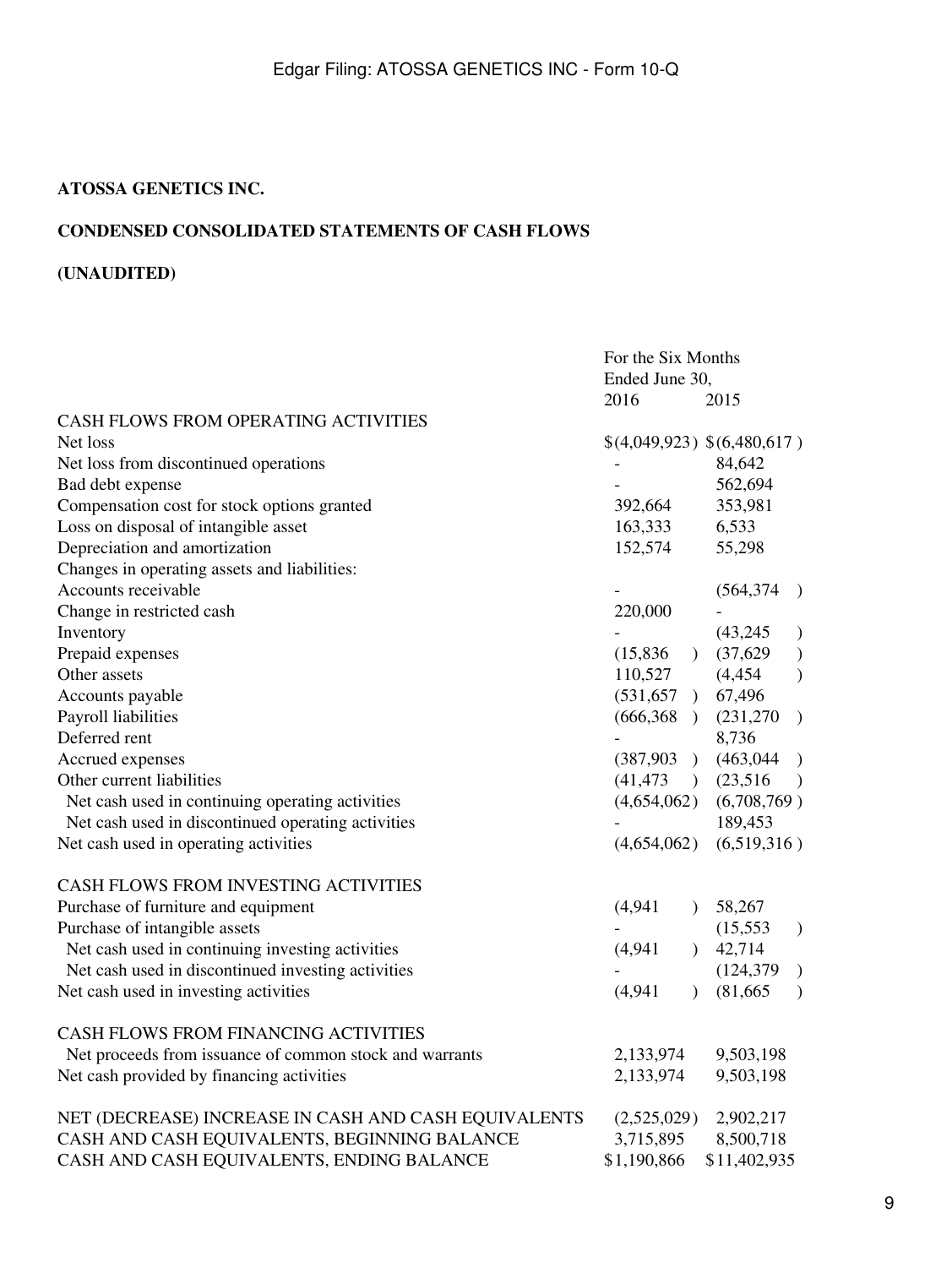| SUPPLEMENTAL DISCLOSURES:                                            |           |           |
|----------------------------------------------------------------------|-----------|-----------|
| Interest paid                                                        | \$383     | \$3.311   |
| NONCASH INVESTING AND FINANCING ACTIVITIES:                          |           |           |
| Common stock issued as commitment fee under stock purchase agreement | \$198.523 | $S-$      |
| Amortization of commitment shares                                    | \$6.617   | \$392.711 |

*The accompanying notes are an integral part of these condensed consolidated financial statements.*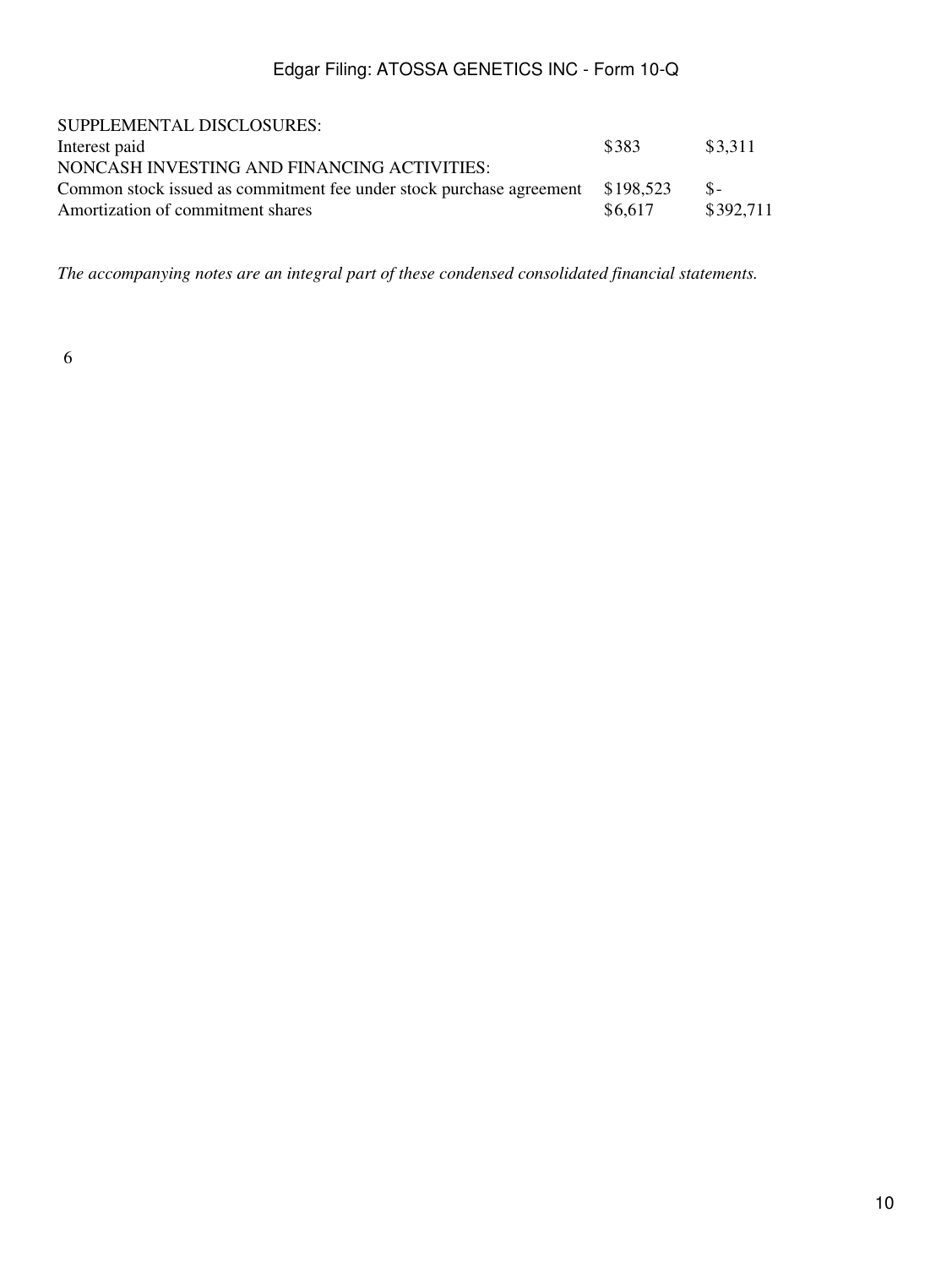### <span id="page-10-0"></span>**ATOSSA GENETICS INC.**

#### **NOTES TO CONSOLIDATED FINANCIAL STATEMENTS**

**(UNAUDITED)**

#### **NOTE 1: NATURE OF OPERATIONS**

Atossa Genetics Inc. (the "Company") was incorporated on April 30, 2009 in the State of Delaware. The Company was formed to develop and market medical devices, laboratory tests and therapeutics to address breast health conditions. The Company's fiscal year ends on December 31.

In December 2011, the Company established the National Reference Laboratory for Breast Health, Inc., or NRLBH, as a wholly-owned subsidiary. NRLBH was the Company's CLIA-certified laboratory which performed the Company's nipple aspirate fluid, or NAF, cytology test on NAF specimens including those collected with the Company's Mammary Aspiration Specimen Cytology Test (MASCT) System. The current version of the MASCT System is called the ForeCYTE Breast Aspirator. The NRLBH provides other test services, including pharmacogenomics tests. On December 16, 2015, the Company sold approximately 81% of the capital stock of the NRLBH to the NRL Investment Group, LLC, with the Company retaining a 19% ownership through preferred stock. The Company received \$50,000 at the time of the sale and the right to receive, commencing December 2016, monthly earn-out payments equal to 6% of gross revenue of NRLBH up to \$10,000,000, and the right to sell its preferred stock after four years for the greater of \$4,000,000 or fair market value. The Company has elected to recognize any subsequent gain from the earn-out payments as they are determined realizable.

As a result of the sale of the laboratory business, the Company is now focusing on development of its pharmaceutical programs.

#### **NOTE 2: GOING CONCERN**

The Company's consolidated financial statements are prepared using generally accepted accounting principles in the United States of America applicable to a going concern, which contemplates the realization of assets and the satisfaction of liabilities in the normal course of business. The Company has incurred net losses and negative operating cash flows since inception. For the six months ended June 30, 2016, the Company recorded a net loss of approximately \$4.0 million and used approximately \$4.7 million of cash in operating activities. As of June 30, 2016, the Company had approximately \$1.2 million in cash and cash equivalents and working capital of approximately \$0.9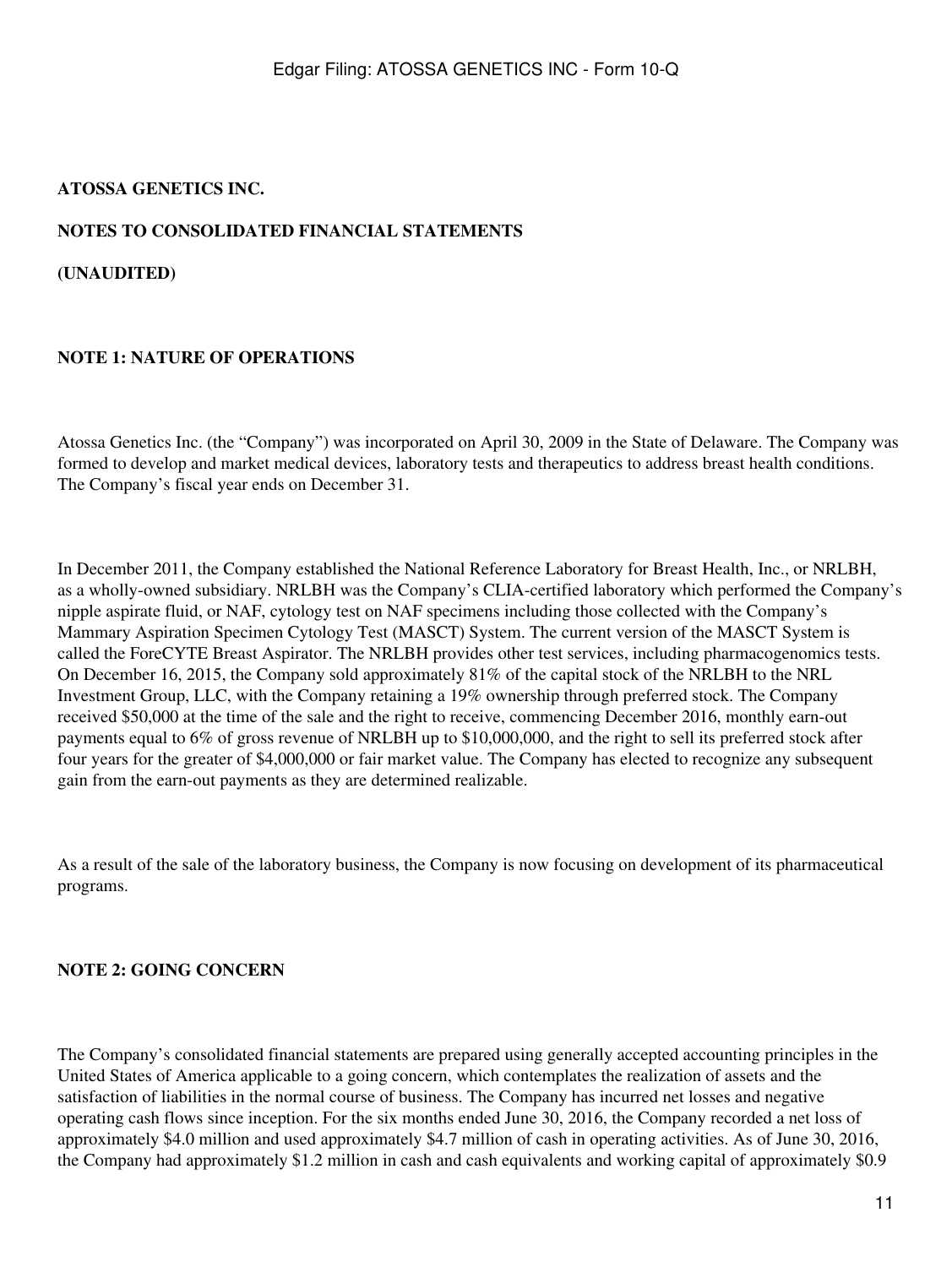million. The Company has not yet established an ongoing source of revenue sufficient to cover its operating costs and allow it to continue as a going concern. The ability of the Company to continue as a going concern is dependent on the Company obtaining adequate capital to fund operating losses until it becomes profitable. The Company can give no assurances that any additional capital that it is able to obtain, if any, will be sufficient to meet its needs, or that any such capital will be obtained on acceptable terms. If the Company is unable to obtain adequate capital, it could be forced to cease operations or substantially curtail its activities. These conditions raise substantial doubt as to the Company's ability to continue as a going concern. The accompanying consolidated financial statements do not include any adjustments relating to the recoverability and classification of recorded asset amounts and classification of liabilities should the Company be unable to continue as a going concern.

Management's plan to continue as a going concern is as follows. In order to continue as a going concern, the Company will need, among other things, additional capital resources. Management's plans to obtain such resources for the Company include obtaining capital from the sale of its equity securities during 2016 and short-term borrowings from banks, stockholders or other related party(ies), if needed. However, management cannot provide any assurance that the Company will be successful in accomplishing any of its plans.

The ability of the Company to continue as a going concern is dependent upon its ability to successfully accomplish the plans described in the preceding paragraph and eventually to secure other sources of financing and attain profitable operations.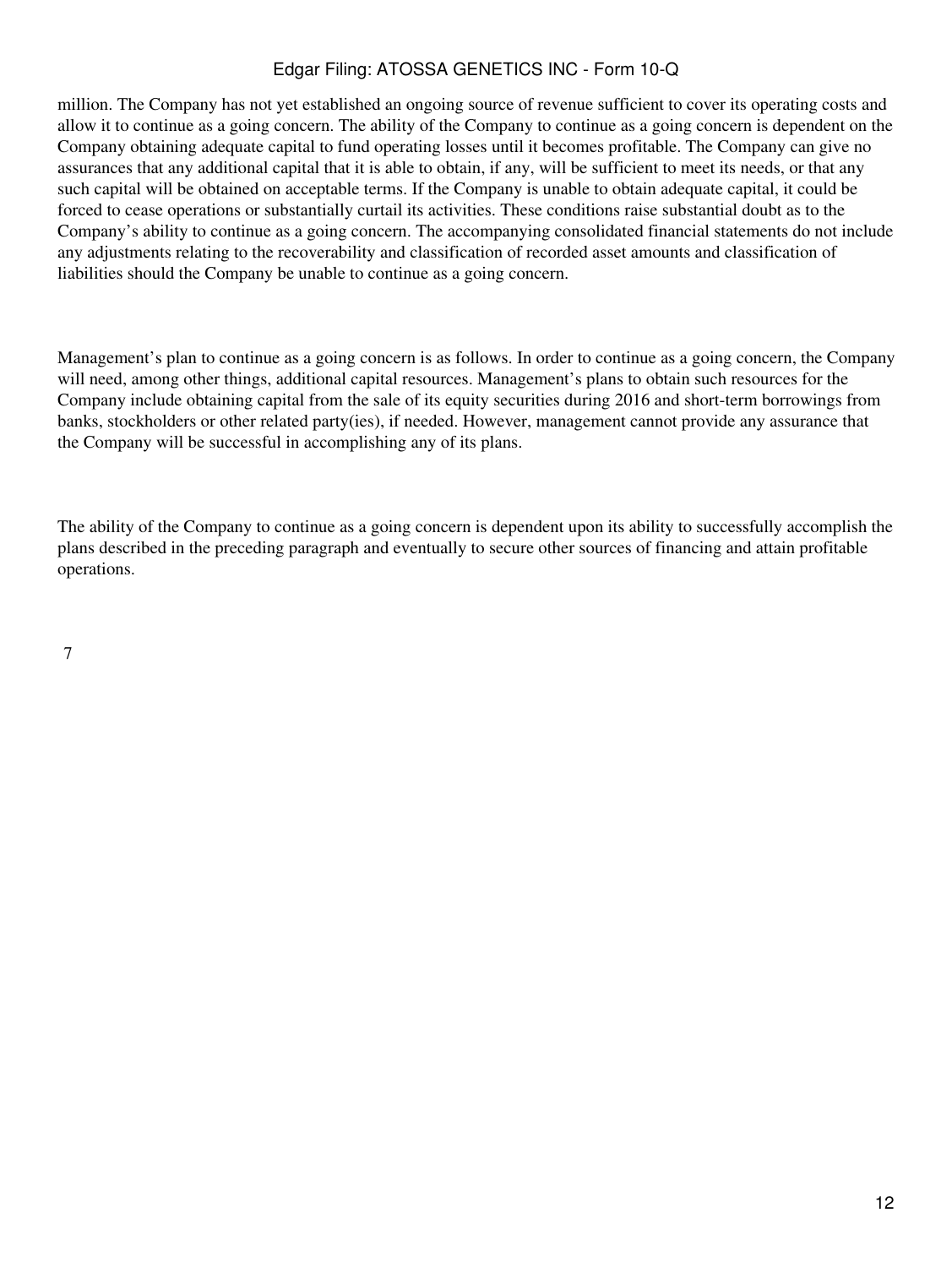## **NOTE 3: SUMMARY OF ACCOUNTING POLICIES**

#### **Basis of Presentation:**

The accompanying consolidated financial statements have been prepared pursuant to the rules of the Securities and Exchange Commission ("SEC") and in accordance with U.S. generally accepted accounting principles ("GAAP"). The accompanying consolidated financial statements include the financial statements of Atossa Genetics Inc. and its formerly wholly-owned subsidiary, NRLBH. The Company sold a majority of its interest in the NRLBH in December 2015 and all of its activities are reported as discontinued operations in the accompanying consolidated financial statements. All significant intercompany account balances and transactions have been eliminated in consolidation.

#### **Use of Estimates:**

The preparation of financial statements in conformity with GAAP requires management to make estimates and assumptions that affect the reported amounts of assets and liabilities and disclosure of contingent assets and liabilities at the date of the financial statements and the reported amounts of expenses during the reporting period. Actual results could differ from those estimates.

#### **Recently Issued Accounting Pronouncements:**

In May 2014, the Financial Accounting Standards Board (the "FASB") issued Accounting Standards Update ("ASU") No. 2014-09, *Revenue from Contracts with Customers: Topic 606* ("ASU 2014-09"), to supersede nearly all existing revenue recognition guidance under U.S. GAAP. The core principle of ASU 2014-09 is to recognize revenues when promised goods or services are transferred to customers in an amount that reflects the consideration that is expected to be received for those goods or services. ASU 2014-09 defines a five step process to achieve this core principle and, in doing so, it is possible more judgment and estimates may be required within the revenue recognition process than required under existing GAAP including identifying performance obligations in the contract, estimating the amount of variable consideration to include in the transaction price and allocating the transaction price to each separate performance obligation. ASU 2014-09 is effective for the Company in the first quarter of 2018 using either of two methods: (i) retrospective to each prior reporting period presented with the option to elect certain practical expedients as defined within ASU 2014-09; or (ii) retrospective with the cumulative effect of initially applying ASU 2014-09 recognized at the date of initial application and providing certain additional disclosures as defined per ASU 2014-09. The Company is currently evaluating the impact of its pending adoption of ASU 2014-09 on its consolidated financial statements.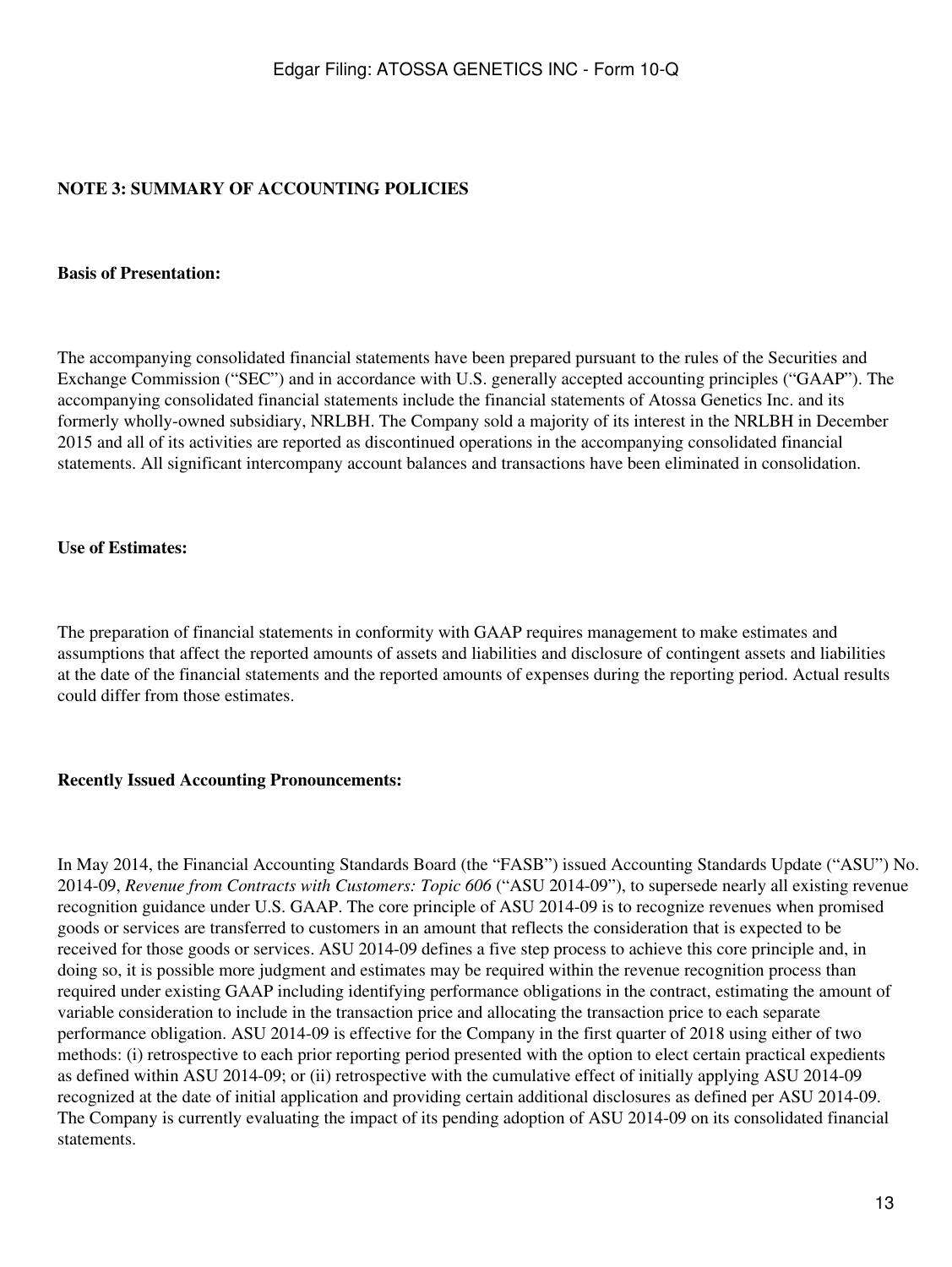In August 2014, FASB issued ASU 2014-15, *Disclosure of Uncertainties about an Entity's Ability to Continue as a Going Concern*. This ASU requires the management to determine whether substantial doubt exists regarding the entity's going concern presumption, which generally refers to an entity's ability to meet its obligations as they become due. If substantial doubt exists but is not alleviated by management's plan, the footnotes must specifically state that "there is substantial doubt about the entity's ability to continue as a going concern within one year after the financial statements are issued." In addition, if substantial doubt exists, regardless of whether such doubt was alleviated, entities must disclose (a) principal conditions or events that raise substantial doubt about the entity's ability to continue as a going concern (before consideration of management's plans, if any); (b) management's evaluation of the significance of those conditions or events in relation to the entity's ability to meet its obligations; and (c) management's plans that are intended to mitigate the conditions or events that raise substantial doubt, or that did alleviate substantial doubt, about the entity's ability to continue as a going concern. If substantial doubt has not been alleviated, these disclosures should become more extensive in subsequent reporting periods as additional information becomes available. In the period that substantial doubt no longer exists (before or after considering management's plans), management should disclose how the principal conditions and events that originally gave rise to substantial doubt have been resolved. The ASU applies prospectively to all entities for annual periods ending after December 15, 2016, and to annual and interim periods thereafter. Early adoption is permitted. The Company has not yet adopted the provisions of ASU 2014-15.

In February 2016, FASB issued ASU No. 2016-02, *Lease Accounting Topic 842.* This ASU requires a lessee to recognize lease assets and liabilities on the balance sheet for all arrangements with terms longer than 12 months, the new standard applies a right-of-use (ROU) model that requires a lessee to record, for all leases with a lease term of more than 12 months, an asset representing its right to use the underlying asset for the lease term and a liability to make lease payments. The lease term is the non-cancellable period of the lease, and includes both periods covered by an option to extend the lease, if the lessee is reasonably certain to exercise that option, and periods covered by an option to terminate the lease, if the lessee is reasonably certain not to exercise that termination option. For leases with a lease term of 12 months or less, a practical expedient is available whereby a lessee may elect, by class of underlying asset, not to recognize an ROU asset or lease liability. A lessee making this accounting policy election would recognize lease expense over the term of the lease, generally in a straight-line pattern. The Lessor accounting remains largely consistent with existing U.S. GAAP. The new standard takes effect in 2019 for public business entities and 2020 for all other entities. We have not adopted the provisions of ASU No. 2016-02. The Company is currently evaluating the impact of adopting ASU 2016-02 on its consolidated financial statements.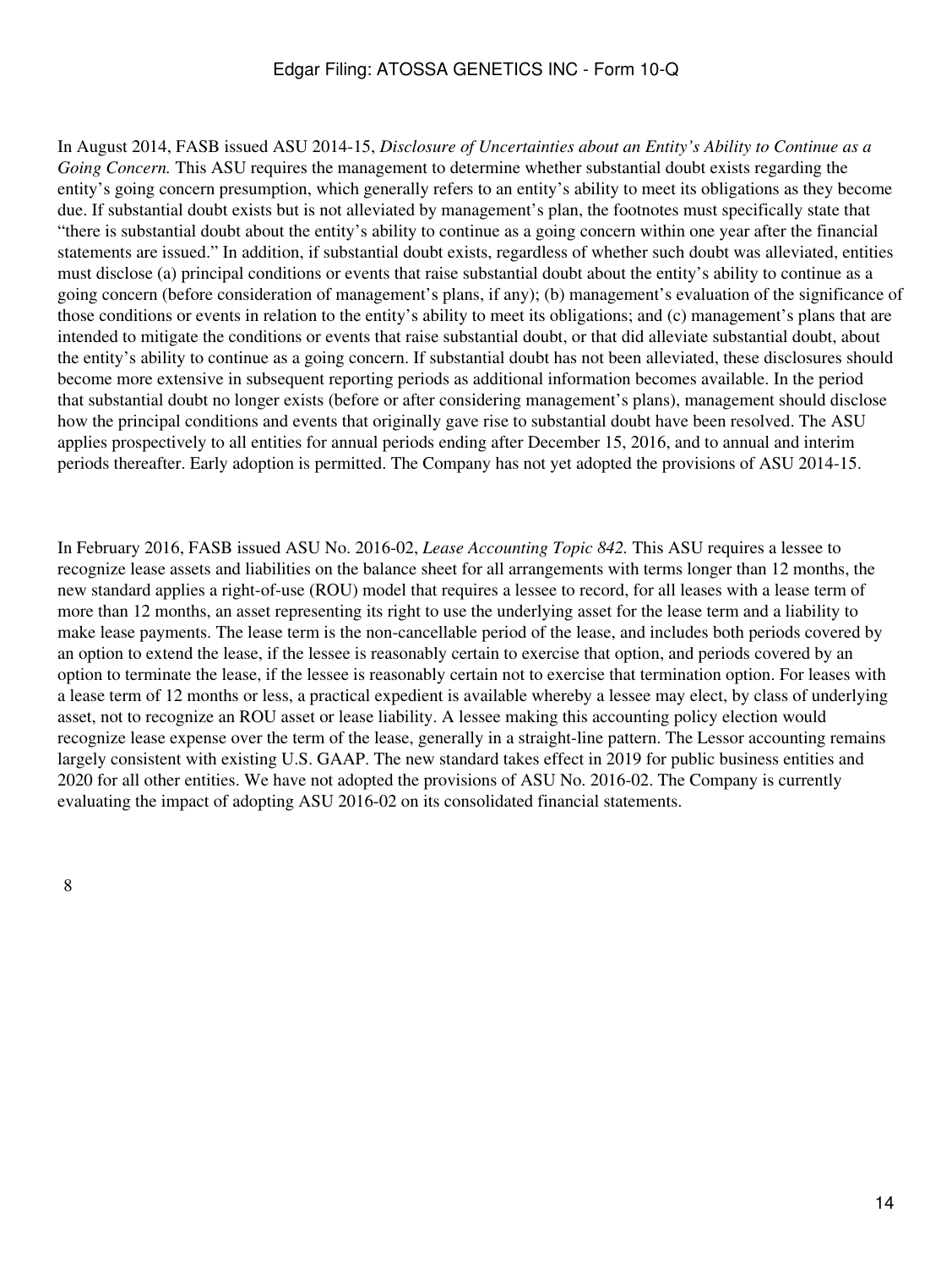In April 2016, the FASB issued ASU No. 2016-09, *Stock Compensation Topic 718: Improvements to Employee Share-based Payment Accounting.* This ASU simplifies the accounting for stock compensation on income tax accounting, classification of awards as either equity or liabilities, estimating forfeitures, and cash flow presentation. Based on this ASU, an entity should recognize all excess tax benefits and tax deficiencies, including tax benefits of dividends on share-based payment awards, as income tax expense or benefit in the income statement; they do not need to include the effects of windfalls and shortfalls in the annual effective tax rate estimate from continuing operations used for interim reporting purposes. As a result of including income tax effects from windfalls and shortfalls in income tax expense, the calculation of both basic and diluted EPS will be affected. The ASU also provides an accounting policy election for awards with service conditions to either estimate the number of awards that are expected to vest (consistent with existing U.S. GAAP) or account for forfeitures when they occur. The ASU increases the allowable statutory tax withholding threshold to qualify for equity classification from the minimum statutory withholding requirements up to the maximum statutory tax rate in the applicable jurisdiction(s). The ASU clarifies that cash paid to a taxing authority by an employer when directly withholding equivalent shares for tax withholding purposes should be considered similar to a share repurchase, and thus classified as a financing activity. All other employer withholding taxes on compensation transactions and other events that enter into the determination of net income continue to be presented within operating activities. The new standard takes effect in 2017 for public business entities and 2018 for all other entities. The Company has not adopted the provisions of ASU No. 2016-09. The Company is currently evaluating the impact of adopting ASU 2016-09 on its consolidated financial statements.

#### **NOTE 4: PREPAID EXPENSES**

Prepaid expenses consisted of the following:

| June $30$ , | December 31,        |
|-------------|---------------------|
| 2016        | 2015                |
| 169,911     | 104,954             |
| 39,218      | 39,218              |
|             | 49,121              |
|             | \$209,129 \$193,293 |
|             |                     |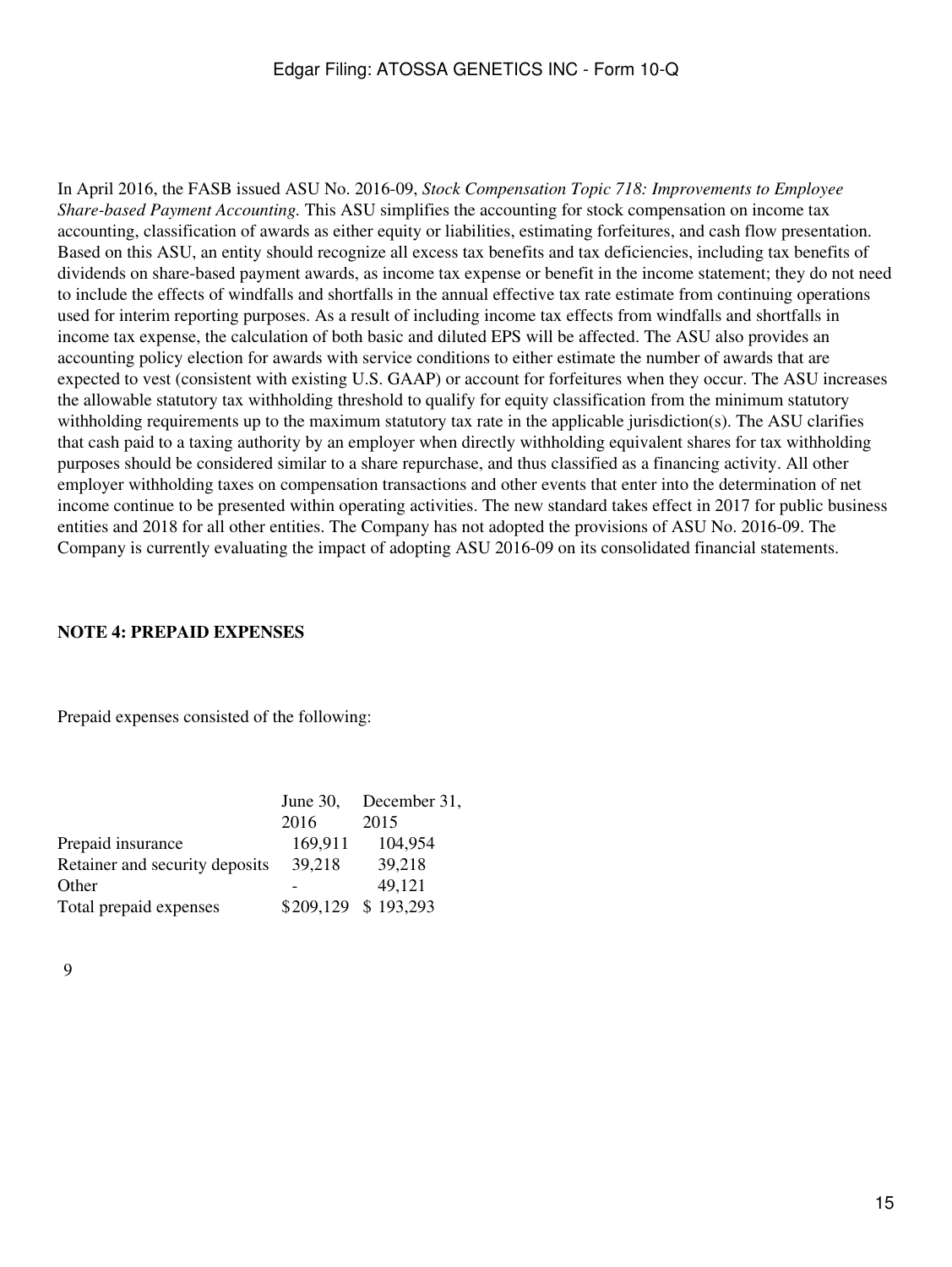## **NOTE 5: FURNITURE AND EQUIPMENT**

Furniture and equipment consisted of the following:

|                                    | June $30$ , | December 31, |
|------------------------------------|-------------|--------------|
|                                    | 2016        | 2015         |
| Machinery and equipment            | \$205,988   | \$206,337    |
| Leasehold improvements             | 84,539      | 79,518       |
| Total furniture and equipment      | 290,527     | 285,855      |
| Less: Accumulated depreciation     | (176, 292)  | (114, 287)   |
| Total furniture and equipment, net | \$114,235   | \$171,568    |

Depreciation expense for the three months ended June 30, 2016 and 2015 was \$32,734 and \$13,278, respectively, and \$62,353 and \$63,438, for the six months ended June 30, 2016 and 2015, respectively.

#### **NOTE 6: INTANGIBLE ASSET**S

Intangible assets consisted of the following:

|                                | June 30,    | December 31, |  |
|--------------------------------|-------------|--------------|--|
|                                | 2016        | 2015         |  |
| Patents                        | \$1,630,000 | \$1,630,000  |  |
| Capitalized license costs      |             | 200,000      |  |
| Software                       | 113,540     | 113,540      |  |
| Intangible assets              | 1,743,540   | 1,943,540    |  |
| Less: Accumulated amortization | (296, 530)  | (242, 975)   |  |
| Total intangible assets, net   | \$1,447,010 | \$1,700,565  |  |

Intangible assets amounted to \$1,743,540 and \$1,943,540 as of June 30, 2016 and December 31, 2015, respectively, and consisted of patents, capitalized license costs and software acquired. The amortization period for the purchased software is 3 years. Amortization expense related to software for the three months ended June 30, 2016 and 2015 was \$7,857 and \$11,018, respectively and \$15,713 and \$22,829 for the six months ended June 30, 2016 and 2015, respectively.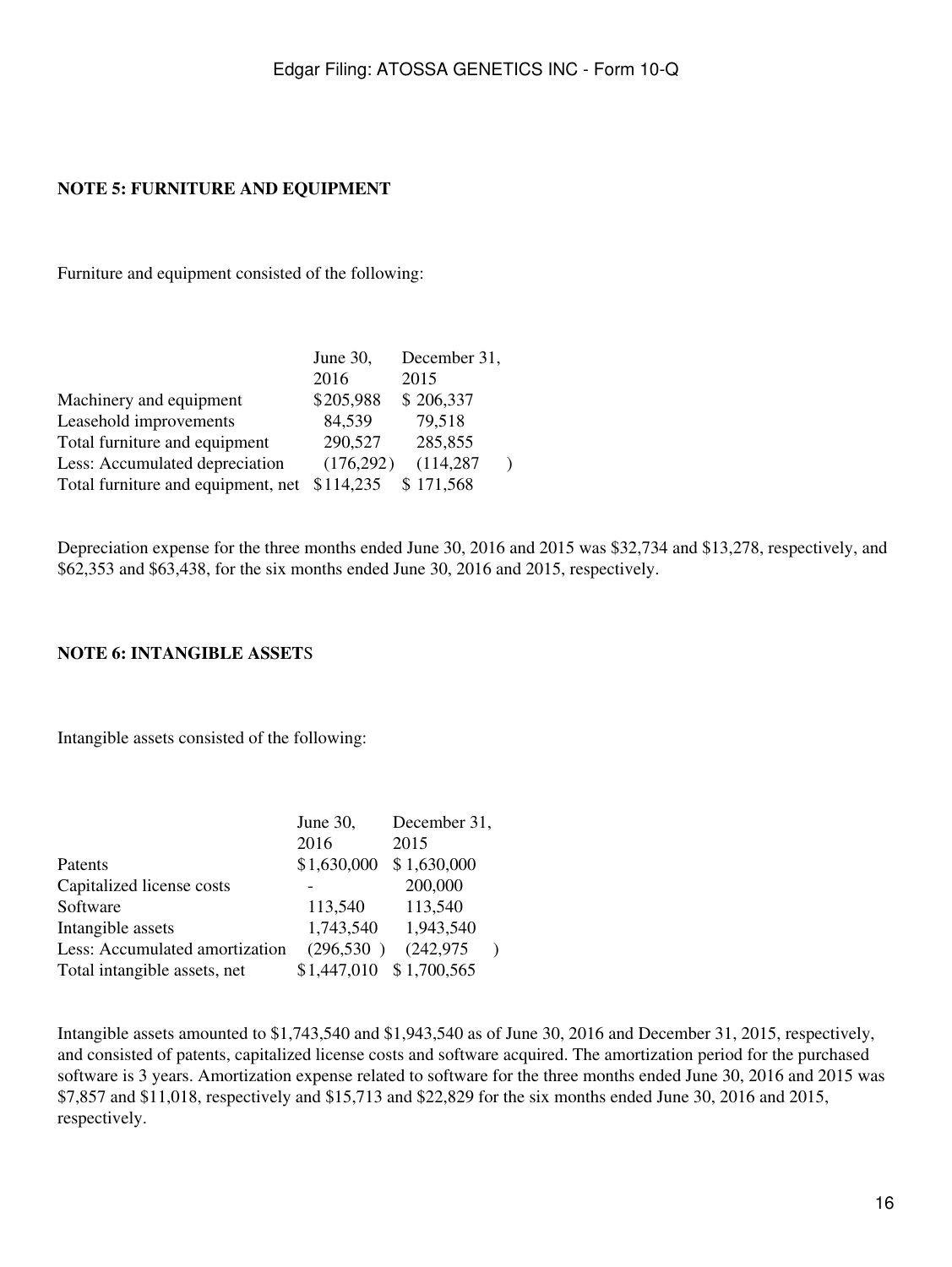Patents amounted to \$1,630,000 as of June 30, 2016 and December 31, 2015, and mainly consisted of patents acquired from Acueity on September 30, 2012 in an asset purchase transaction. Patent assets are amortized based on their determined useful life, and tested annually for impairment. The amortization period was from 7 to 12 years. Amortization expense related to patents was \$37,254 for the three months ended June 30, 2016 and 2015, respectively and \$74,508 for the six months ended June 30, 2016 and 2015, respectively.

Capitalized license costs consist of fees paid to A5 Genetics KFT, Corporation, pursuant to which the Company received the world-wide (other than the European Union) exclusive license to use the software in the NextCYTE test. As the Company shifted its focus to developing pharmaceutical products and discontinued NextCYTE test development, the A5 agreement was terminated in February 2016 and the entire net assets of \$163,333, including \$36,666 in accumulated amortization was written off.

Future estimated amortization expenses as of June 30, 2016 for the five succeeding years is as follows:

| For the Year Ending December 31,          | Amounts     |
|-------------------------------------------|-------------|
| 2016 (includes the remainder of the year) | \$87,600    |
| 2017                                      | 169,576     |
| 2018                                      | 149,623     |
| 2019                                      | 149,015     |
| 2020                                      | 149,015     |
| Thereafter                                | 742,181     |
|                                           | \$1,447,010 |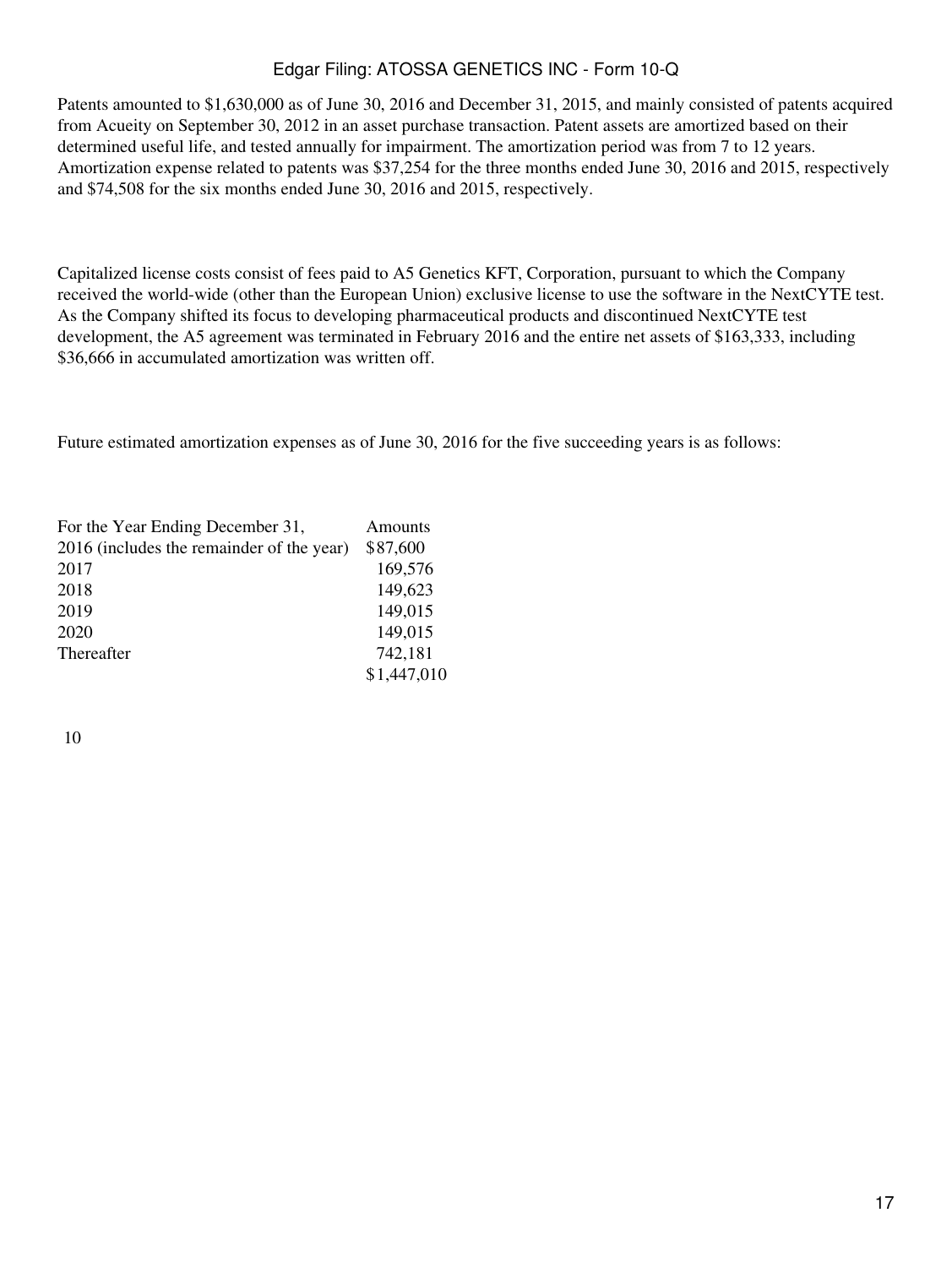## **NOTE 7: PAYROLL LIABILITIES:**

Payroll liabilities consisted of the following:

|                                 | June $30$ , | December 31,          |
|---------------------------------|-------------|-----------------------|
|                                 | 2016        | 2015                  |
| Accrued bonus payable           |             | \$305,464 \$555,345   |
| Accrued payroll liabilities     | 100,469     | 510,179               |
| Accrued payroll tax liabilities | 87,034      | 93,811                |
| Total payroll liabilities       |             | \$492,967 \$1,159,335 |

#### **NOTE 8: DISCONTINUED OPERATIONS**

On December 16, 2015, the Company entered into a Stock Purchase Agreement (the "Purchase Agreement") with the NRLBH and NRL Investment Group, LLC (the "NRL Group") pursuant to which the Company sold to the NRL Group all of its shares of common stock in the NRLBH as of that date. Under the terms of the Purchase Agreement, the Company retained its ownership of the Preferred Stock of the NRLBH, which constitutes approximately 19% of the outstanding capital stock of the NRLBH, and the Company will have the right to sell to the NRL Group on or after the fourth anniversary of the Purchase Agreement at the greater of \$4,000,000 or fair market value. The Company has the right to receive earn-out payments from NRL Group starting in December 2016 up to a total of \$10,000,000. The Earn-out Payments are payable to the Company each calendar month commencing with December 2016 and are equal to 6% of NRLBH gross sales calculated in accordance with U.S. Generally Accepted Accounting Principles. The operations of the NRLBH sold to the NRL Group were accounted for as discontinued operations as the operations and cash flows of the discontinued business were eliminated from ongoing operations of the Company and there would not be significant involvement in the NRLBH's operations after the disposal transaction.

The results of the NRLBH were segregated from continuing operations and reflected as discontinued operations for the 2015 periods on the Company's Consolidated Statements of Operations and cash flow for the three and six months ended June 30, 2015. The loss from discontinued operations related to the operations of the NRLBH for the six months ended June 30, 2015 was as follows:

|                 | Three Months   | Six Months     |
|-----------------|----------------|----------------|
|                 | Ended June 30. | Ended June 30. |
|                 | 2015           | 2015           |
| Revenue         | \$2,694,183    | \$4,565,320    |
| Cost of revenue | (1.847.646)    | (3,053,957)    |
|                 |                |                |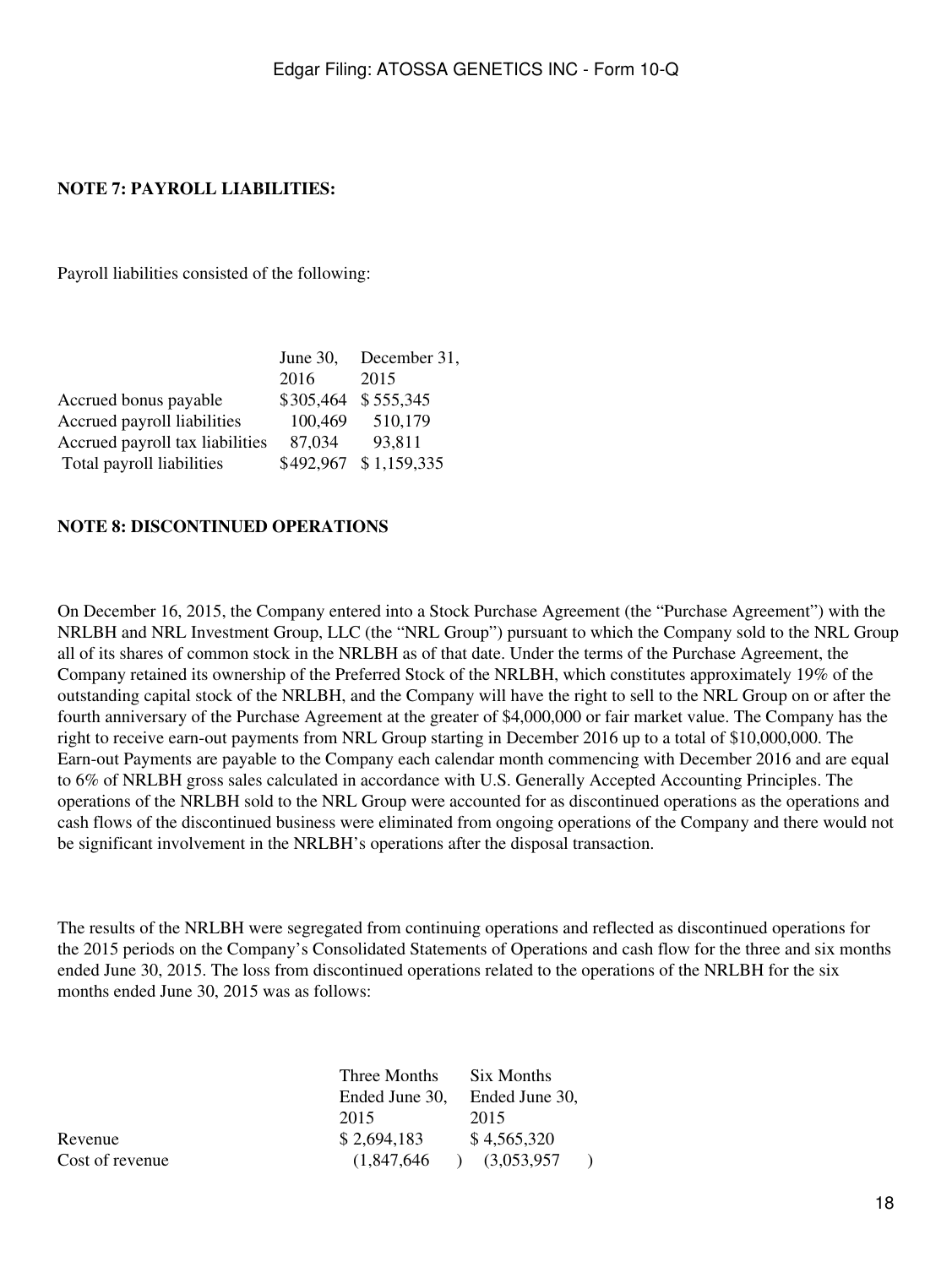| Gross profit                          | 846,537     | 1,511,363   |  |
|---------------------------------------|-------------|-------------|--|
| Expenses:                             |             |             |  |
| Selling expenses                      | 388,739     | 589,747     |  |
| Research and development expenses     | 136,984     | 368,408     |  |
| General and administrative expenses   | 344,212     | 588,296     |  |
| Other expenses, net                   | 40          | 49,554      |  |
| Net loss from discontinued operations | \$ (23,438) | \$ (84,642) |  |

#### **NOTE 9: STOCKHOLDERS' EQUITY**

The Company is authorized to issue a total of 85,000,000 shares of stock consisting of 75,000,000 shares of Common Stock, par value \$0.001 per share, and 10,000,000 shares of Preferred Stock, par value \$0.001 per share. The Company has designated 750,000 shares of Series A Junior Participating Preferred Stock, par value \$0.001 per share through the filing of certificate of designation with the Delaware Secretary of State.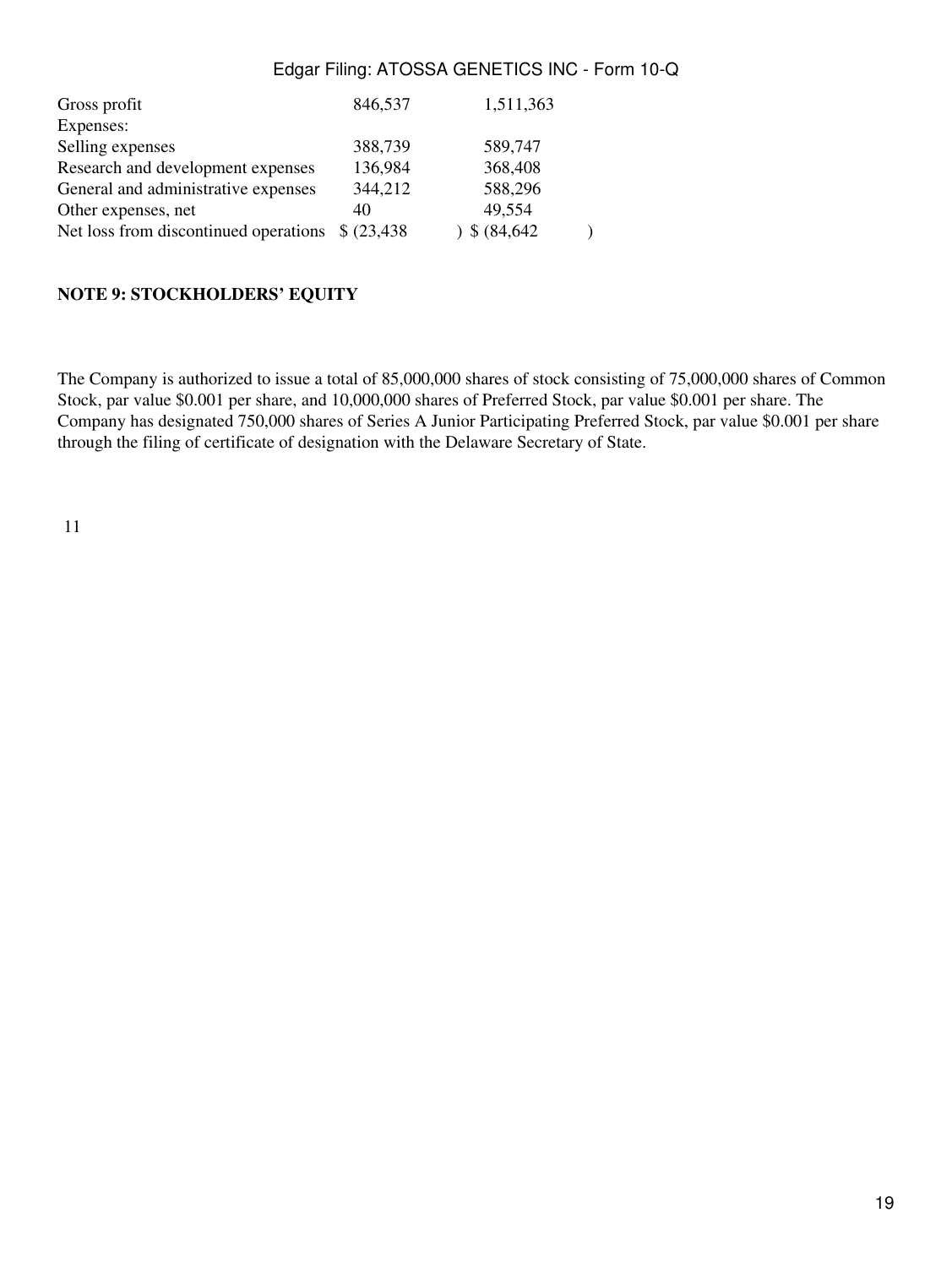On May 19, 2014, the Company adopted a stockholder rights agreement which provides that all stockholders of record on May 26, 2014 received a non-taxable distribution of one preferred stock purchase right for each share of the Company's common stock held by such stockholder. Each right is attached to and trades with the associated share of common stock. The rights will become exercisable only if one of the following occurs: (1) a person becomes an "Acquiring Person" by acquiring beneficial ownership of 15% or more of the Company's common stock (or, in the case of a person who beneficially owned 15% or more of the Company's common stock on the date the stockholder rights agreement was executed, by acquiring beneficial ownership of additional shares representing 2.0% of the Company's common stock then outstanding (excluding compensatory arrangements)), or (2) a person commences a tender offer that, if consummated, would result in such person becoming an Acquiring Person. If a person becomes an Acquiring Person, each right will entitle the holder, other than the Acquiring Person and certain related parties, to purchase a number of shares of the Company's common stock with a market value that equals twice the exercise price of the right. The initial exercise price of each right is \$15.00, so each holder (other than the Acquiring Person and certain related parties) exercising a right would be entitled to receive \$30.00 worth of the Company's common stock. If the Company is acquired in a merger or similar business combination transaction at any time after a person has become an Acquiring Person, each holder of a right (other than the Acquiring Person and certain related parties) will be entitled to purchase a similar amount of stock of the acquiring entity.

## 2015 and 2016 Issuances of Additional Shares to Aspire Capital

During the first quarter of 2015, we sold a total of 2,653,199 shares of common stock to Aspire Capital Fund, LLC ("Aspire Capital") under the stock purchase agreement dated November 8, 2013 with aggregate gross proceeds to us of \$4,292,349. No shares remain available for sale to Aspire Capital under the terms of the November 8, 2013 agreement with them.

On May 26, 2015, we entered into a new common stock purchase agreement with Aspire Capital , which provided that, upon the terms and subject to the conditions and limitations set forth therein, Aspire Capital was committed to purchase up to an aggregate of \$25.0 million of shares of our common stock over the 30-month term of the purchase agreement. Concurrently with entering into the purchase agreement, we also entered into a registration rights agreement with Aspire Capital, in which we agreed to file one or more registration statements, as permissible and necessary to register under the Securities Act of 1933, registering the sale of the shares of our common stock that have been and may be issued to Aspire Capital under the purchase agreement.

On November 11, 2015, we terminated the May 26, 2015 agreement with Aspire Capital and entered into a new common stock purchase agreement. Concurrently with entering into the Purchase Agreement, we also entered into a registration rights agreement with Aspire Capital in which we agreed to register 6,086,207 shares of our common stock.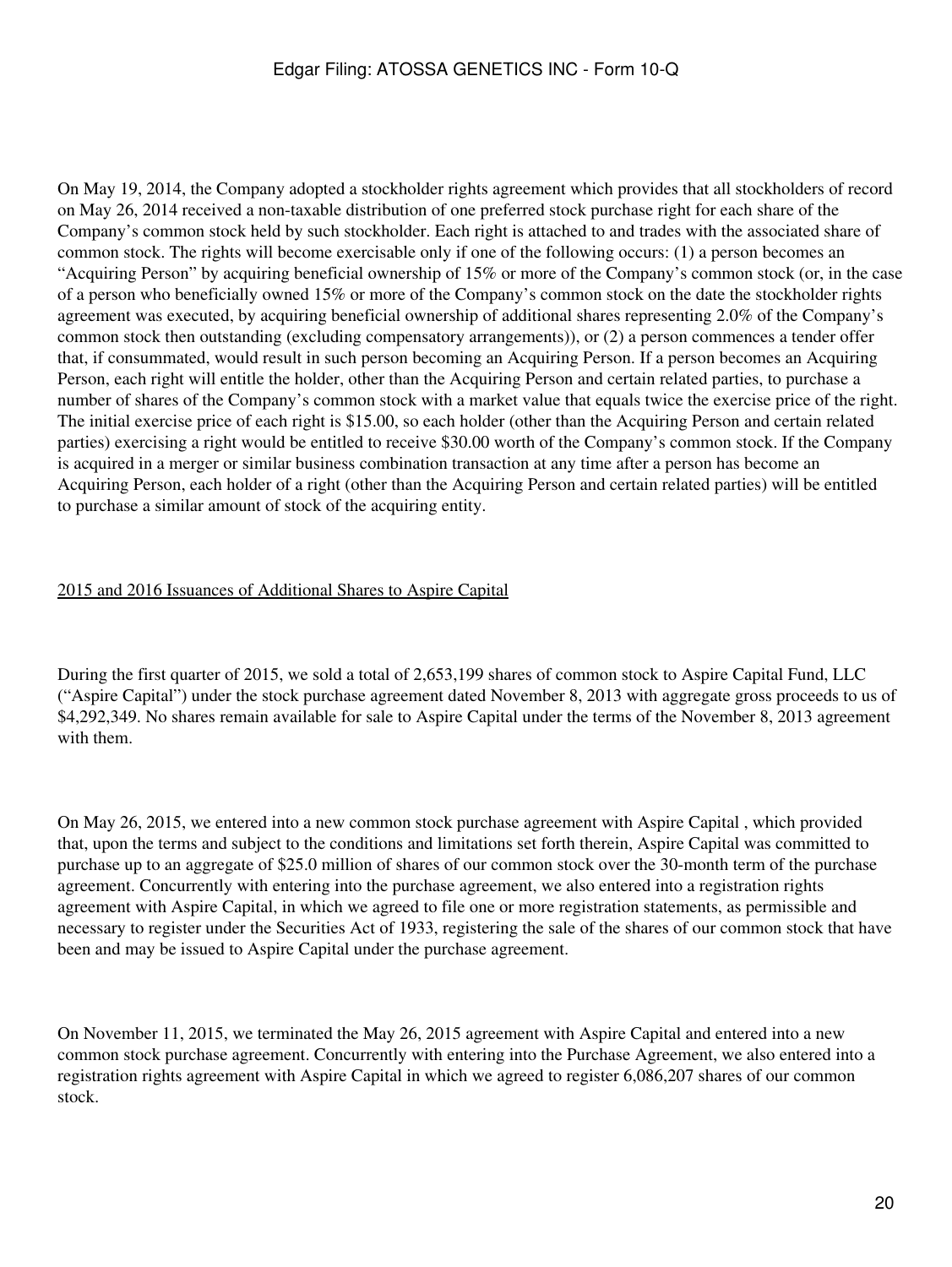During the first quarter of 2016, we sold a total of 6,086,207 shares of Common Stock to Aspire Capital Fund LLC under the stock purchase agreement dated November 11, 2015 with aggregate gross proceeds to the Company of \$2,153,583. As a result, no shares remain available for sale to Aspire under this agreement.

 On May 25, 2016, we terminated the November 11, 2015 stock purchase agreement with Aspire Capital and entered into a new common stock purchase agreement with Aspire Capital which provided that, upon the terms and subject to the conditions and limitations set forth therein, Aspire Capital is committed to purchase up to an aggregate of \$10.0 million of shares of our common stock over the 30-month term of the purchase agreement. Concurrently with entering into the purchase agreement, we also entered into a registration rights agreement with Aspire Capital, in which we agreed to file one or more registration statements, as permissible and necessary to register under the Securities Act of 1933, registering the sale of the shares of our common stock that have been and may be issued to Aspire Capital under the purchase agreement. As part of the stock purchase agreement we issued 746,046 common shares as a commitment fee. The value of the common shares issued as a commitment fee of \$198,523 have been reflected as an addition to common stock of \$746 and \$197,777 in additional paid in capital which will be amortized over the life of the stock purchase agreement. As of the date of filing this Quarterly Report with the SEC no shares of stock have been sold to Aspire Capital under the May 25, 2016 purchase agreement.

#### 2015 Offering of Common Stock and Pre-Funded Warrants

In June 2015, the Company entered into a Placement Agent Agreement with Roth Capital Partners, LLC. and Dawson James Securities, Inc. (the "2015 Placement Agents"), pursuant to which the Company issued and sold an aggregate of 1,454,003 shares of common stock at the purchase price of \$1.15 per share and pre-funded warrants to purchase 3,610,997 shares of common stock (the "Pre-Funded Warrants") at a purchase price of \$1.14 per share for net proceeds of \$5.2 million after deducting \$577,790 of offering expenses (the "2015 Offering"). Each Pre-Funded Warrant was exercisable for \$0.01 per share and all of these warrants had been exercised as of December 31, 2015.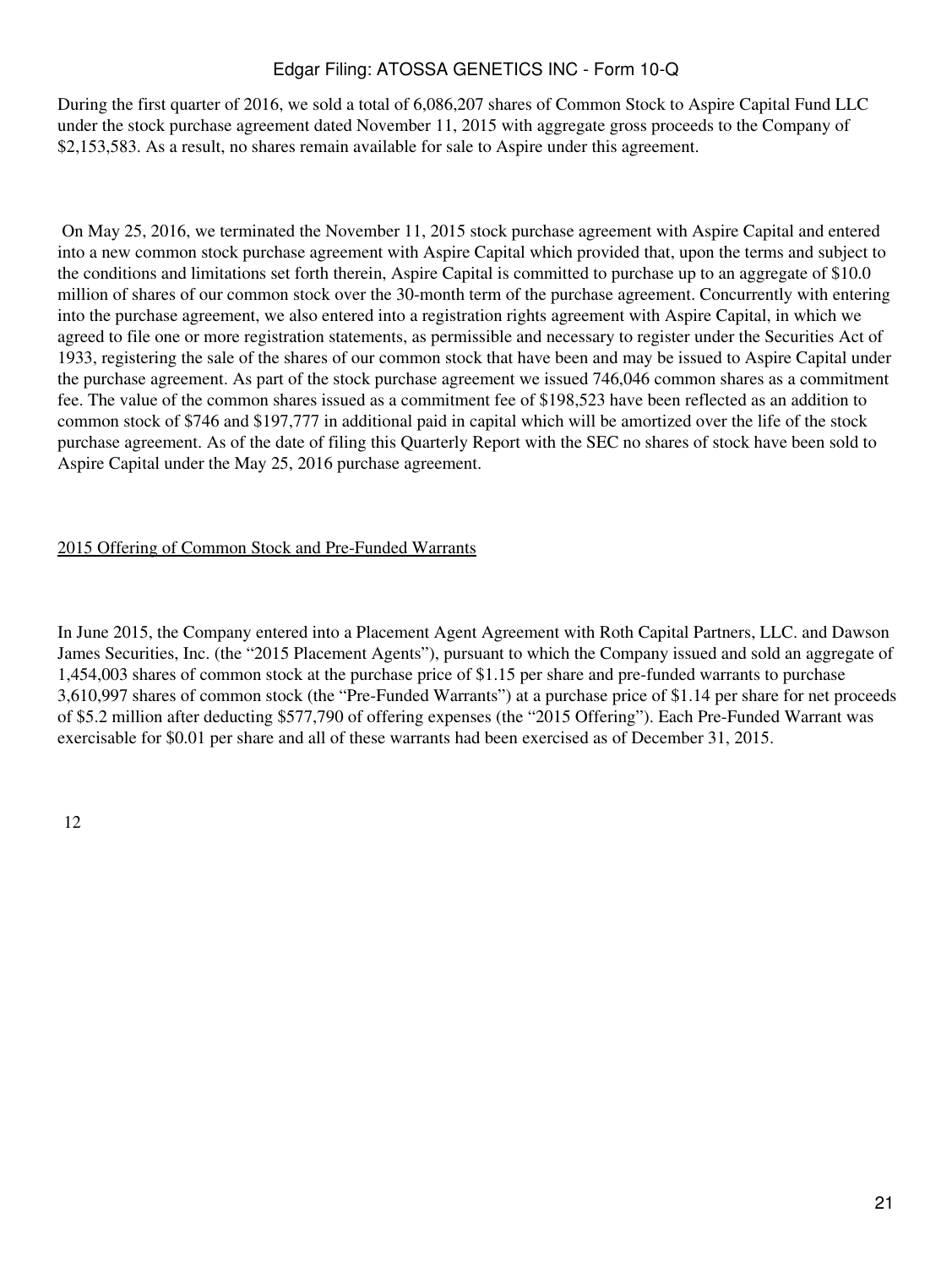#### **Outstanding Warrants**

As of June 30, 2016, warrants to purchase 6,033,426 shares of common stock were outstanding including:

|                                              | Outstanding<br>Warrants to<br>Purchase<br><b>Shares</b> |                | Exercise Price Expiration Date |
|----------------------------------------------|---------------------------------------------------------|----------------|--------------------------------|
| 2011 private placement                       | 4,252,050                                               | $$1.25 - 1.60$ | May 18, 2018                   |
| Acueity warrants                             | 325,000                                                 | 5.00           | September 30, 2017             |
| 2014 public offering                         | 1,166,849                                               | 3.00           | January 29, 2019               |
| Placement agent fees for Company's offerings | 242,027                                                 | $2.12 - 12.43$ | March - November, 2018         |
| Outside consulting                           | 47,500                                                  | \$4.24         | January 14, 2018               |
|                                              | 6,033,426                                               |                |                                |

#### **NOTE 10: NET LOSS PER SHARE**

The Company accounts for and discloses net loss per common share in accordance with FASB ASC Topic 260, *Earnings Per Share*. Basic net loss per common share is computed by dividing net loss attributable to common stockholders by the weighted average number of common shares outstanding. Diluted net loss per common share is computed by dividing net loss attributable to common stockholders by the weighted average number of common shares that would have been outstanding during the period assuming the issuance of common shares for all potential dilutive common shares outstanding. Potential common shares consist of shares issuable upon the exercise of stock options and warrants. Because the inclusion of potential common shares would be anti-dilutive for all periods presented, diluted net loss per common share is the same as basic net loss per common share.

The following table sets forth the number of potential common shares excluded from the calculation of net loss per diluted share for the three-months and six-months ended June 30, 2016 and 2015 because the effect of them would be anti-dilutive since the Company recorded net losses for both periods:

|                                               | Three Months Ended |           | Six Months Ended |           |
|-----------------------------------------------|--------------------|-----------|------------------|-----------|
|                                               | June $30$ .        |           | June $30$ .      |           |
|                                               | 2016               | 2015      | 2016             | 2015      |
| Options to purchase common stock              | 5.911.359          | 4.312.409 | 5.911.359        | 4.312.409 |
| Warrants to purchase common stock $6,033,426$ |                    | 9,644,423 | 6,033,426        | 9,644,423 |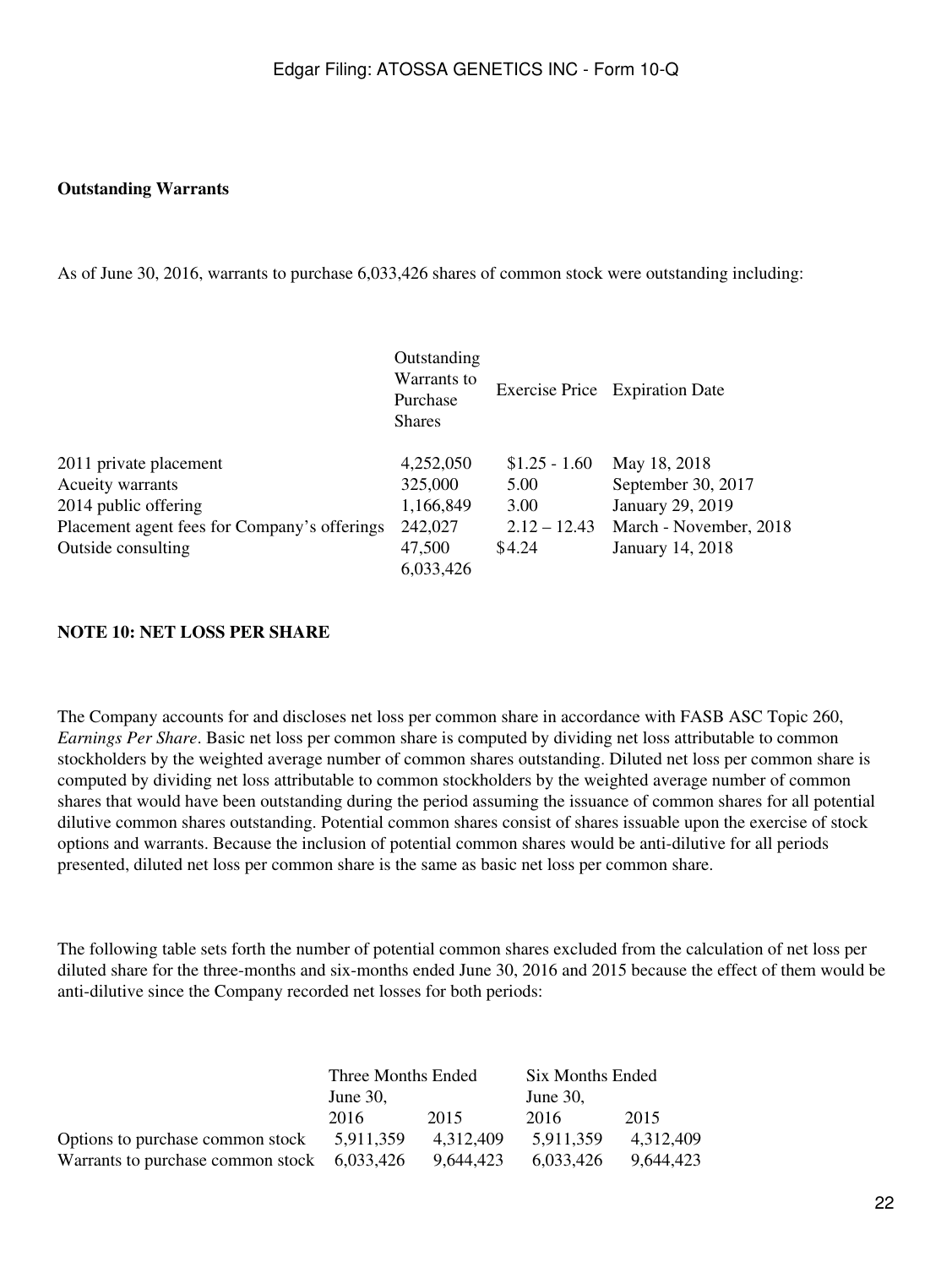Total 11,944,785 13,956,832 11,944,785 13,956,832

#### **NOTE 11: INCOME TAXES**

Deferred income tax assets and liabilities are recognized for the estimated future tax consequences attributable to differences between the financial reporting and tax bases of assets and liabilities and are measured using enacted tax rates in effect for the year in which those temporary differences are expected to be recovered or settled. A valuation allowance is provided for the amount of deferred tax assets that, based on available evidence, are not expected to be realized.

As a result of the Company's cumulative losses, management has concluded that a full valuation allowance against the Company's net deferred tax assets is appropriate. No income tax liabilities existed as of June 30, 2016 and December 31, 2015 due to the Company's continuing operating losses.

#### **NOTE 12: CONCENTRATION OF CREDIT RISK**

Financial instruments that potentially subject the Company to concentration of credit risk consist principally of cash deposits. Accounts at each institution are insured by the Federal Deposit Insurance Corporation ("FDIC") up to \$250,000. At June 30, 2016 and December 31, 2015, the Company had \$940,866 and \$3,465,895 in excess of the FDIC insured limit, respectively.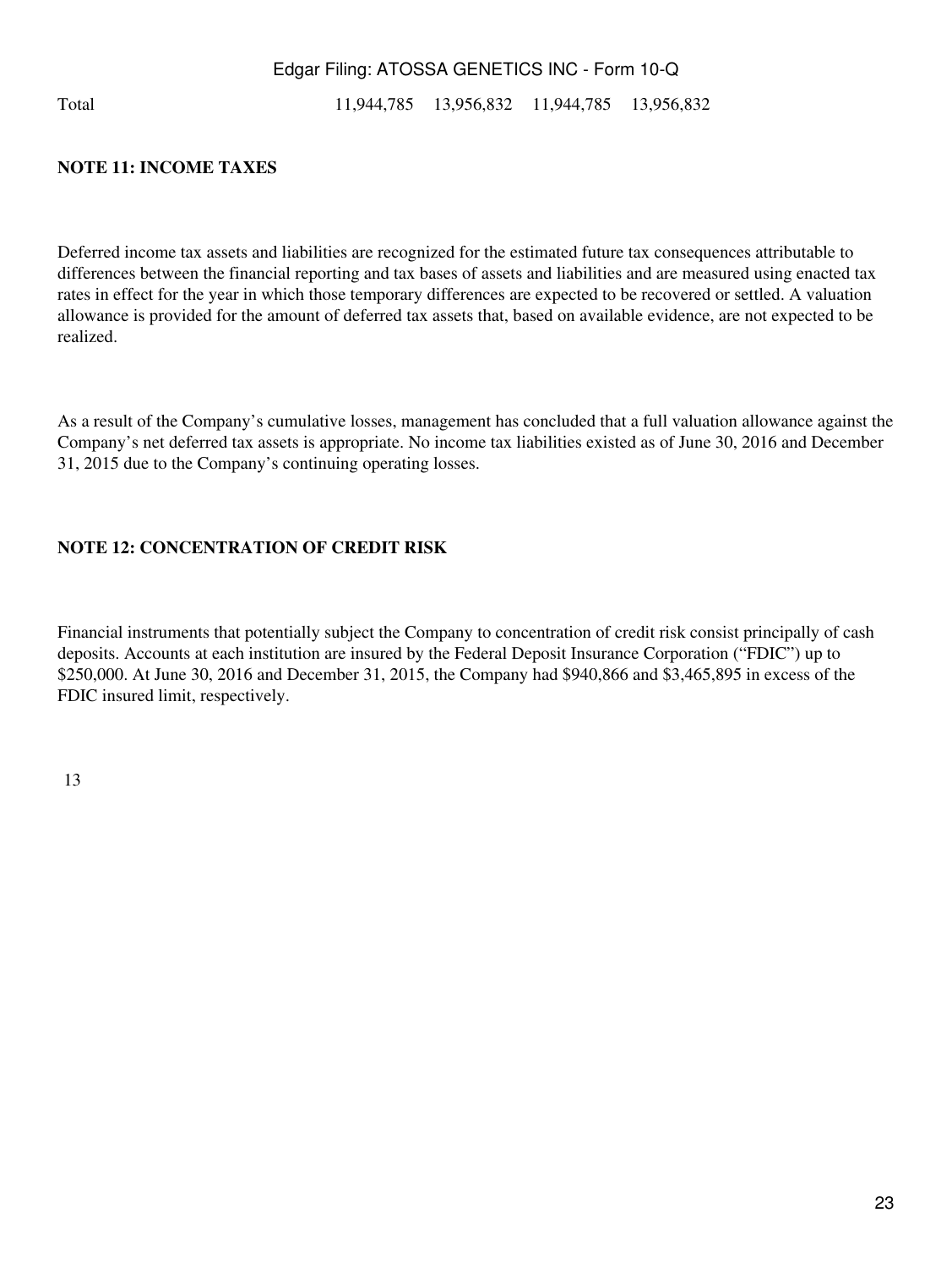## **NOTE 13: COMMITMENTS AND CONTINGENCIES**

#### **Lease Commitments**

The future minimum lease payments due subsequent to June 30, 2016 under all non-cancelable operating and capital leases for the next five years are as follows:

|                                        | Operating |
|----------------------------------------|-----------|
|                                        | Leases    |
| Year Ending December 31,               | Amount    |
| 2016 (remainder of year)               | \$111,667 |
| 2017                                   | 3,750     |
| Total minimum lease payments \$115,417 |           |

The total rent expense for the three months ended June 30, 2016 and 2015 was \$78,600 and \$149,174, respectively. Rent expense was included in general and administrative expenses for both years.

#### **Purchase Commitments**

Effective May 19, 2016 the Company entered into a services agreement with KriSan Biotech Co. Ltd., a corporation organized under the laws of Taiwan, Republic of China ("KSB"). The agreement directs KSB to research and develop for the Company processes for manufacturing endoxifen and to produce an initial supply of endoxifen so that release and stability studies may be conducted. The Company has agreed to pay \$136,000 to KSB when certain benchmarks have been delivered by KSB under the services agreement.

#### *Litigation and Contingencies*

On October 10, 2013, a putative securities class action complaint, captioned *Cook v. Atossa Genetics, Inc.*, et al., No. 2:13-cv-01836-RSM, was filed in the United States District Court for the Western District of Washington against us, certain of the Company's directors and officers and the underwriters of the Company November 2012 initial public offering. The complaint alleges that all defendants violated Sections 11 and  $12(a)(2)$ , and that the Company and certain of its directors and officers violated Section 15, of the Securities Act by making material false and misleading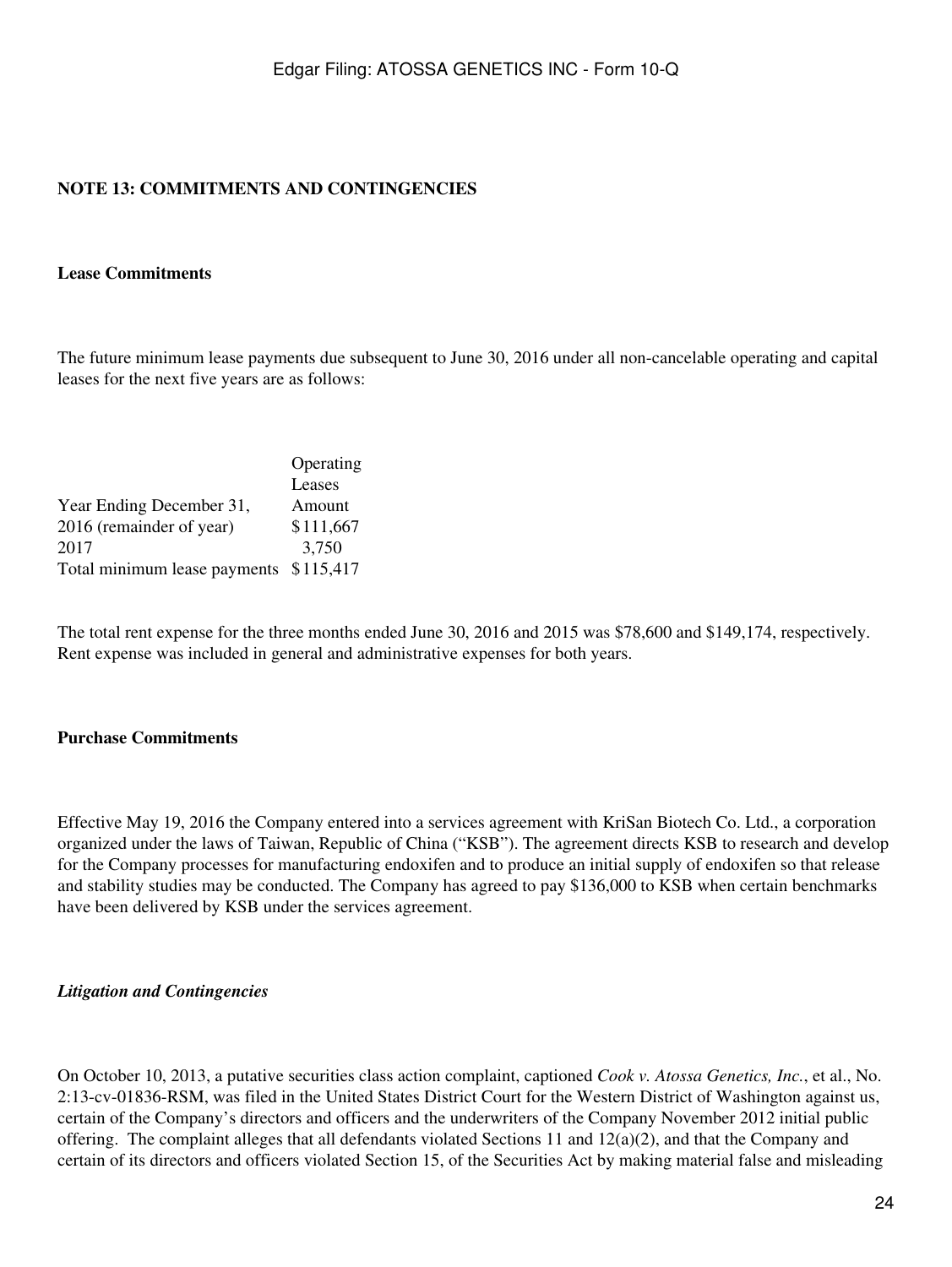statements and omissions in the offering's registration statement, and that we and certain of our directors and officers violated Sections 10(b) and 20A of the Exchange Act and SEC Rule 10b-5 promulgated thereunder by making false and misleading statements and omissions in the registration statement and in certain of our subsequent press releases and SEC filings with respect to our NAF specimen collection process, our ForeCYTE Breast Health Test and our MASCT device. This action seeks, on behalf of persons who purchased our common stock between November 8, 2012 and October 4, 2013, inclusive, damages of an unspecific amount.

On February 14, 2014, the Court appointed plaintiffs Miko Levi, Bandar Almosa and Gregory Harrison (collectively, the "Levi Group") as lead plaintiffs, and approved their selection of co-lead counsel and liaison counsel. The Court also amended the caption of the case to read In re Atossa Genetics, Inc. Securities Litigation. No. 2:13-cv-01836-RSM. An amended complaint was filed on April 15, 2014. The Company and other defendants filed motions to dismiss the amended complaint on May 30, 2014. The plaintiffs filed briefs in opposition to these motions on July 11, 2014. The Company replied to the opposition brief on August 11, 2014. On October 6, 2014 the Court granted defendants' motion dismissing all claims against Atossa and all other defendants. The Court's order provided plaintiffs with a deadline of October 26, 2014 to file a motion for leave to amend their complaint and the plaintiffs did not file such a motion by that date. On October 30, 2014, the Court entered a final order of dismissal. On November 3, 2014, plaintiffs filed a notice of appeal with the Court and have appealed the Court's dismissal order to the U.S. Court of Appeals for the Ninth Circuit. On February 11, 2015, plaintiffs filed their opening appellate brief. Defendants' filed their answering brief on April 13, 2015, and plaintiffs filed their reply brief on May 18, 2015. A hearing for the appeal has not been set.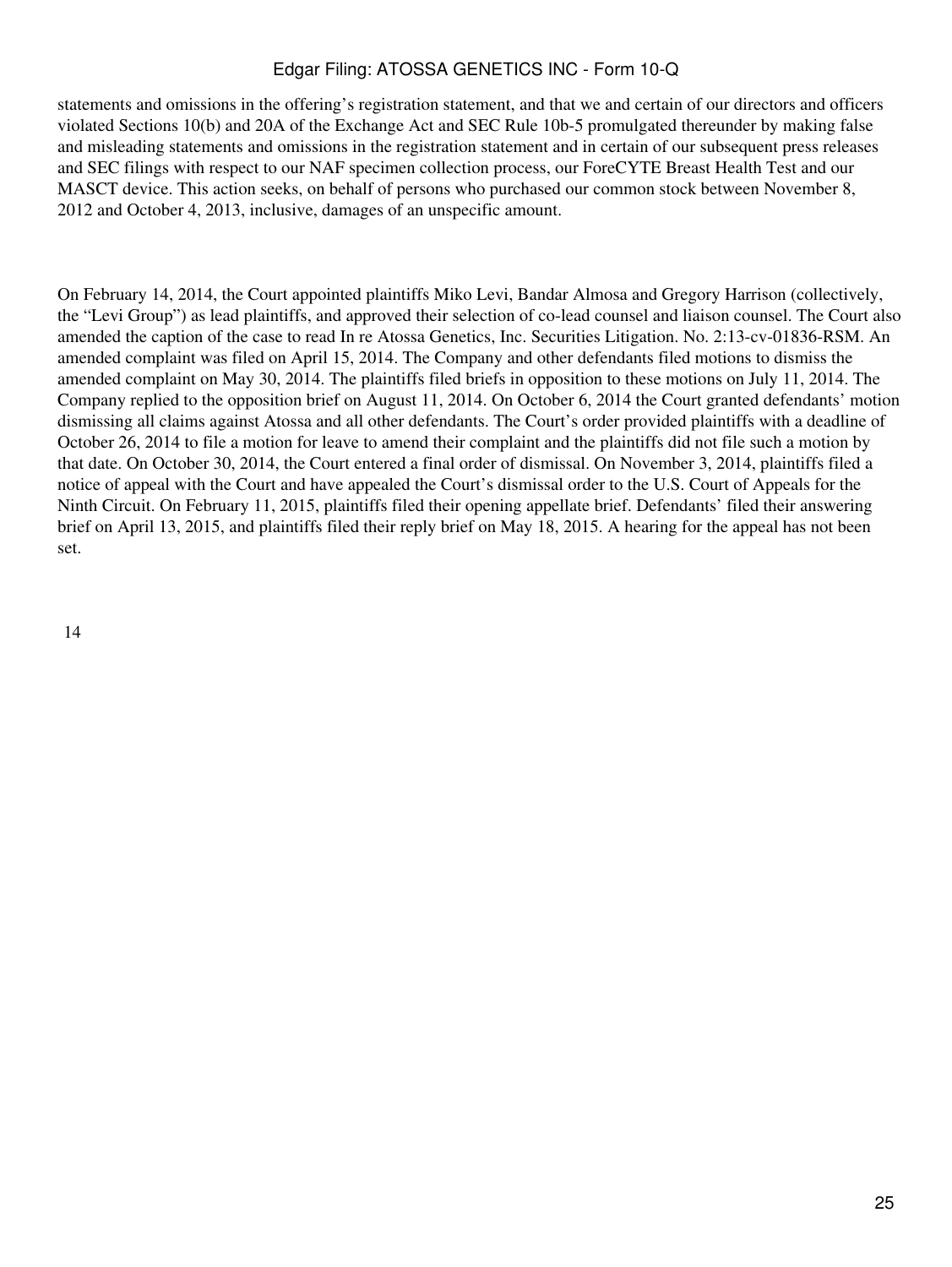The Company believes this lawsuit is without merit and plans to defend itself vigorously; however, failure by the Company to obtain a favorable resolution of the claims set forth in the complaint could have a material adverse effect on the Company's business, results of operations and financial condition. Currently, the amount of such material adverse effect cannot be reasonably estimated, and no provision or liability has been recorded for these claims as of June 30, 2016. The costs associated with defending and resolving the lawsuit and ultimate outcome cannot be predicted. These matters are subject to inherent uncertainties and the actual cost, as well as the distraction from the conduct of the Company's business, will depend upon many unknown factors and management's view of these may change in the future.

On January 28, 2016, the Company filed a complaint in the United States District Court for the District of Delaware captioned *Atossa Genetics Inc. v. Besins Healthcare Luxembourg SARL*, Case No. 1:16-cv-00045-UNA. The complaint asserts claims for breach of contract, breach of the implied covenant of good faith and fair dealing, and for declaratory relief against Defendant Besins Healthcare Luxembourg SARL ("Besins"). The complaint was served upon Besins on February 15, 2016. The Company's claims arise from Besins' breach of an Intellectual Property License Agreement dated May 14, 2015 (the "License Agreement"), under which Besins licensed to the Company the worldwide exclusive rights to develop and commercialize Afimoxifene Topical Gel, or AfTG, for the potential treatment and prevention of hyperplasia of the breast. The complaint seeks compensatory damages, a declaration of the parties' rights and obligations under the License Agreement, and injunctive relief. On March 7, 2016, Besins filed its response to the Company's complaint, generally denying liability for the Company's claims and asserting counterclaims for breach of contract, fraud, negligent misrepresentation, and declaratory judgment. Besins seeks unspecified money damages and preliminary and permanent injunctive relief, among other forms of relief, for its counterclaims. The Company filed its answer to Besins' counterclaims on March 31, 2016, in which the Company disputed Besins' allegations and denied that Besins is entitled to relief on its counterclaims. On August 4, 2016, the parties entered into a settlement agreement which provides that the parties will dismiss this legal action and settle all claims and counterclaims. Pursuant to the settlement agreement, Besins will assume, and Atossa shall have no further rights to, 4-hydroxy tamoxifen and AfTG in return for a termination payment to Atossa in the total amount of \$1,762,931. See NOTE 15 Subsequent Event.

#### **NOTE 14: STOCK BASED COMPENSATION**

#### *Stock Options and Incentive Plan*

On September 28, 2010, the Board of Directors approved the adoption of the 2010 Stock Option and Incentive Plan, or the 2010 Plan, to provide for the grant of equity-based awards to employees, officers, non-employee directors and other key persons providing services to the Company. Awards of incentive options may be granted under the 2010 Plan until September 2020. No other awards may be granted under the 2010 Plan after the date that is 10 years from the date of stockholder approval. An aggregate of 1,000,000 shares were initially reserved for issuance in connection with awards granted under the 2010 Plan and on May 18, 2016, an additional 2,000,000 shares were reserved for issuance under the 2010 Plan.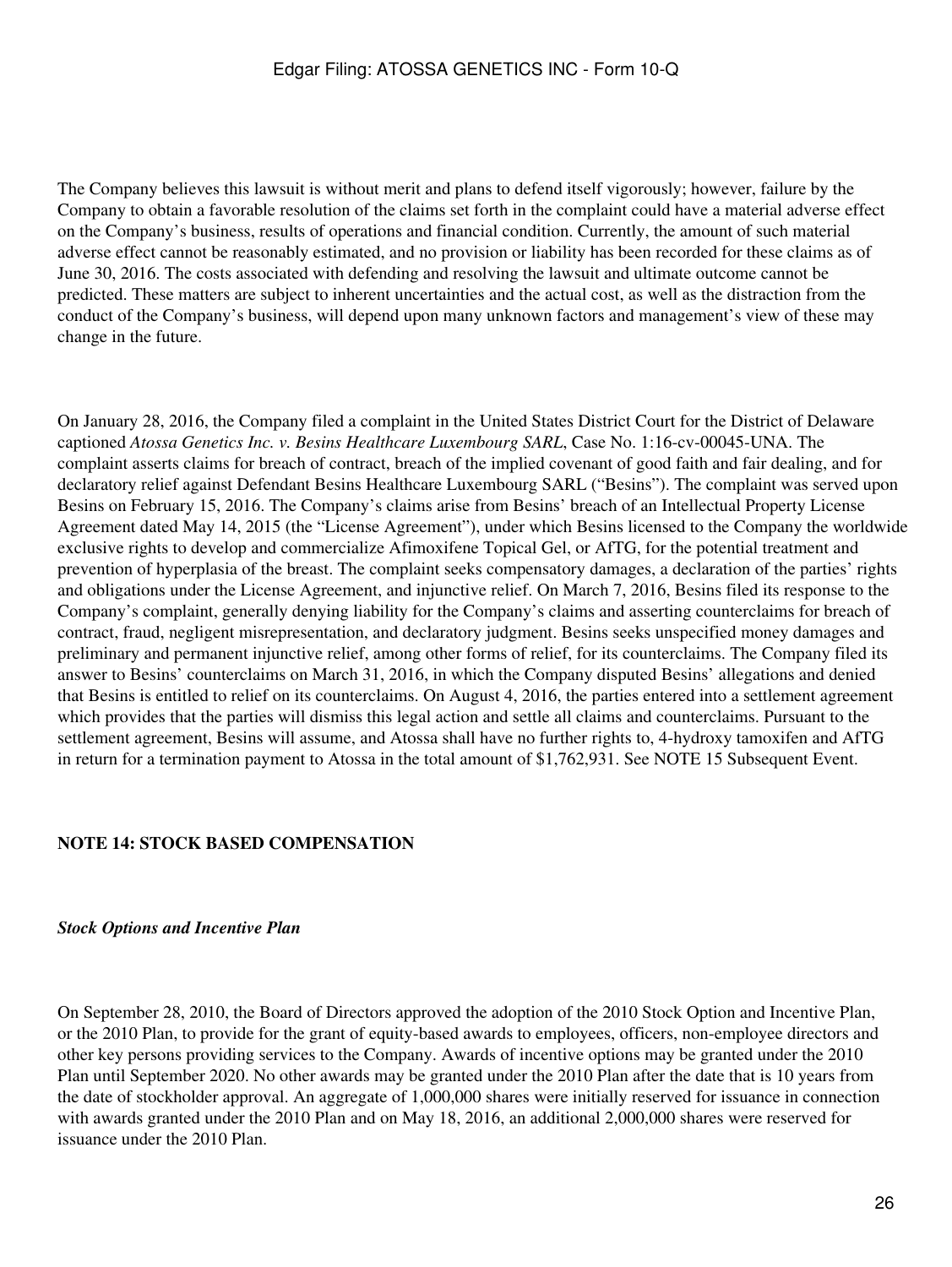The following table presents the automatic additions to the 2010 Plan since inception pursuant to the "evergreen" terms of the 2010 Plan:

|                         | Number of |
|-------------------------|-----------|
| January 1,              | shares    |
| 2012                    | 450,275   |
| 2013                    | 516,774   |
| 2014                    | 742,973   |
| 2015                    | 983,362   |
| 2016                    | 3,306,290 |
| Total additional shares | 5,999,674 |

The Company granted 2,778,671 additional options to purchase shares of common stock to employees and directors during the three and six months ended June 30, 2016. No options were exercised during the three and six months ended June 30, 2016. There are 2,113,315 shares available for grant under the 2010 Plan as of June 30, 2016.

Compensation costs associated with the Company's stock options are recognized, based on the grant-date fair values of these options, over the requisite service period, or vesting period. Accordingly, the Company recognized stock based compensation expense of \$200,187 and \$205,112 for the three months ended June 30, 2016 and 2015, respectively and \$392,644 and \$353,981 for the six months ended June 30, 2016 and 2015, respectively.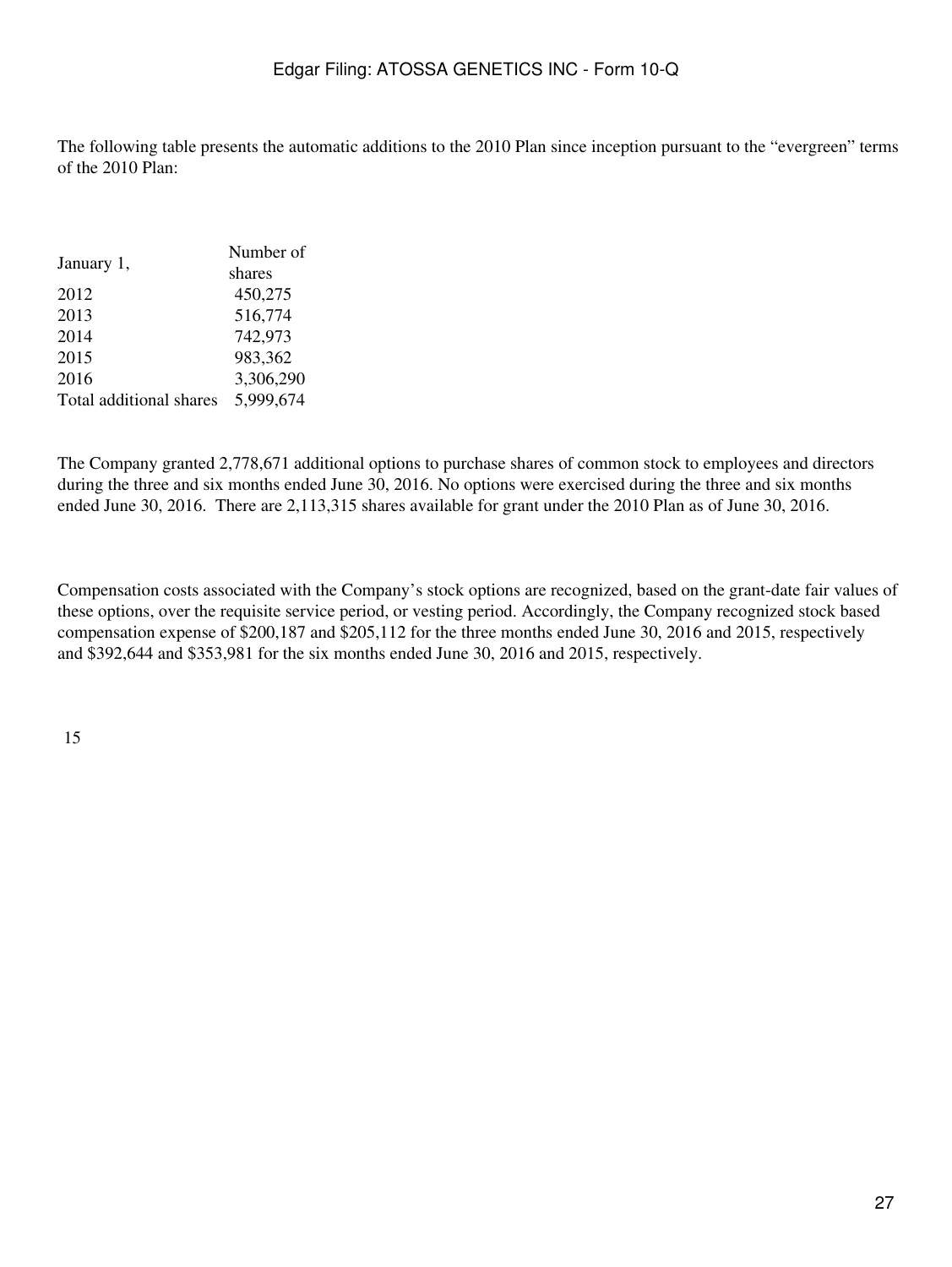Options issued and outstanding as of June 30, 2016 and their activities during the six months then ended are as follows:

|                                   | Number of<br>Underlying<br><b>Shares</b> |    | Weighted-<br>Average<br><b>Exercise Price</b><br>Per Share | Weighted-<br>Average<br>Contractual<br>Life Remaining<br>in Years |                | Aggregate<br><b>Intrinsic Value</b> |
|-----------------------------------|------------------------------------------|----|------------------------------------------------------------|-------------------------------------------------------------------|----------------|-------------------------------------|
| Outstanding as of January 1, 2016 | 3,613,944                                | S. | 2.40                                                       |                                                                   | $\uparrow$ -   |                                     |
| Granted                           | 2,778,671                                |    | 0.26                                                       |                                                                   |                |                                     |
| Forfeited                         | (481, 256)                               |    | 1.66                                                       |                                                                   |                |                                     |
| Outstanding as of June 30, 2016   | 5,911,359                                |    | 1.45                                                       | 8.78                                                              |                | \$47,237                            |
| Exercisable as of June 30, 2016   | 1,885,703                                |    | 3.07                                                       | 7.37                                                              | $\mathbb{S}$ - |                                     |
| Vested and expected to vest $(1)$ | 3,007,207                                |    | 2.55                                                       | 7.77                                                              | \$             |                                     |

(1)vested shares and unvested shares after a forfeiture rate is applied

At June 30, 2016, there were 4,025,656 unvested options outstanding and the related unrecognized total compensation cost associated with these options was approximately \$4.0 million. This expense is expected to be recognized over a weighted-average period of 2.32 years.

#### **NOTE 15: SUBSEQUENT EVENT**

Atossa and Besins Healthcare Luxembourg SARL ("Besins") have agreed, pursuant to a Termination Agreement dated August 4, 2016, to terminate their Intellectual Property License Agreement dated May 14, 2015 (the "License Agreement"), dismiss the legal action relating to the License Agreement pending in the United States District Court for the District of Delaware captioned Atossa Genetics Inc. v. Besins Healthcare Luxembourg SARL, Case No. 1:16-cv-00045-UNA (the "Litigation"), and settle all claims and counterclaims asserted in the Litigation. Atossa and Besins have further agreed, pursuant to and as set forth in the Termination Agreement, that Besins will assume, and Atossa shall have no further rights to, all clinical, regulatory, manufacturing, and all other development and commercialization of 4-hydroxy tamoxifen and Afimoxifene Topical Gel (the "AfTG Program"). In consideration for Atossa's comprehensive relinquishment of all rights granted in the License Agreement, termination of the License Agreement, cessation of all efforts to develop Afimoxifene Gel, delivery of all API manufactured to date, assignment of a Drug Master File, delivery to Besins of the work product Atossa has completed to date, and other consideration, Besins will reimburse Atossa for out-of-pocket expenses incurred by Atossa to pursue the AfTG Program and will make a termination payment in the total amount of \$1,762,931.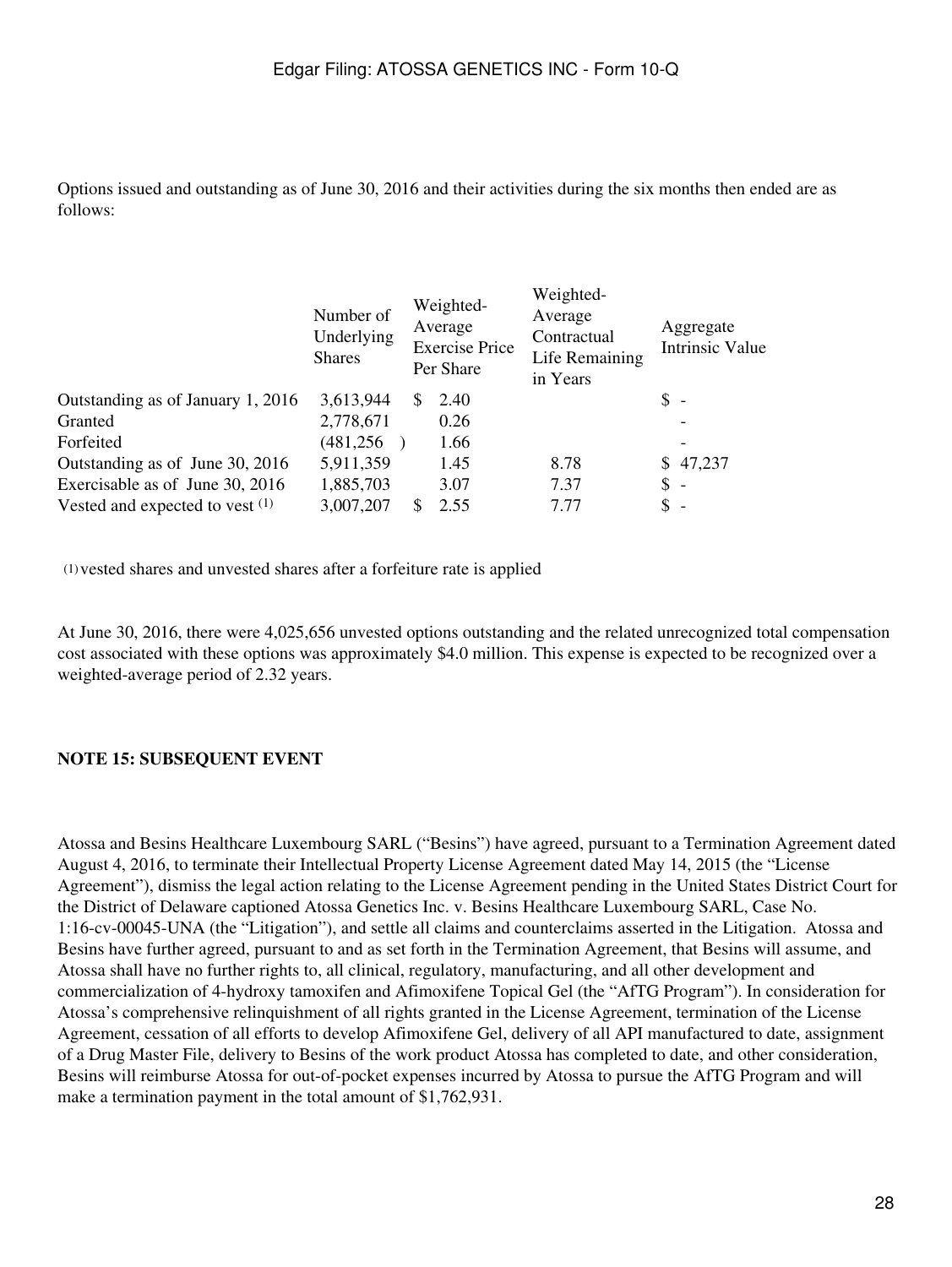### **NOTE 16: RELATED PARTY TRANSACTIONS**

Shu-Chih Chen, Ph.D., a member of the Board of Directors and spouse of Steve C. Quay, Ph.D., M.D., has provided consultancy services to the Company. Those services primarily include providing scientific and technical expertise in Atossa's negotiations and ongoing arrangements with the manufacturer of endoxifen which is located in Taiwan. The cost of the services provided by Dr. Chen are approximately \$15,000 through June 30, 2016 and have been approved by Atossa's audit committee.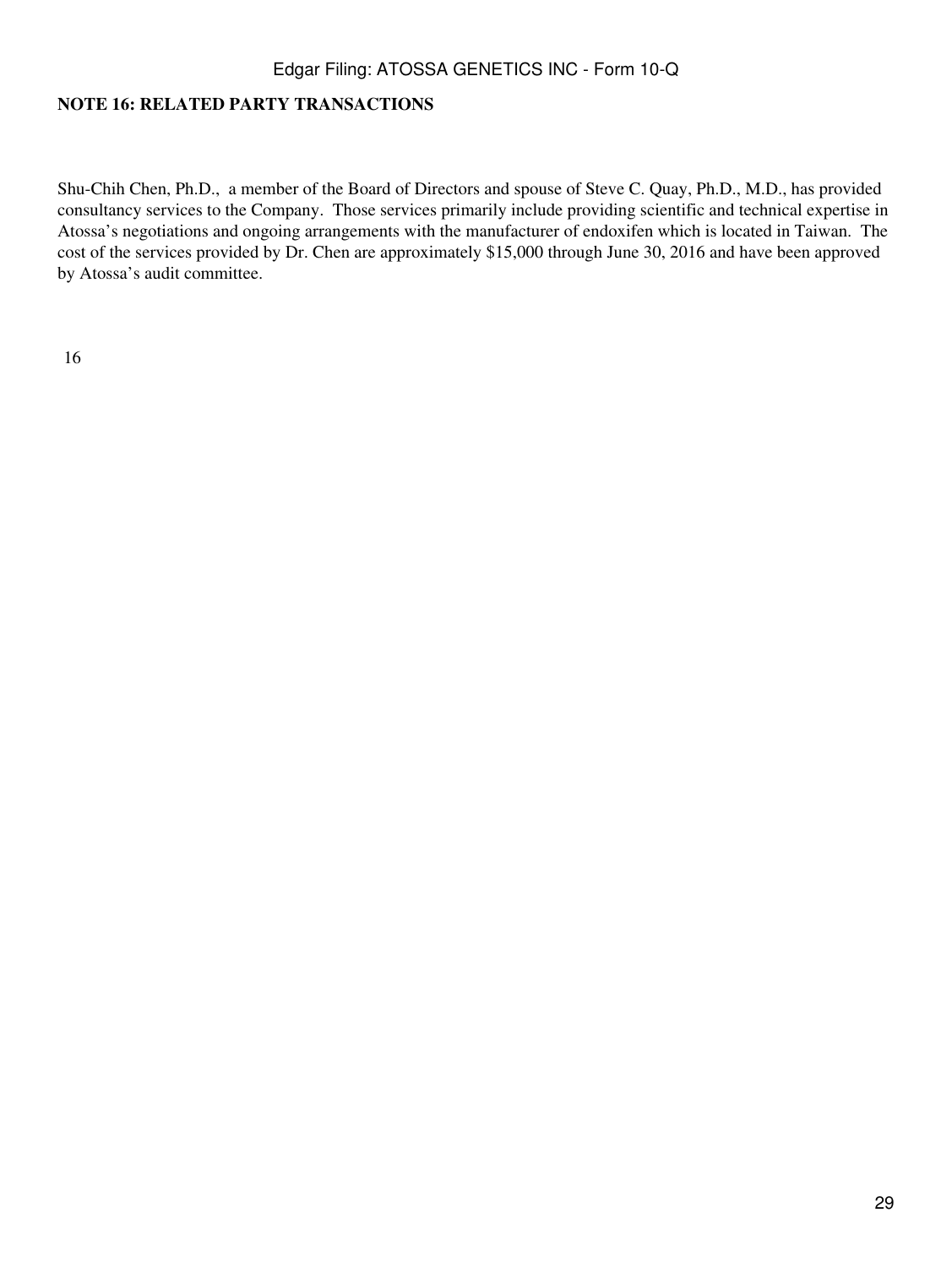## <span id="page-29-0"></span>**ITEM 2. MANAGEMENT'S DISCUSSION AND ANALYSIS OF FINANCIAL CONDITION AND RESULTS OF OPERATIONS**

*The following discussion of the financial condition and results of operations should be read in conjunction with the financial statements and the related notes included elsewhere in this report. This discussion contains forward-looking statements, which are based on assumptions about the future of the Company's business. The actual results could differ materially from those contained in the forward-looking statements. Please read "Forward-Looking Statements" included below for additional information regarding forward-looking statements.*

#### **Forward-Looking Statements**

This report contains, in addition to historical information, certain information, assumptions and discussions that may constitute forward-looking statements within the meaning of Section 27A of the Securities Act of 1933, as amended (the "Securities Act") and Section 21E of the Securities Exchange Act of 1934, as amended (the "Exchange Act"). We have made these statements in reliance on the safe harbor provisions of the Private Securities Litigation Reform Act of 1995. These statements are subject to certain risks and uncertainties, which could cause actual results to differ materially from those projected or anticipated. Although we believe our assumptions underlying our forward-looking statements are reasonable as of the date of this report, we cannot assure you that the forward-looking statements set out in this report will prove to be accurate. We typically identify these forward-looking statements by the use of forward-looking words such as "expect," "potential," "continue," "may," "will," "should," "could," "would," "seek," "intend," "estimate," "anticipate" or the negative version of those words or other comparable words. Forward-looking statements contained in this report include, but are not limited to, statements about:

bodies, to sell, market and distribute our therapeutics and devices under development; whether we can obtain approval from the U.S. Food and Drug Administration, or FDA, and foreign regulatory

· Afimoxifene Gel and our intraductal microcatheters to administer therapeutics, including the study we recently our ability to successfully complete clinical trials of our pharmaceutical candidates under development, including opened using fulvestrant;

·the success, cost and timing of our product and drug development activities and clinical trials;

· organizations, and their ability to perform adequately; our ability to contract with third-party suppliers, manufacturers and service providers, including clinical research

identify in the future and in the time frames currently expected; our ability to successfully develop and commercialize new therapeutics currently in development or that we might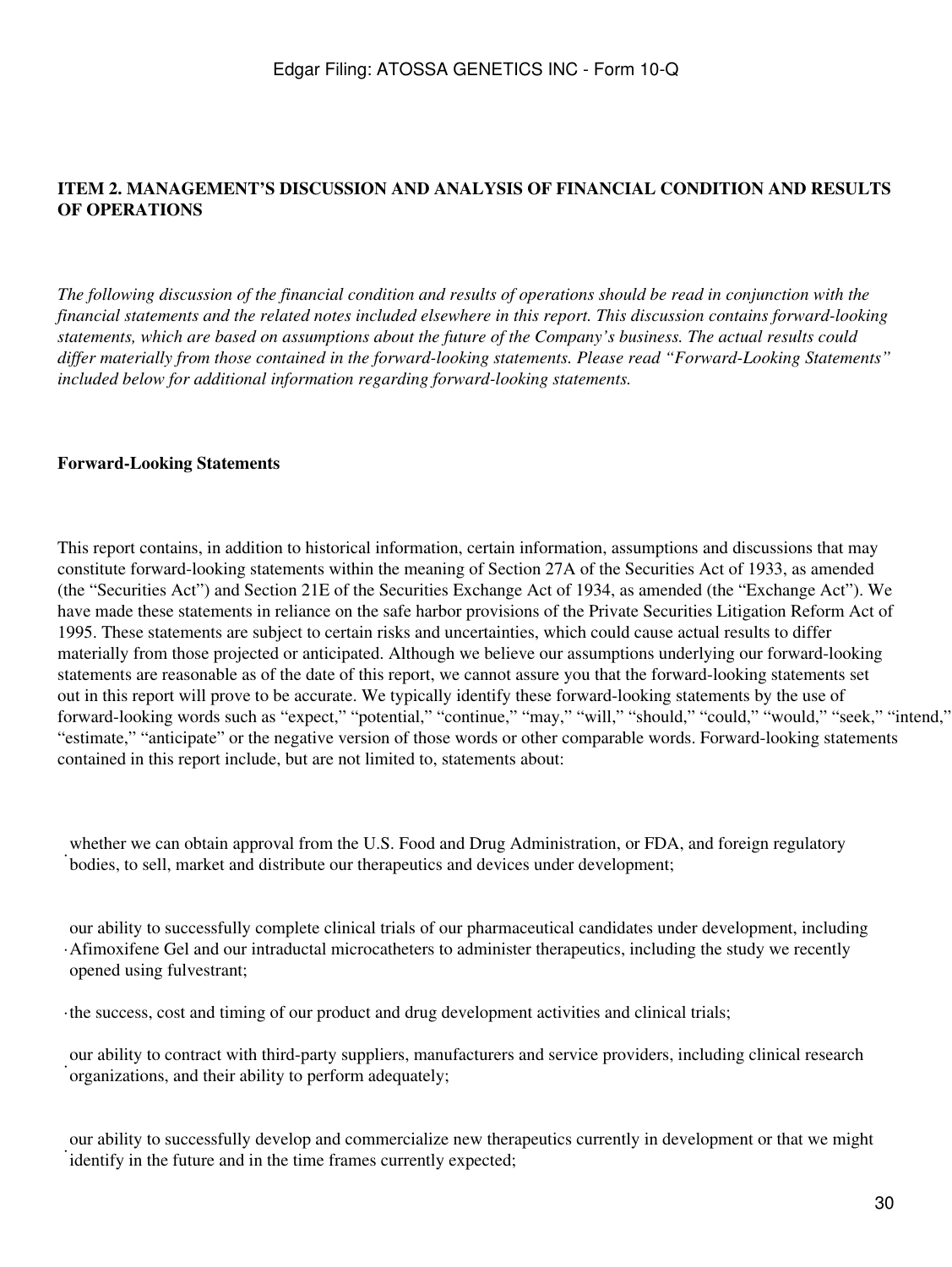· October 10, 2013, and other similar complaints that may be brought in the future, in a timely manner and within the our ability to successfully defend ongoing litigation, including the securities class action law suit filed against us on coverage, scope and limits of our insurance policies;

·our ability to establish and maintain intellectual property rights covering our products;

·our expectations regarding, and our ability to satisfy, federal, state and foreign regulatory requirements;

the accuracy of our estimates of the size and characteristics of the markets that our products and services may address;

·our expectations as to future financial performance, expense levels and capital sources;

·our ability to attract and retain key personnel; and

our ability to raise capital, including our ability to sell shares of common stock to Aspire Capital under the terms of the May 25, 2016 common stock purchase agreement with Aspire Capital .

17

·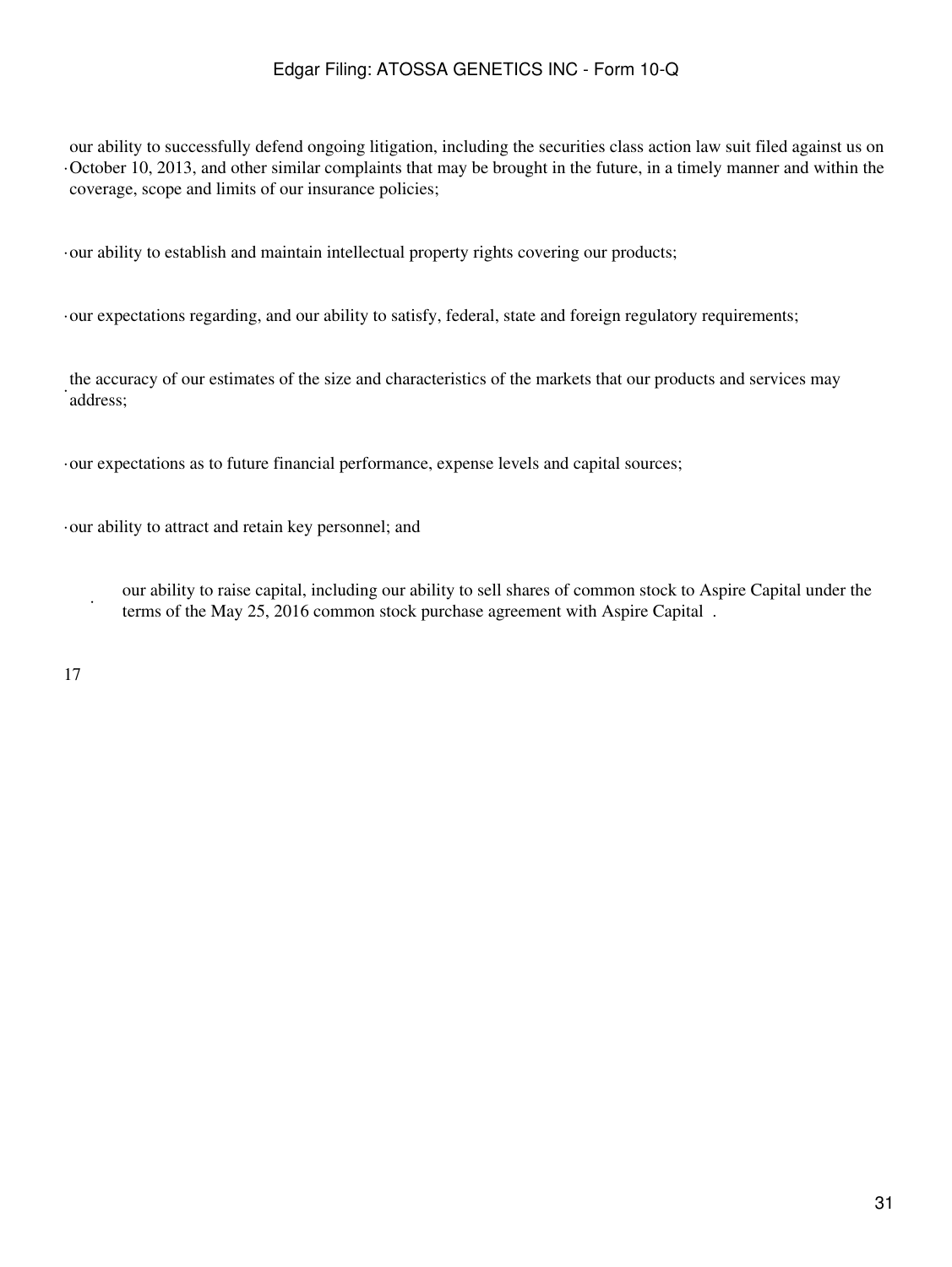These and other forward-looking statements made in this report are presented as of the date on which the statements are made. We have included important factors in the cautionary statements included in this report, particularly in the section titled "ITEM 1A. RISK FACTORS," that we believe could cause actual results or events to differ materially from the anticipated results as set forth in the forward-looking statements that we make. Our forward-looking statements do not reflect the potential impact of any new information, future events or circumstances that may affect our business after the date of this report. Except as required by law, we do not intend to update any forward-looking statements after the date on which the statement is made, whether as a result of new information, future events or circumstances or otherwise.

#### **Company Overview**

We are a clinical-stage pharmaceutical company focused on the development of novel therapeutics and delivery methods for the treatment of breast cancer and other breast conditions. Our leading program uses our patented intraductal microcatheters which deliver pharmaceuticals through the breast ducts. We initiated a Phase 2 clinical study in March 2016 using our microcatheters to deliver fulvestrant as a potential treatment of ductal carcinoma in-situ, or DCIS, and breast cancer. This study is being conducted by Columbia University Medical Center Breast Cancer Programs. Our second pharmaceutical program under development is oral endoxifen for breast cancer patients who are refractory to tamoxifen. Endoxifen is an active metabolite of tamoxifen which is an FDA approved drug for breast cancer patients to prevent recurrence as well as new breast cancer. In May 2015 we began the development of Afimoxifene Topical Gel, or AfTG, for the treatment and prevention of hyperplasia of the breast; however, that program has been transferred back to the licensor, Besins Healthcare, in return for a payment to us of \$1.7 million.

Through mid-2015, we were primarily focused on the development and commercialization of our medical devices and laboratory tests. Our medical devices include the ForeCYTE Breast Aspirator and the FullCYTE Breast Aspirator. These devices are intended for the collection of nipple aspirate fluid, or NAF, for cytological testing at a laboratory. Our laboratory tests have historically been developed and performed by The National Reference Laboratory for Breast Health, Inc., or the "NRLBH." The NRLBH was our wholly-owned subsidiary until December 16, 2015 when, pursuant to a stock purchase agreement, we sold approximately 81% of the capital stock of the NRLBH to the NRL Investment Group, LLC. We have determined that the disposition of the lab business qualifies for reporting as a discontinued operation since the sale represents a strategic shift that will have a major effect on our operations and financial results. We have elected to recognize any subsequent gain from the earn-out payments payable to us pursuant to the stock purchase agreement as they are determined realizable.

We are now focusing our business on our pharmaceutical programs and delivery methods. Our key objectives are to advance our pharmaceutical candidates through Phase 2 trials and then evaluate further development independently or through partners.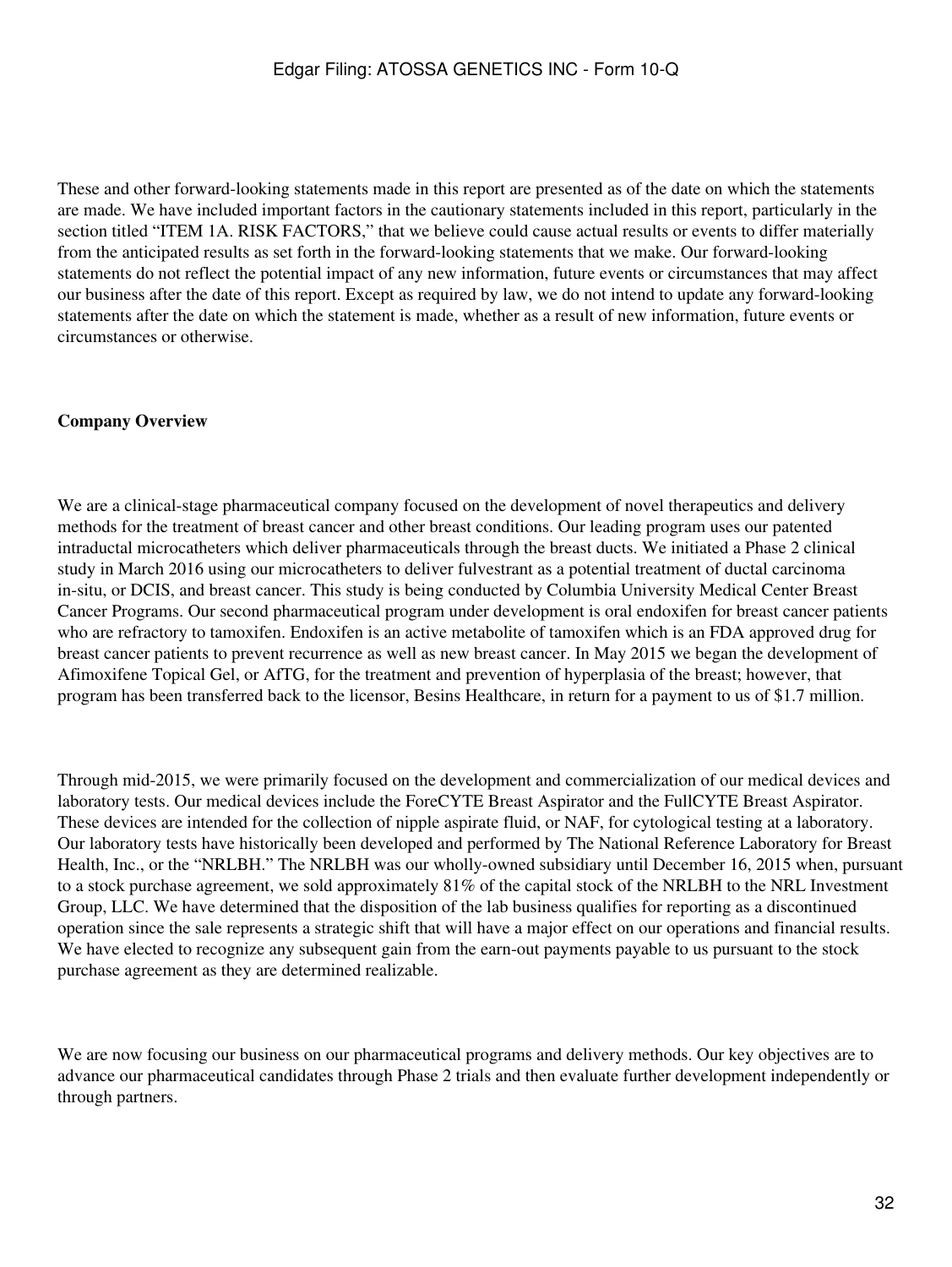Our common stock is currently quoted on The NASDAQ Capital Market under the symbol "ATOS."

#### **Summary of Our Clinical-Stage Programs Under Development**

*Delivery of Therapeutics via our Microcatheters*

We believe our patented intraductal microcatheters may be useful in delivering a number of therapeutics to the ducts in the breast. Doing so is intended to provide a therapeutic directly to the breast tissue. We must obtain FDA approval of any drug delivered via our intraductal microcatheters devices which will require expensive and time-consuming studies. For example, we must complete clinical studies to demonstrate the safety and tolerability of fulvestrant using our delivery method. We may not be successful in completing these studies and obtaining FDA approval.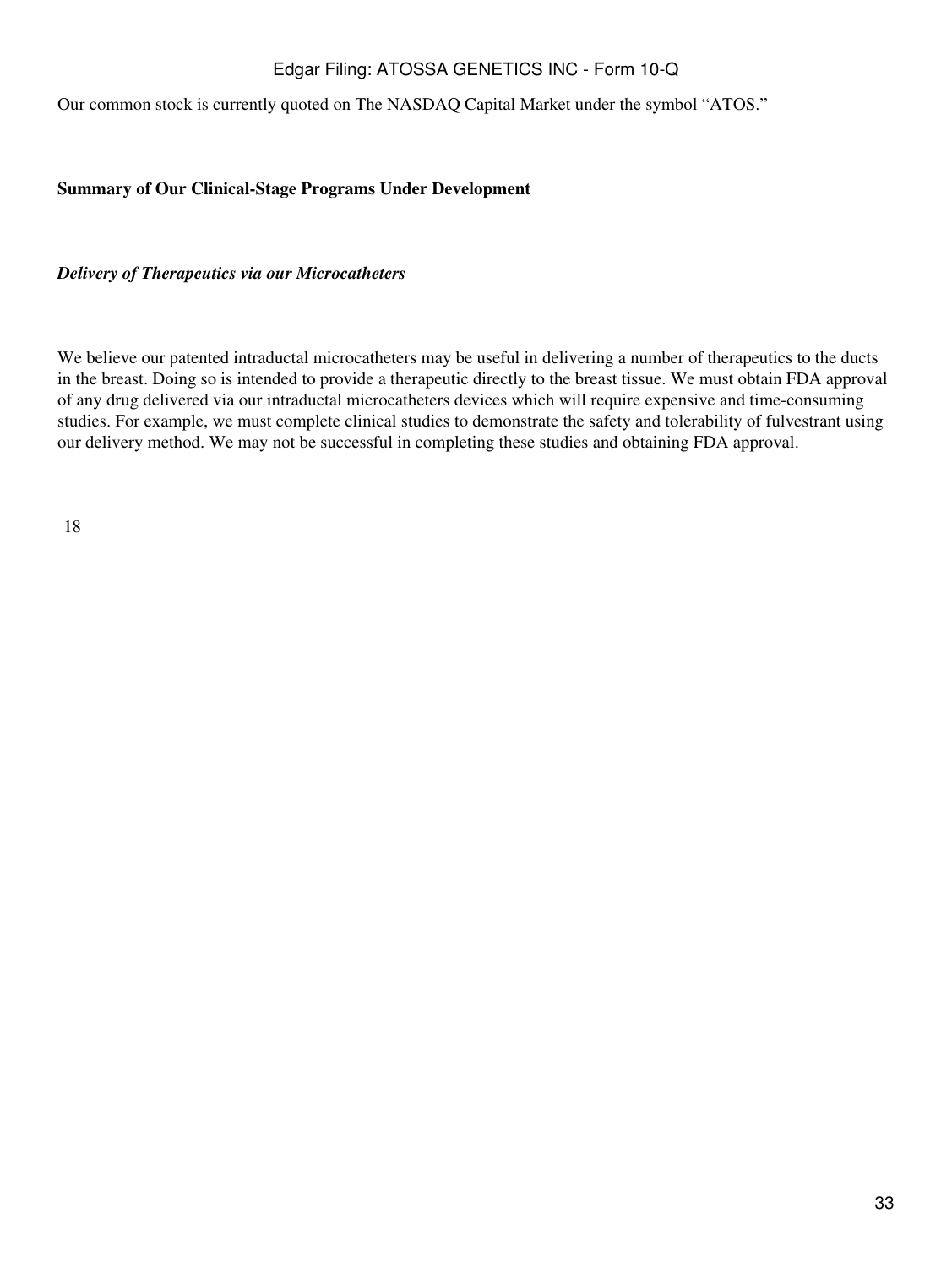The initial drug we are studying using our microcatheters for intraductal delivery is fulvestrant. Fulvestrant is FDA-approved for metastatic breast cancer. It is administered as a monthly injection of two shots, typically into the buttocks. In 2012 a published study documented that the single dose cost of intramuscular fulvestrant was approximately \$12,000.

We own one issued patent and several pending applications directed to the treatment of breast conditions, including cancer, by the intraductal administration of therapeutics including fulvestrant.

We do not yet have FDA's input, but our preliminary analysis, subject to FDA feedback, is that the intraductal fulvestrant program could qualify for designation under the 505(b)(2) status. This would allow us to file with only clinical data and without having to perform additional, significant clinical or pre-clinical studies. So the path to market is both faster and less expensive than a standard new drug application, or NDA, program.

To support this development program, we have successfully produced microcatheters for the fulvestrant Phase 2 clinical trial. The FDA has also issued a "Safe to Proceed" letter for our first Investigational New Drug application (IND) for the Phase 2 study and the institutional review board approval has also been received.

In March 2016, we opened enrollment in the study ATOS-2015-007, which will be conducted by The Columbia University Medical Center Breast Cancer Program and is known as the "007 Trial". The 007 Trial is a Phase 2 study in women with DCIS or invasive breast cancer slated for mastectomy or lumpectomy. This study will assess the safety, tolerability and distribution of fulvestrant when delivered directly into breast milk ducts of these patients compared to those who receive the same product intramuscularly. The first six study participants will receive the standard intramuscular fulvestrant dose of 500 mg to establish the reference drug distribution. The subsequent 24 participants will receive fulvestrant by intraductal instillation utilizing our microcatheter device. The total dose administered in this manner will not exceed 500 mg.

The primary endpoint of the clinical trial is to assess the safety, tolerability and distribution of intraductally administered fulvestrant in women with DCIS or Stage 1 or 2 invasive ductal carcinoma prior to mastectomy or lumpectomy. The secondary objective of the study is to determine if there are changes in the expression of Ki67 as well as estrogen and progesterone receptors between a pre-fulvestrant biopsy and post-fulvestrant surgical specimen. Digital breast imaging before and after drug administration in both groups will also be performed to determine the effect of fulvestrant on any lesions as well as breast density of the participant. Additional information about the study can be found at: https://clinicaltrials.gov/ct2/show/NCT02540330?term=atossa&rank=2.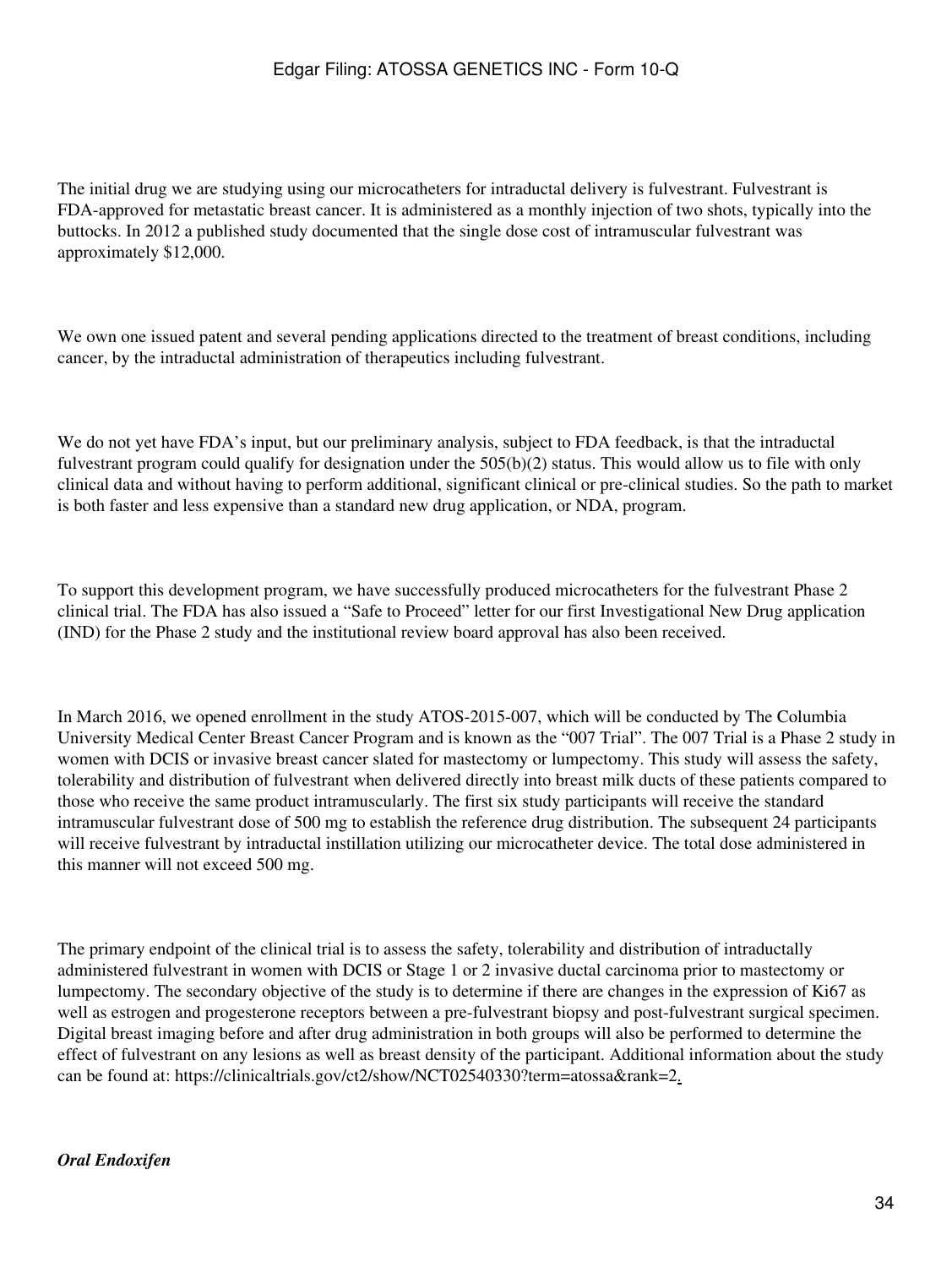Our second pharmaceutical program under development is oral endoxifen for breast cancer patients who are refractory to tamoxifen. Endoxifen is an active metabolite of tamoxifen which is an FDA approved drug for breast cancer patients to prevent recurrence as well as new breast cancer. We believe that up to 50% of the one million women who take tamoxifen in the United States each year are refractory, meaning that they have inadequate endoxifen levels (for any number of reasons included low levels of a liver enzyme) and they have an increased risk for breast cancer recurrence.

We have filed patent applications covering endoxifen and we are in the process of procuring an initial supply of the endoxifen drug for initial studies.

*Afimoxifene Topical Gel (AfTG)*

**Overview** 

On May 14, 2015, we were granted the worldwide exclusive rights to develop and commercialize AfTG for the potential treatment and prevention of hyperplasia of the breast. The active pharmaceutical ingredient in AfTG is Afimoxifene (4-hydroxytamoxifen), which is an active metabolite of tamoxifen. Afimoxifene is an anti-estrogen with an affinity for estrogen receptor that is up to 50 fold higher compared with that of tamoxifen. AfTG is a proprietary transdermal gel formulation of Afimoxifene protected by 10 patent families.

These AfTG rights were granted to us pursuant to a May 14, 2015, Intellectual Property License Agreement with Besins Healthcare Luxembourg SARL (the "License Agreement").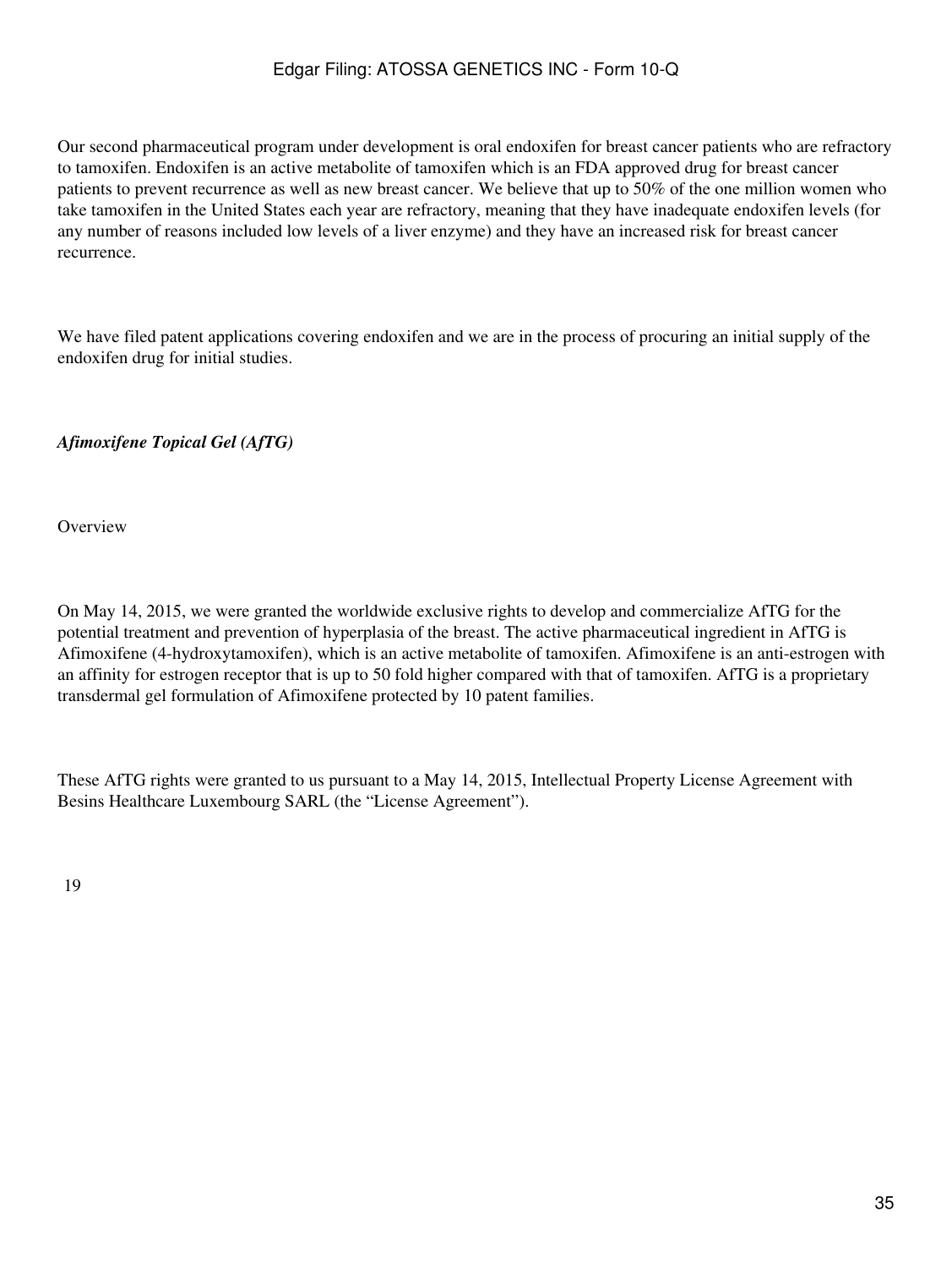Besins has informed us that they plan to develop AfTG for the reduction of breast density, which we believe is within the scope of our exclusive rights under the License Agreement. We have informed Besins that its efforts to develop AfTG for breast density would infringe our exclusive rights under the License Agreement, including our exclusive rights to develop AfTG for treatment and prevention of hyperplasia of the breast, and would constitute a breach of the License Agreement by Besins.

On January 28, 2016, we filed a complaint in the United States District Court for the District of Delaware captioned *Atossa Genetics Inc. v. Besins Healthcare Luxembourg SARL* Case No. 1:16-cv-00045-UNA (the "Litigation"). The complaint asserts claims for breach of contract, breach of the implied covenant of good faith and fair dealing, and for declaratory relief against Besins. On March 7, 2016, Besins responded to our complaint by denying our claims and asserting counterclaims against us for breach of contract, fraud, and negligent misrepresentation and declaratory relief. We filed our answer to Besins' counterclaims on March 31, 2016, in which the Company disputed Besins' allegations and denied that Besins is entitled to relief on its counterclaims. On August 4, 2016, Atossa and Besins agreed, pursuant to a Termination Agreement, to terminate the License Agreement, dismiss the Litigation, and settle all claims and counterclaims asserted in the Litigation. Atossa and Besins have further agreed, pursuant to and as set forth in the Termination Agreement, that Besins will assume, and Atossa shall have no further rights to, all clinical, regulatory, manufacturing, and all other development and commercialization of 4-hydroxy tamoxifen and Afimoxifene Topical Gel (the "AfTG Program"). In consideration for Atossa's comprehensive relinquishment of all rights granted in the License Agreement, termination of the License Agreement, cessation of all efforts to develop Afimoxifene Gel, delivery of all API manufactured to date, assignment of a Drug Master File, delivery to Besins of the work product Atossa has completed to date, and other consideration, Besins will reimburse Atossa for out-of-pocket expenses incurred by Atossa to pursue the AfTG Program and will make a termination payment in the total amount of \$1,762,931.

#### **Our Pre-Clinical Programs Under Development**

In addition to our clinical-stage pharmaceutical programs, we are in the process of evaluating other therapeutic candidates to treat breast conditions, including breast cancer. Factors we are considering in evaluating potential drug candidates include, for example, the ability to obtain expedited regulatory approval, significance of unmet medical need, size of the patient population, intellectual property opportunities and the anticipated pre-clinical and clinical pathway.

#### **NRLBH and our Laboratory Tests**

Through December 16, 2015, our laboratory tests consisted of NAF cytology tests, pharmacogenomics tests and various tests under development including our NextCYTE Breast Cancer Test. These tests were developed by the NRLBH, and in the case of the NAF cytology and pharmacogenomics tests, were also marketed and sold by the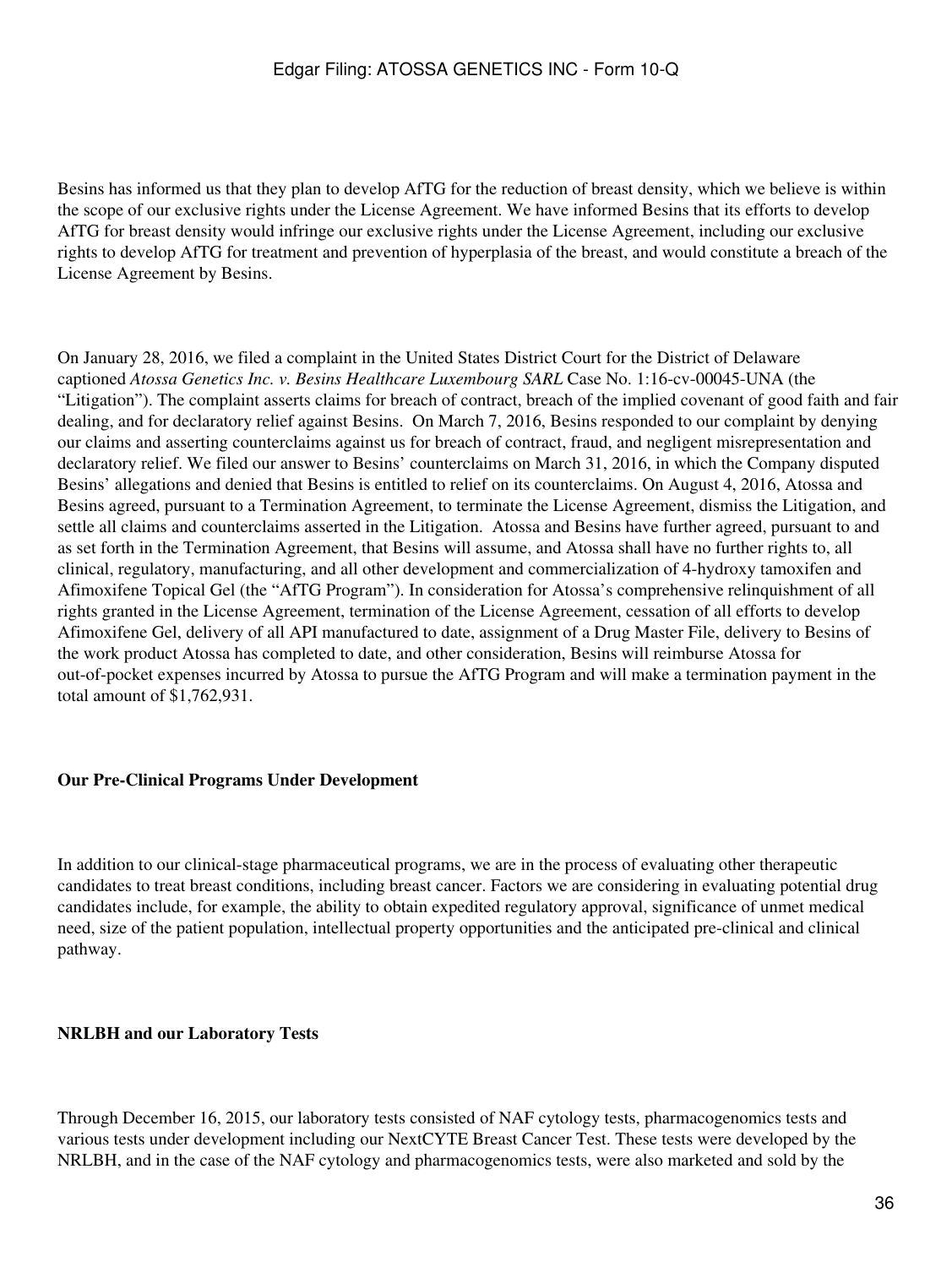NRLBH. The NRLBH generally owned the equipment and supplies necessary to develop the tests and to perform the tests and generally contracted directly with third parties for necessary supplies and services to develop and conduct the tests.

#### **Our Medical Devices**

Our medical devices include the ForeCYTE Breast Aspirator and the FullCYTE Breast Aspirator, which collect specimens of nipple aspirate fluid (NAF) for cytological testing at a laboratory, and a universal transport kit to assist with the packaging and transport of NAF samples to a laboratory. We also own various medical devices consisting primarily of tools to assist breast surgeons, which we acquired from Acueity Healthcare in 2012. We are not currently commercializing our breast aspirator devices, transportation kits, tools for breast surgeons nor any NAF cytology tests.

Our patented intraductal microcatheter devices are being developed for the targeted delivered of potential pharmaceuticals, as described above.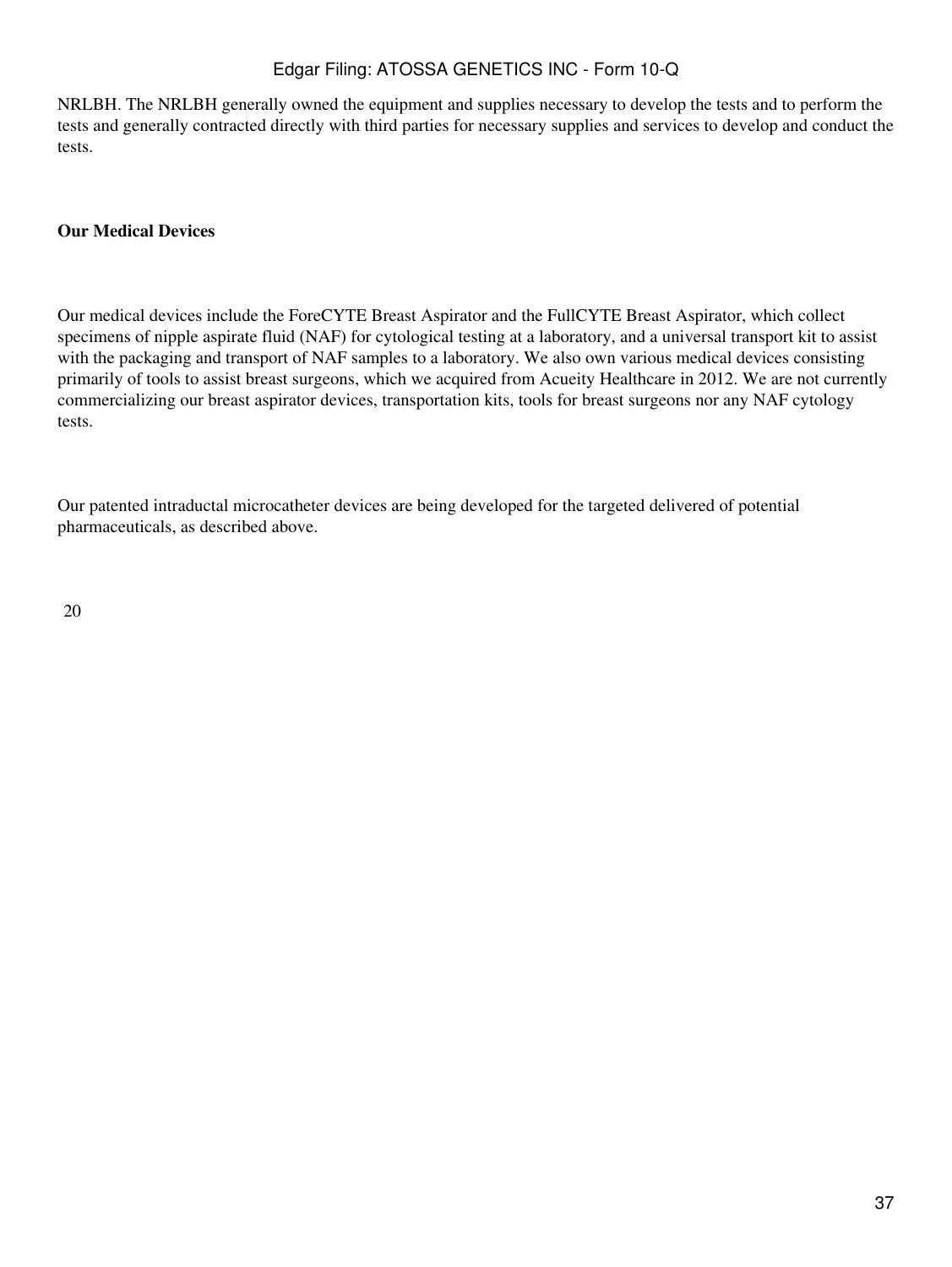#### **Revenue Sources**

Our business has provided us with two historical revenue sources: (i) sales-based revenue from the sale of our medical devices, such as our ForeCYTE Breast Aspirator and FullCYTE Breast Aspirator and patient kits to distributors, physicians, breast health clinics, and mammography clinics and (ii) service, or use-based, revenue from laboratory services performed by the NRLBH, such as preparation and interpretation of the NAF samples sent to our laboratory for analysis and pharmacogenomics tests. Our main source of revenue beginning in October 2014 until December 2015 has been from pharmacogenomics testing. We no longer are selling our medical devices and because of the sale of 81% of the stock in the NRLBH, we will generate no revenue from laboratory testing. NRLBH's operations are presented as discontinued operations for the three and six months ended June 30, 2015. We do not anticipate generating additional revenue from other resources unless and until we develop and launch new pharmaceutical programs.

#### **Critical Accounting Policies and Estimates**

In our Annual Report on Form 10-K for the year ended December 31, 2015, we disclosed our critical accounting policies and estimates upon which our financial statements are derived. There have been no changes to these policies since December 31, 2015. Readers are encouraged to review these disclosures in conjunction with the review of this report.

#### **Results of Operations**

#### **Three Months and Six Months Ended June 30, 2016 and 2015**

*Revenue and Cost of Revenue*: As a result of the sale of the NRLBH in December 2015, we generated no revenue or cost of revenue for the three months and six months ended June 2016. Revenue and cost of service from NRLBH activities are presented as discontinued operations for the three months and six months ended June 30, 2015. The NLRBH had total net revenue of \$2,694,183 and cost of revenue of \$1,847,646, for the three months and ended June 30, 2015, and \$4,565,320 and \$3,053,957 for the six months ended June 30, 2015, respectively, consisting of mainly pharmacogenomics testing.

*Operating Expenses*: Total operating expenses were approximately \$1.7 million and \$4.0 million for the three months and six months ended June 30, 2016, respectively, consisting of general and administrative (G&A) expenses of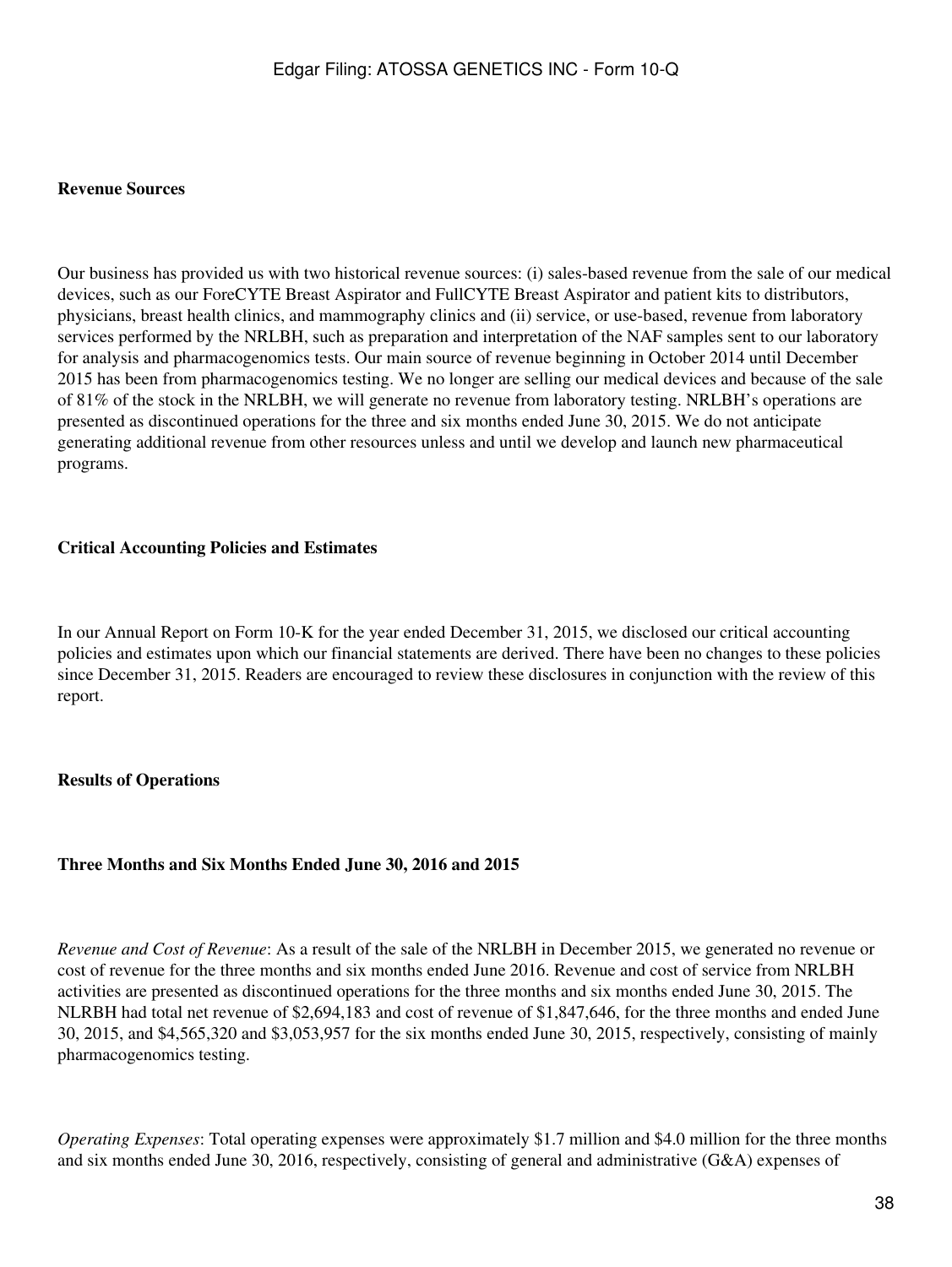approximately \$1.5 million and \$3.7 million, respectively and R&D expenses of approximately \$169,000 and \$319,000, respectively. As a result of the sale of NRLBH, operating expenses related to the NRLBH are presented separately as discontinued operations for the three months and six months ended June 30, 2015.

Operating expenses from continuing operations for the three months and six months ended June 30, 2016 decreased approximately \$1.5 million and \$2.4 million, or 45.7% and 37.1%, respectively, from approximately \$3.1 million and \$6.4 million for the three months and six months ended June 30, 2015, respectively, which consisted of G&A expenses of approximately \$2.4 million and \$4.8 million, respectively, R&D expenses of approximately \$373,000 and \$939,000, respectively, and selling expenses of approximately \$343,000 and \$689,000, respectively. The decrease in operating expenses is mainly attributed to the 2015 launch of new devices and services which are not being pursued in 2016 and investing more in new R&D programs in the first quarter of 2015 compared to 2016.

*Selling Expenses*: As a result of the sale of NRLBH and discontinuing commercialization of our devices in Europe and the United States, we incurred no selling expenses for the three and six months ended June 30, 2016. Selling expenses, to include NRLBH, for the three months and six months ended June 30, 2015 were approximately \$732,000 and \$1.3 million, respectively, consisting of compensation expenses, travel, and advertisement as a result of ForeCYTE and FullCYTE launch and commercialization in Europe and the United States. We do not expect any significant selling expenses during 2016, as we continue focusing on developing our pharmaceutical programs and until we receive regulatory clearance to commercialize our new products.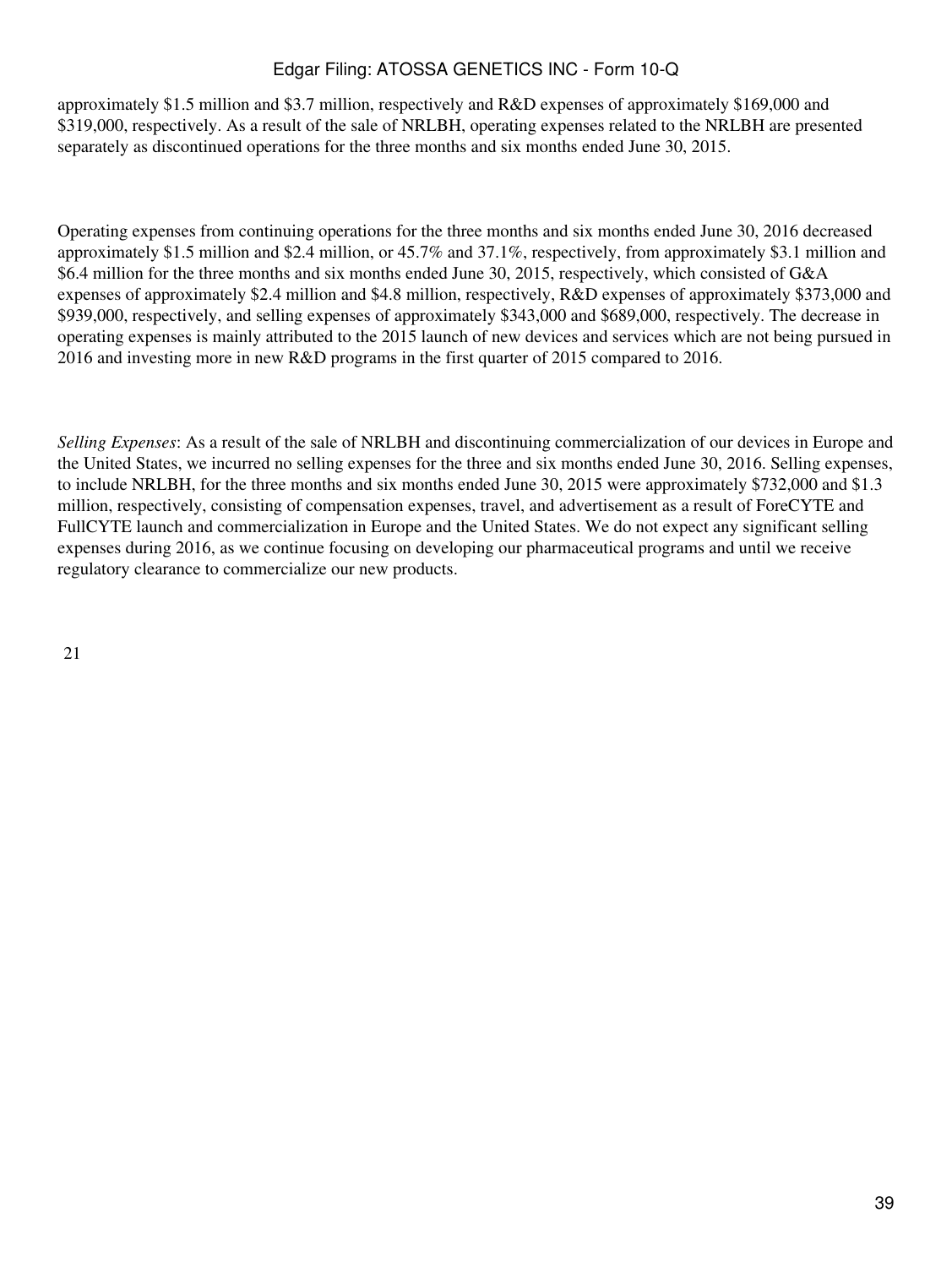*General and Administrative Expenses*: G&A expenses for the three months and six months ended June 30, 2016 were approximately \$1.5 million and \$3.7 million, respectively, a decrease of approximately \$900,000 and \$1.1 million, respectively, or 36.7% and 22.4%, respectively, from approximately \$2.4 million and \$4.8 million, respectively, for the same periods in 2015. G&A expenses consist primarily of personnel and related benefit costs, facilities, professional services, insurance, and public company related expenses. The decrease in G&A expenses is mainly attributed to cost reductions from sale of the NRLBH and discontinuing the commercialization of our breast aspirators.

*Research and Development Expenses*: R&D expenses for the three months and six months ended June 30, 2016 were approximately \$169,000 and \$319,000, respectively, a decrease of approximately \$204,000 and \$620,000, respectively, or 54.7% and 66.0%, respectively, from the three months and six months ended June 30, 2015. The decrease in R&D expenses is attributed to discontinuing further development of the FullCYTE Microcatheters, FullCYTE Breast Aspirator, NextCYTE test and AfTG late in 2015 and early in 2016. During the first quarter of 2016, we focused all our R&D efforts on the fulvestrant clinical trial that commenced in March 2016 and in the second quarter of 2016 we focused our R&D efforts on initiating our oral endoxifen program. We expect our R&D expenses to increase throughout 2016 as we continue the clinical trial of fulvestrant administered via our microcatheters and as we continue development our endoxifen and potentially other future pharmaceutical program.

*Discontinued operations:* As a result of the sale of NRLBH in December 2015, the 2015 financial results of the NRLBH are presented separately as discontinued operations in the Company's Consolidated Statements of Operations for all periods presented. The following summarizes the loss from discontinued operations for the three and six months ended June 30, 2015:

|                                       | Three Months   | Six Months     |  |
|---------------------------------------|----------------|----------------|--|
|                                       | Ended June 30, | Ended June 30, |  |
|                                       | 2015           | 2015           |  |
| Revenue                               | \$2,694,183    | \$4,565,320    |  |
| Cost of revenue                       | (1,847,646)    | (3,053,957)    |  |
| Gross profit                          | 846,537        | 1,511,363      |  |
| Expenses:                             |                |                |  |
| Selling expenses                      | 388,739        | 589,747        |  |
| Research and development expenses     | 136,984        | 368,408        |  |
| General and administrative expenses   | 344,212        | 588,296        |  |
| Other expenses, net                   | 40             | 49,554         |  |
| Net loss from discontinued operations | \$ (23, 438)   | \$ (84,642)    |  |

#### **Liquidity and Capital Resources**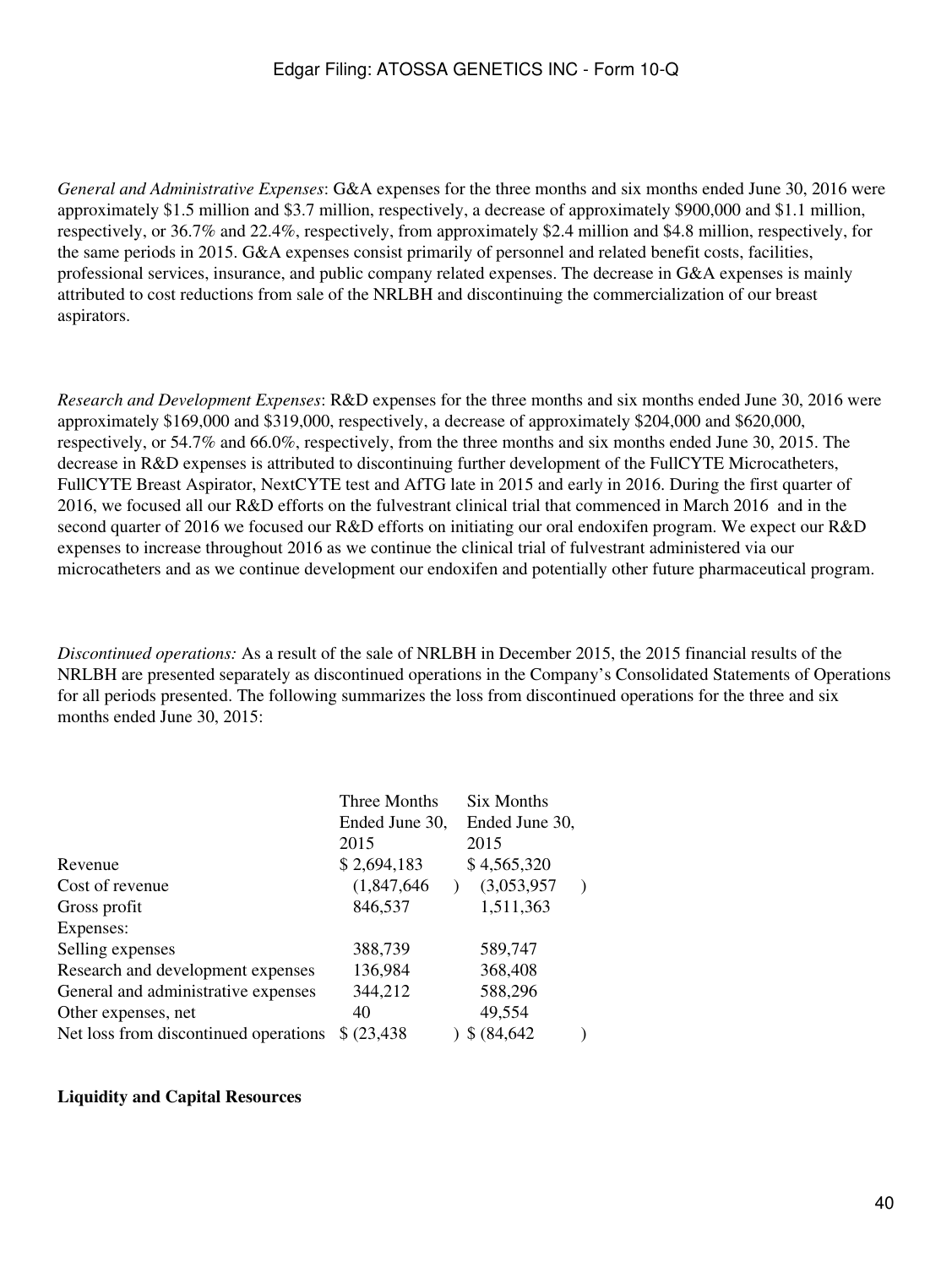We have a history of operating losses as we have focused our efforts on raising capital and building our products and services in our pipeline. The Company's consolidated financial statements are prepared using generally accepted accounting principles in the United States of America applicable to a going concern, which contemplates the realization of assets and the satisfaction of liabilities in the normal course of business. The Company has incurred net losses and negative operating cash flows since inception. For the three months and six months ended June 30, 2016, the Company recorded a net loss of approximately \$1.7 million and \$4.0 million, respectively, and used approximately \$1.0 million and \$4.6 million of cash in operating activities, respectively. As of June 30, 2016, the Company had approximately \$1.2 million in cash and cash equivalents and working capital of approximately \$0.9

 million. The Company has not yet established an ongoing source of revenue sufficient to cover its operating costs and allow it to continue as a going concern. The ability of the Company to continue as a going concern is dependent on the Company obtaining adequate capital to fund operating losses until it becomes profitable. The Company can give no assurances that any additional capital that it is able to obtain, if any, will be sufficient to meet its needs, or that any such financing will be obtainable on acceptable terms. If the Company is unable to obtain adequate capital, it could be forced to cease operations or substantially curtail is commercial activities. These conditions raise substantial doubt as to the Company's ability to continue as a going concern. The accompanying financial statements do not include any adjustments relating to the recoverability and classification of recorded asset amounts and classification of liabilities should the Company be unable to continue as a going concern.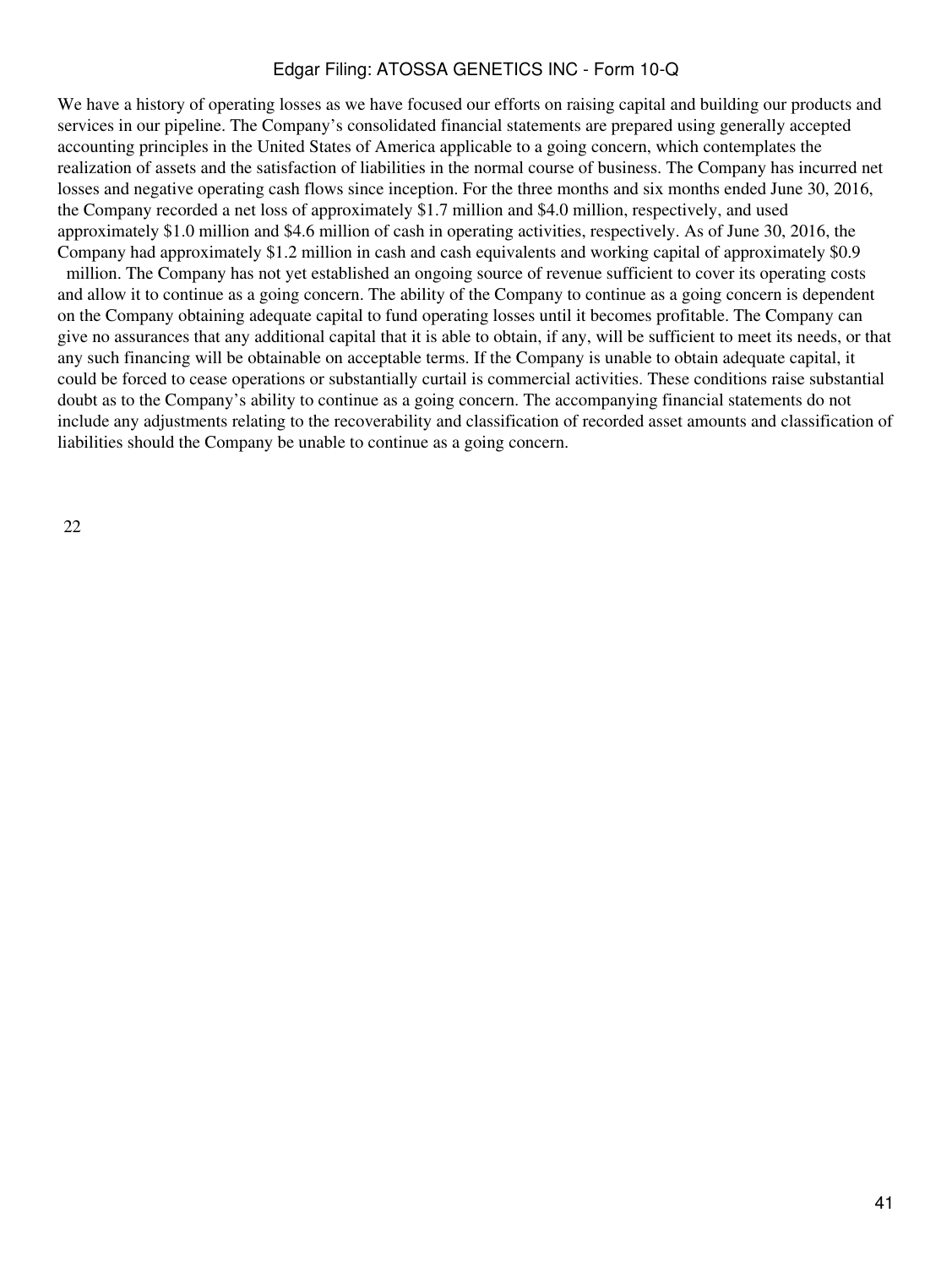During the first quarter of 2016, we sold 6,086,207 shares of common stock to Aspire Capital under the November 2015 agreement with them for aggregate gross proceeds to us of \$2,153,583. As a result, no shares remain available for sale to Aspire Capital under this agreement. On May 25, 2016 we entered into a new common stock purchase agreement with Aspire Capital which provides that we may sell up to \$10 million in common stock to Aspire Capital over the 30 month term of the agreement, none of which have been sold as of the date of filing this Quarterly Report with the SEC. On August 4, 2016, we entered into a settlement agreement with Besins Healthcare which requires that Besins pay us a total of \$1.76 million which we expect to receive on or about August 17, 2016. See Part II, Item 1 Legal Proceedings.

Our ability to continue as a going concern is dependent on our obtaining additional adequate capital to fund additional operating losses until we become profitable. If we are unable to obtain adequate capital, we could be forced to cease operations.

## **Cash Flows**

As of June 30, 2016, we had cash and cash equivalents of \$1,190,866.

*Net Cash Flows from Operating Activities*: Net cash used in operating activities was approximately \$4.6 million, for the six months ended June 30, 2016, compared with approximately \$6.5 million, including \$274,000 cash used from discontinued operations for the six months ended June 30, 2015. We spent approximately \$1.3 million in research and development for the six months ended, June 30, 2015, compared to approximately \$339,000, for the same period in 2016, primarily from reductions in compensation, occupancy expenses, and outside consulting; the reduced spending in research and development from 2015 is offset by severance payments in 2016.

*Net Cash Flows from Investing Activities*: Net cash used in investing activities was approximately \$5,000 for the six months ended June 30, 2016, compared with approximately \$82,000 , including \$124,000, from discontinued operations for the six months ended June 30, 2015. The decrease in 2016 for both periods was primarily attributable to the reduction in purchases of fixed asset equipment in 2016 as compared to 2015.

*Net Cash Flows from Financing Activities:* Net cash provided by financing activities was cash provided of approximately \$2.1 million for the six months ended June 30, 2016, compared with approximatley \$9.5 million for the six months ended June 30, 2015. The decrease is mainly attributed to lower prices at which we were able to sell our stock to Aspire in 2016 compared to stock and warrants in financing activities 2015.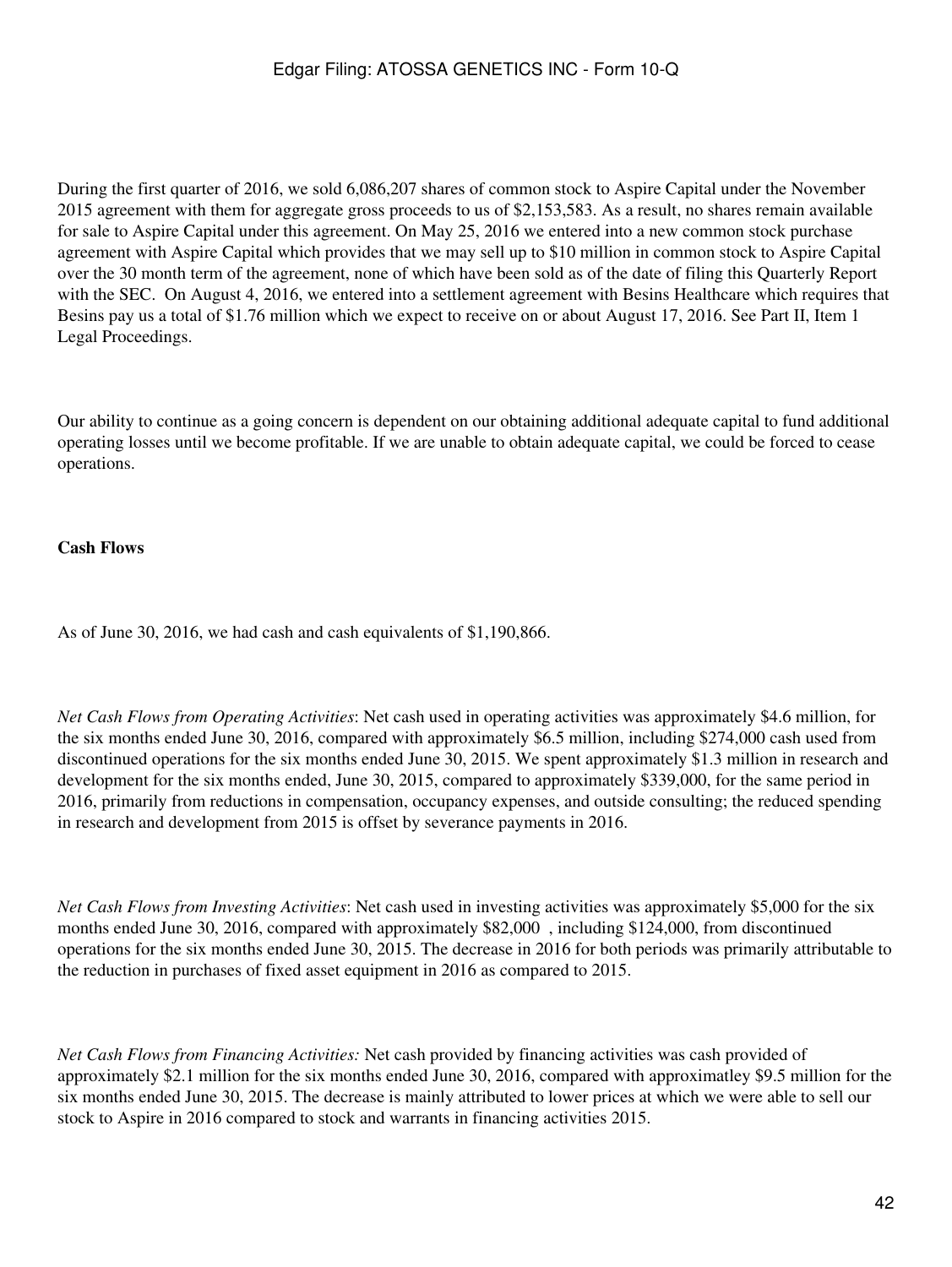#### **Funding Requirements**

We expect to incur ongoing operating losses for the foreseeable future as we continue to develop our planned therapeutic programs including related clinical studies and other programs in the pipeline. We expect that our existing resources together with the proceeds from the settlement with Besins will be sufficient to fund our planned operations for at least the next four to six months. In addition to our cash and cash equivalents at June 30, 2016 of approximately \$1.2 million and anticipated proceeds of \$1.76 million from the Besins settlement, we will be seeking to raise capital through sales of securities to third parties and existing stockholders. If we are unable to raise additional capital when needed, however, we could be forced to curtail or cease operations. Our future capital uses and requirements depend on the time and expenses needed to begin and continue clinical trials for our new drug developments.

Additional funding may not be available to us on acceptable terms or at all. In addition, the terms of any financing may adversely affect the holdings or the rights of our stockholders. For example, if we raise additional funds by issuing equity securities or by selling debt securities, if convertible, further dilution to our existing stockholders would result. To the extent our capital resources are insufficient to meet our future capital requirements, we will need to finance our future cash needs through public or private equity offerings, collaboration agreements, debt financings or licensing arrangements.

If adequate funds are not available, we may be required to terminate, significantly modify or delay our development programs, reduce our planned commercialization efforts, or obtain funds through collaborators that may require us to relinquish rights to our technologies or product candidates that we might otherwise seek to develop or commercialize independently. Further, we may elect to raise additional funds even before we need them if we believe the conditions for raising capital are favorable.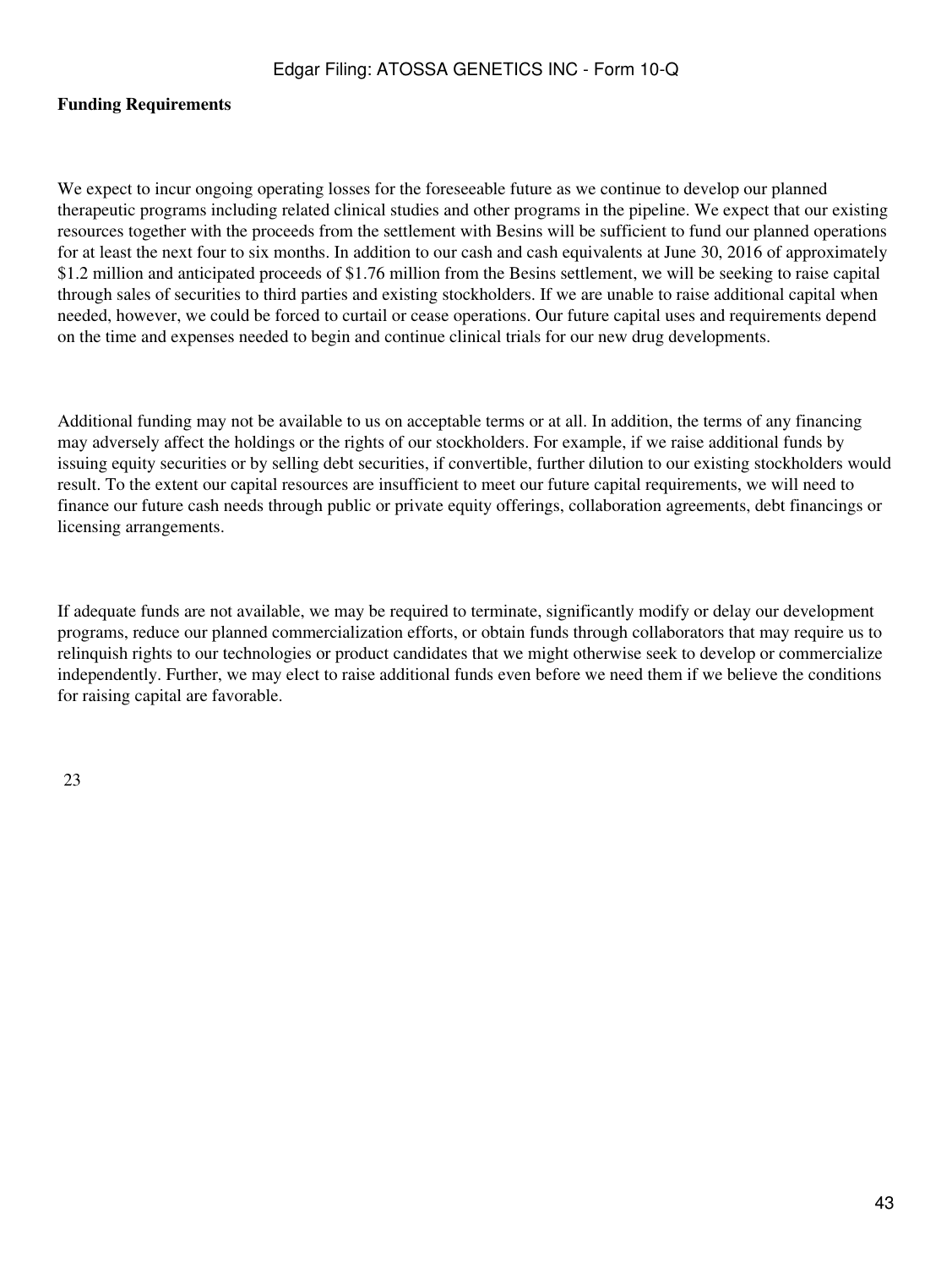#### **Off-Balance Sheet Arrangements**

We do not currently have, nor have we ever had, any relationships with unconsolidated entities or financial partnerships, such as entities often referred to as structured finance or special purpose entities, established for the purpose of facilitating off-balance sheet arrangements or other contractually narrow or limited purposes. In addition, we do not engage in trading activities involving non-exchange traded contracts.

#### **Recent Accounting Pronouncements**

In May 2014, the Financial Accounting Standards Board (the "FASB") issued Accounting Standards Update ("ASU") No. 2014-09, *Revenue from Contracts with Customers: Topic 606* ("ASU 2014-09"), to supersede nearly all existing revenue recognition guidance under U.S. GAAP. The core principle of ASU 2014-09 is to recognize revenues when promised goods or services are transferred to customers in an amount that reflects the consideration that is expected to be received for those goods or services. ASU 2014-09 defines a five step process to achieve this core principle and, in doing so, it is possible more judgment and estimates may be required within the revenue recognition process than required under existing GAAP including identifying performance obligations in the contract, estimating the amount of variable consideration to include in the transaction price and allocating the transaction price to each separate performance obligation. ASU 2014-09 is effective for the Company in the first quarter of 2018 using either of two methods: (i) retrospective to each prior reporting period presented with the option to elect certain practical expedients as defined within ASU 2014-09; or (ii) retrospective with the cumulative effect of initially applying ASU 2014-09 recognized at the date of initial application and providing certain additional disclosures as defined per ASU 2014-09. The Company is currently evaluating the impact of its pending adoption of ASU 2014-09 on its consolidated financial statements.

In August 2014, FASB issued ASU 2014-15, *Disclosure of Uncertainties about an Entity's Ability to Continue as a Going Concern.* This ASU requires the management to determine whether substantial doubt exists regarding the entity's going concern presumption, which generally refers to an entity's ability to meet its obligations as they become due. If substantial doubt exists but is not alleviated by management's plan, the footnotes must specifically state that "there is substantial doubt about the entity's ability to continue as a going concern within one year after the financial statements are issued." In addition, if substantial doubt exists, regardless of whether such doubt was alleviated, entities must disclose (a) principal conditions or events that raise substantial doubt about the entity's ability to continue as a going concern (before consideration of management's plans, if any); (b) management's evaluation of the significance of those conditions or events in relation to the entity's ability to meet its obligations; and (c) management's plans that are intended to mitigate the conditions or events that raise substantial doubt, or that did alleviate substantial doubt, about the entity's ability to continue as a going concern. If substantial doubt has not been alleviated, these disclosures should become more extensive in subsequent reporting periods as additional information becomes available. In the period that substantial doubt no longer exists (before or after considering management's plans), management should disclose how the principal conditions and events that originally gave rise to substantial doubt have been resolved. The ASU applies prospectively to all entities for annual periods ending after December 15, 2016, and to annual and interim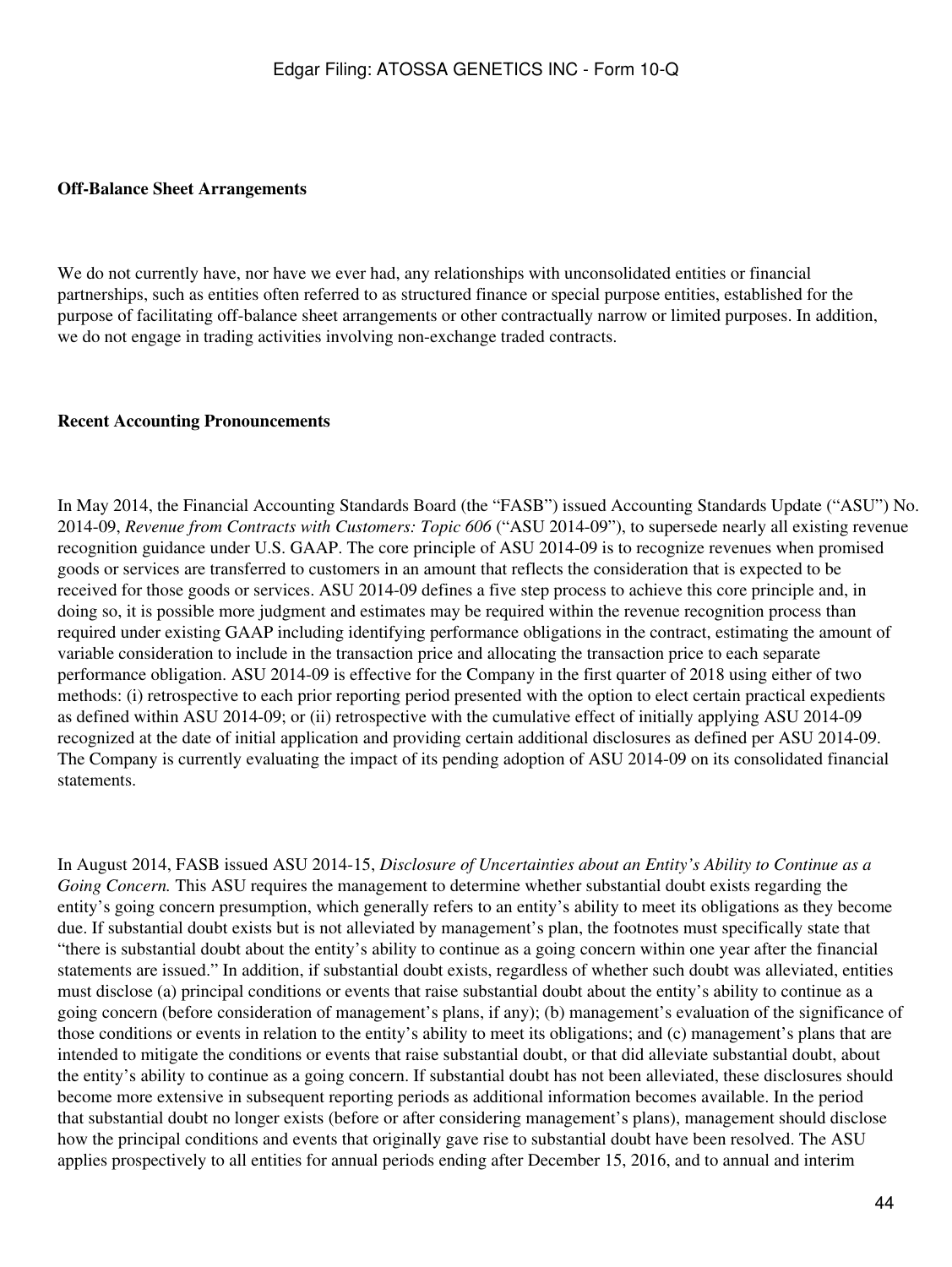periods thereafter. Early adoption is permitted. The Company has not yet adopted the provisions of ASU 2014-15.

In February 2016, FASB issued ASU No. 2016-02, *Lease Accounting Topic 842.* This ASU requires a lessee to recognize lease assets and liabilities on the balance sheet for all arrangements with terms longer than 12 months, the new standard applies a right-of-use (ROU) model that requires a lessee to record, for all leases with a lease term of more than 12 months, an asset representing its right to use the underlying asset for the lease term and a liability to make lease payments. The lease term is the non-cancellable period of the lease, and includes both periods covered by an option to extend the lease, if the lessee is reasonably certain to exercise that option, and periods covered by an option to terminate the lease, if the lessee is reasonably certain not to exercise that termination option. For leases with a lease term of 12 months or less, a practical expedient is available whereby a lessee may elect, by class of underlying asset, not to recognize an ROU asset or lease liability. A lessee making this accounting policy election would recognize lease expense over the term of the lease, generally in a straight-line pattern. The Lessor accounting remains largely consistent with existing U.S. GAAP. The new standard takes effect in 2019 for public business entities and 2020 for all other entities. We have not adopted the provisions of ASU No. 2016-02. We are currently evaluating the impact of our pending adoption of ASU 2016-02 on our consolidated financial statements.

In April 2016, the FASB issued ASU No. 2016-09, *Stock Compensation Topic 718.* This ASU simplifies the accounting for stock compensation on income tax accounting, award classification, estimating forfeitures, and cash flow presentation. Based on this ASU, an entity should recognize all excess tax benefits and tax deficiencies, including tax benefits of dividends on share-based payment awards, as income tax expense or benefit in the income statement; they do not need to include the effects of windfalls and shortfalls in the annual effective tax rate estimate from continuing operations used for interim reporting purposes. As a result of including income tax effects from windfalls and shortfalls in income tax expense, the calculation of both basic and diluted EPS will be affected. The ASU also provides an accounting policy election for awards with service conditions to either estimate the number of awards that are expected to vest (consistent with existing U.S. GAAP) or account for forfeitures when they occur. The ASU increases the allowable statutory tax withholding threshold to qualify for equity classification from the minimum statutory withholding requirements up to the maximum statutory tax rate in the applicable jurisdiction(s). The ASU clarifies that cash paid to a taxing authority by an employer when directly withholding equivalent shares for tax withholding purposes should be considered similar to a share repurchase, and thus classified as a financing activity. All other employer withholding taxes on compensation transactions and other events that enter into the determination of net income continue to be presented within operating activities. The new standard takes effect in 2017 for public business entities and 2018 for all other entities. We have not adopted the provisions of ASU No. 2016-09. We are currently evaluating the impact of our pending adoption of ASU 2016-09 on our consolidated financial statements.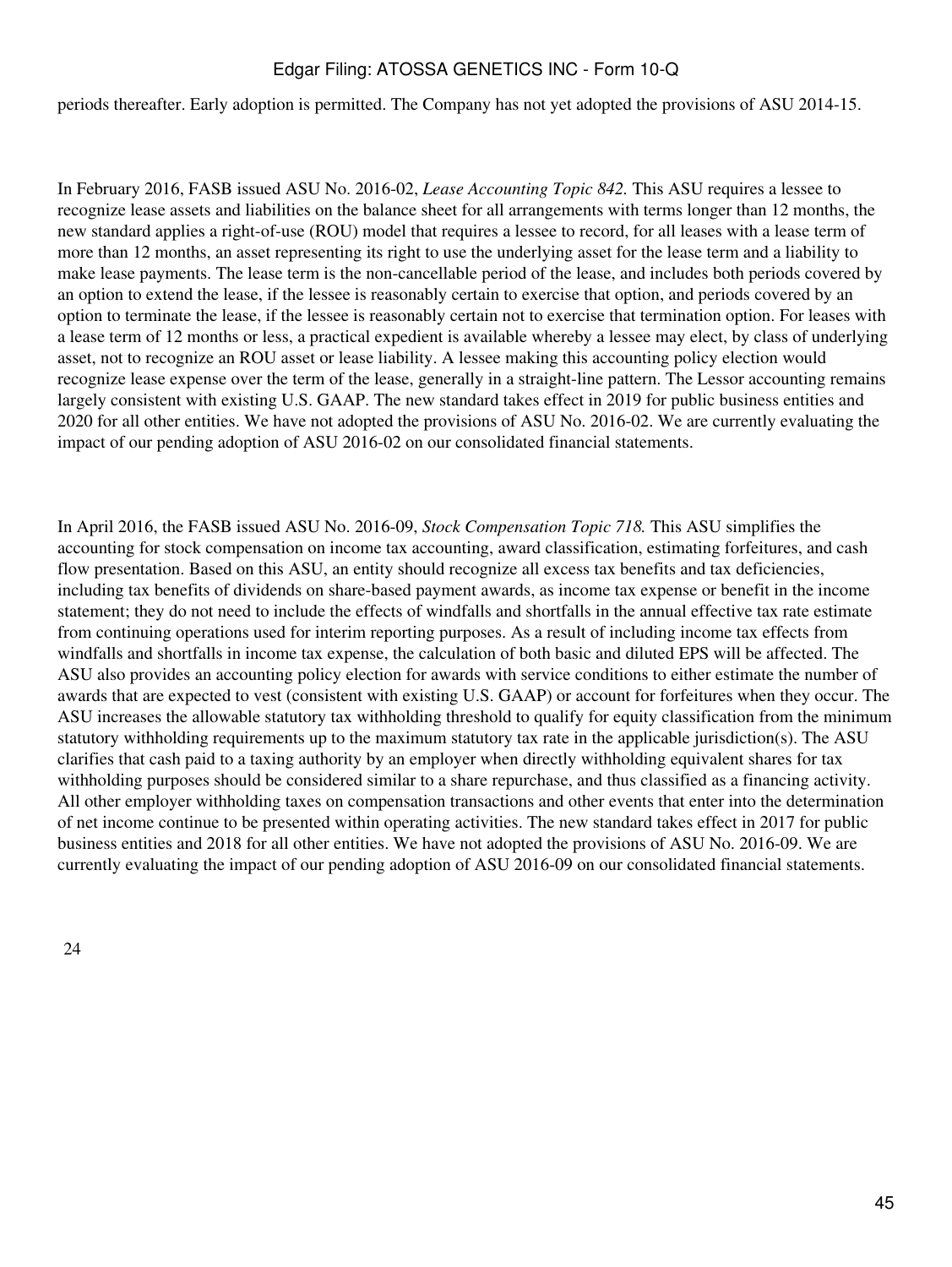## <span id="page-45-0"></span>**ITEM 3. QUANTITATIVE AND QUALITATIVE DISCLOSURES ABOUT MARKET RISK.**

Not applicable.

#### <span id="page-45-1"></span>**ITEM 4. CONTROLS AND PROCEDURES**

Our management, with the participation of our principal executive officer and principal financial officer, evaluated the effectiveness of our disclosure controls and procedures as of June 30, 2016. The term "disclosure controls and procedures," as defined in Rules 13a-15(e) and 15d-15(e) under the Securities Exchange Act of 1934, as amended ("Exchange Act"), means controls and other procedures of a company that are designed to ensure that information required to be disclosed by a company in the reports that it files or submits under the Exchange Act is recorded, processed, summarized and reported, within the time periods specified in the Securities and Exchange Commission's rules and forms. Disclosure controls and procedures include, without limitation, controls and procedures designed to ensure that information required to be disclosed by a company in the reports that it files or submits under the Exchange Act is accumulated and communicated to the company's management, including its principal executive and principal financial officers, as appropriate to allow timely decisions regarding required disclosure. Management recognizes that any controls and procedures, no matter how well designed and operated, can provide only reasonable assurance of achieving their objectives and management necessarily applies its judgment in evaluating the cost-benefit relationship of possible controls and procedures. Based on the evaluation of our disclosure controls and procedures as of June 30, 2016, our principal executive officer and principal financial officer concluded that, as of such date, the Company's disclosure controls and procedures were effective at the reasonable assurance level.

No change in our internal control over financial reporting (as defined in Rules 13a-15(f) and 15d-15(f) under the Exchange Act) occurred during the quarter ended June 30, 2016 that has materially affected, or is reasonably likely to materially affect, our internal control over financial reporting.

#### <span id="page-45-2"></span>**PART II OTHER INFORMATION**

#### <span id="page-45-3"></span>**ITEM 1. LEGAL PROCEEDINGS**

On October 10, 2013, a putative securities class action complaint, captioned Cook v. Atossa Genetics, Inc., et al., No. 2:13-cv-01836-RSM, was filed in the United States District Court for the Western District of Washington against us, certain of our directors and officers and the underwriters of our November 2012 initial public offering. The complaint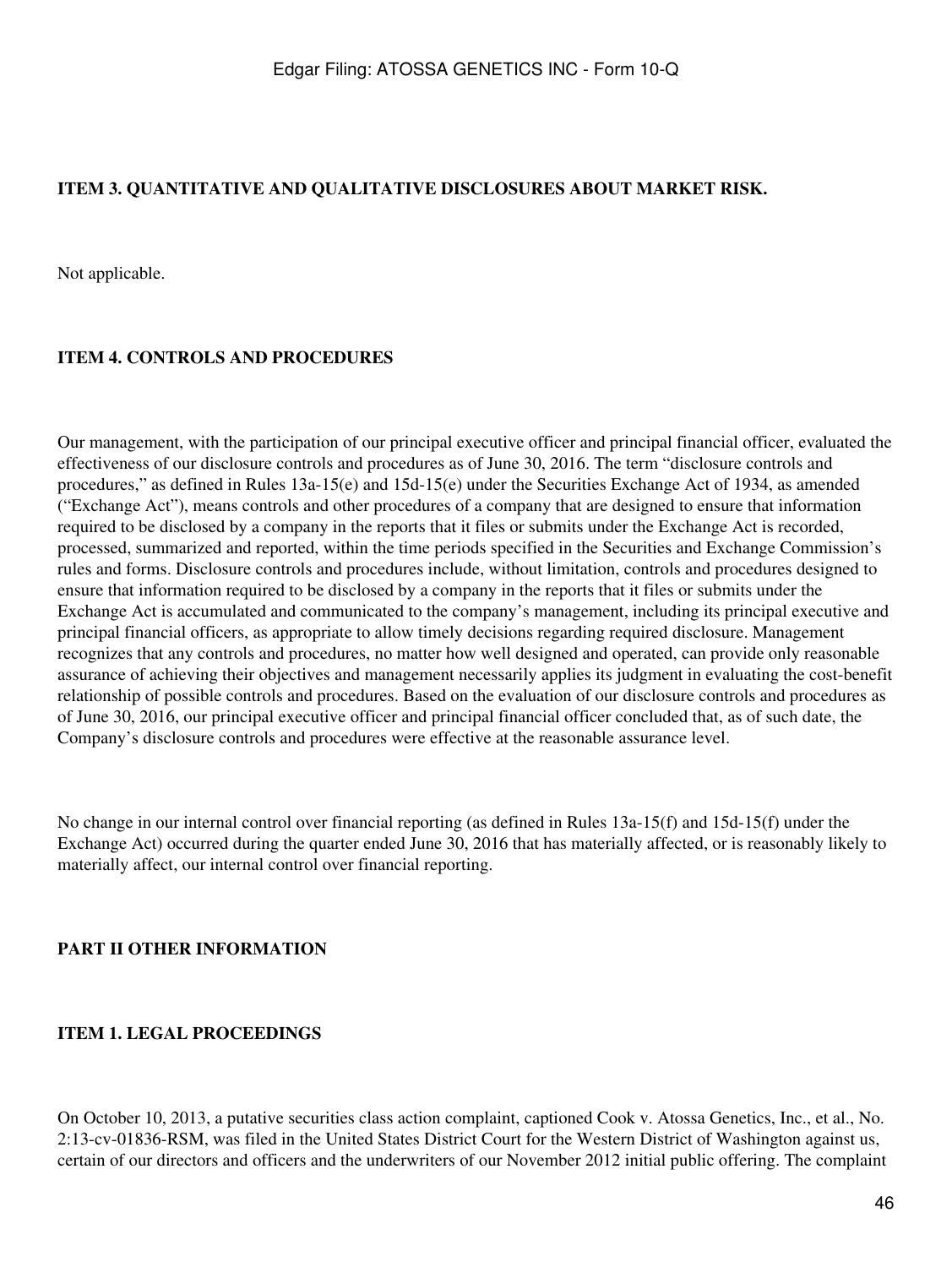alleges that all defendants violated Sections 11 and  $12(a)(2)$ , and that we and certain of our directors and officers violated Section 15, of the Securities Act by making material false and misleading statements and omissions in the offering's registration statement, and that we and certain of our directors and officers violated Sections 10(b) and 20A of the Exchange Act and SEC Rule 10b-5 promulgated thereunder by making false and misleading statements and omissions in the registration statement and in certain of our subsequent press releases and SEC filings with respect to our NAF specimen collection process, our ForeCYTE Breast Health Test and our MASCT device. This action seeks, on behalf of persons who purchased our common stock between November 8, 2012 and October 4, 2013, inclusive, damages of an unspecific amount.

On February 14, 2014, the Court appointed plaintiffs Miko Levi, Bandar Almosa and Gregory Harrison (collectively, the "Levi Group") as lead plaintiffs, and approved their selection of co-lead counsel and liaison counsel. The Court also amended the caption of the case to read In re Atossa Genetics, Inc. Securities Litigation. No. 2:13-cv-01836-RSM. An amended complaint was filed on April 15, 2014. The Company and other defendants filed motions to dismiss the amended complaint on May 30, 2014. On October 6, 2014 the Court granted defendants' motion dismissing all claims against Atossa and all other defendants. On October 30, 2014, the Court entered a final order of dismissal. On November 3, 2014, plaintiffs filed a notice of appeal with the Court and have appealed the Court's dismissal order to the U.S. Court of Appeals for the Ninth Circuit. On February 11, 2015, plaintiffs filed their opening appellate brief. Defendants filed an answering brief on April 13, 2015 and plaintiffs fileda reply brief in support of their appeal on May 18, 2015. A hearing for the appeal has not been set.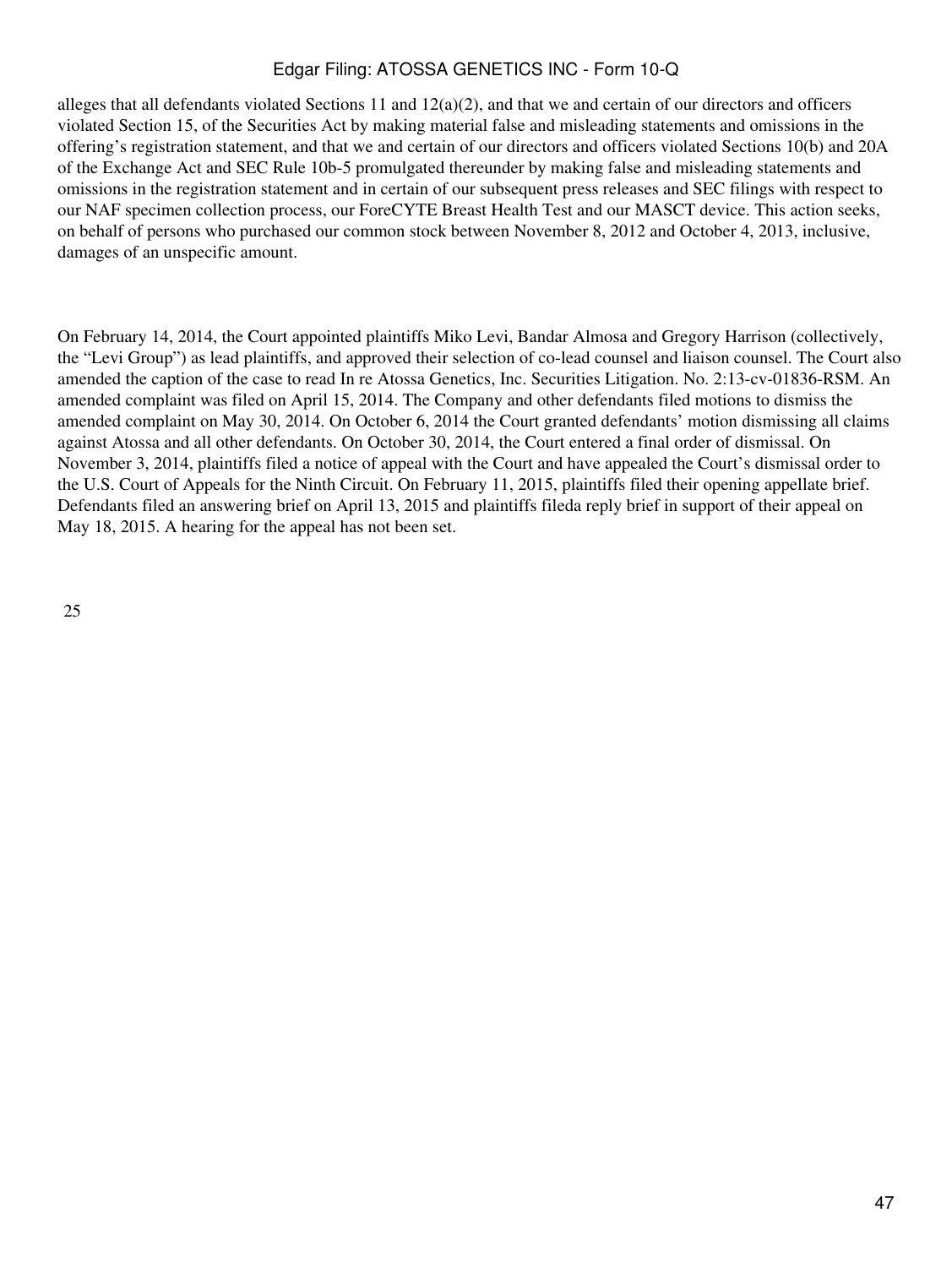The Company believes this complaint is without merit and plan to defend ourselves vigorously; however failure to obtain a favorable resolution of the claims set forth in the complaint could have a material adverse effect on the Company's business, results of operations and financial condition. Currently, the amount of such material adverse effect cannot be reasonably estimated, and no provision or liability has been recorded for these claims as of June 30, 2016. The costs associated with defending and resolving the complaint and ultimate outcome cannot be predicted. These matters are subject to inherent uncertainties and the actual cost, as well as the distraction from the conduct of our business, will depend upon many unknown factors and management's view of these may change in the future.

On January 28, 2016, the Company filed a complaint in the United States District Court for the District of Delaware captioned *Atossa Genetics Inc. v. Besins Healthcare Luxembourg SARL*, Case No. 1:16-cv-00045-UNA (the "Litigation"). The complaint asserts claims for breach of contract, breach of the implied covenant of good faith and fair dealing, and for declaratory relief against Defendant Besins Healthcare Luxembourg SARL ("Besins"). The complaint was served upon Besins on February 15, 2016. The Company's claims arise from Besins' breach of an Intellectual Property License Agreement dated May 14, 2015 (the "License Agreement"), under which Besins licensed to the Company the worldwide exclusive rights to develop and commercialize Afimoxifene Topical Gel, or AfTG, for the potential treatment and prevention of hyperplasia of the breast. The complaint seeks compensatory damages, a declaration of the parties' rights and obligations under the License Agreement, and injunctive relief. On March 7, 2016, Besins filed its response to the Company's complaint, generally denying liability for the Company's claims and asserting counterclaims for breach of contract, fraud, negligent misrepresentation, and declaratory judgment. Besins seeks unspecified money damages and preliminary and permanent injunctive relief, among other forms of relief, for its counterclaims. The Company filed its answer to Besins' counterclaims on March 31,, 2016, in which the Company disputed Besins' allegations and denied that Besins is entitled to relief on its counterclaims. The litigation is presently awaiting a scheduling order from the court, after which the parties will commence discovery.

On August 4, 2016, Atossa and Besins agreed, pursuant to a Termination Agreement, to terminate the License Agreement, dismiss the Litigation, and settle all claims and counterclaims asserted in the Litigation. Atossa and Besins have further agreed, pursuant to and as set forth in the Termination Agreement, that Besins will assume, and Atossa shall have no further rights to, all clinical, regulatory, manufacturing, and all other development and commercialization of 4-hydroxy tamoxifen and Afimoxifene Topical Gel (the "AfTG Program"). In consideration for Atossa's comprehensive relinquishment of all rights granted in the License Agreement, termination of the License Agreement, cessation of all efforts to develop Afimoxifene Gel, delivery of all API manufactured to date, assignment of a Drug Master File, delivery to Besins of the work product Atossa has completed to date, and other consideration, Besins will reimburse Atossa for out-of-pocket expenses incurred by Atossa to pursue the AfTG Program and will make a termination payment in the total amount of \$1,762,931.

#### <span id="page-47-0"></span>**ITEM 1A. RISK FACTORS**

#### **RISK FACTORS**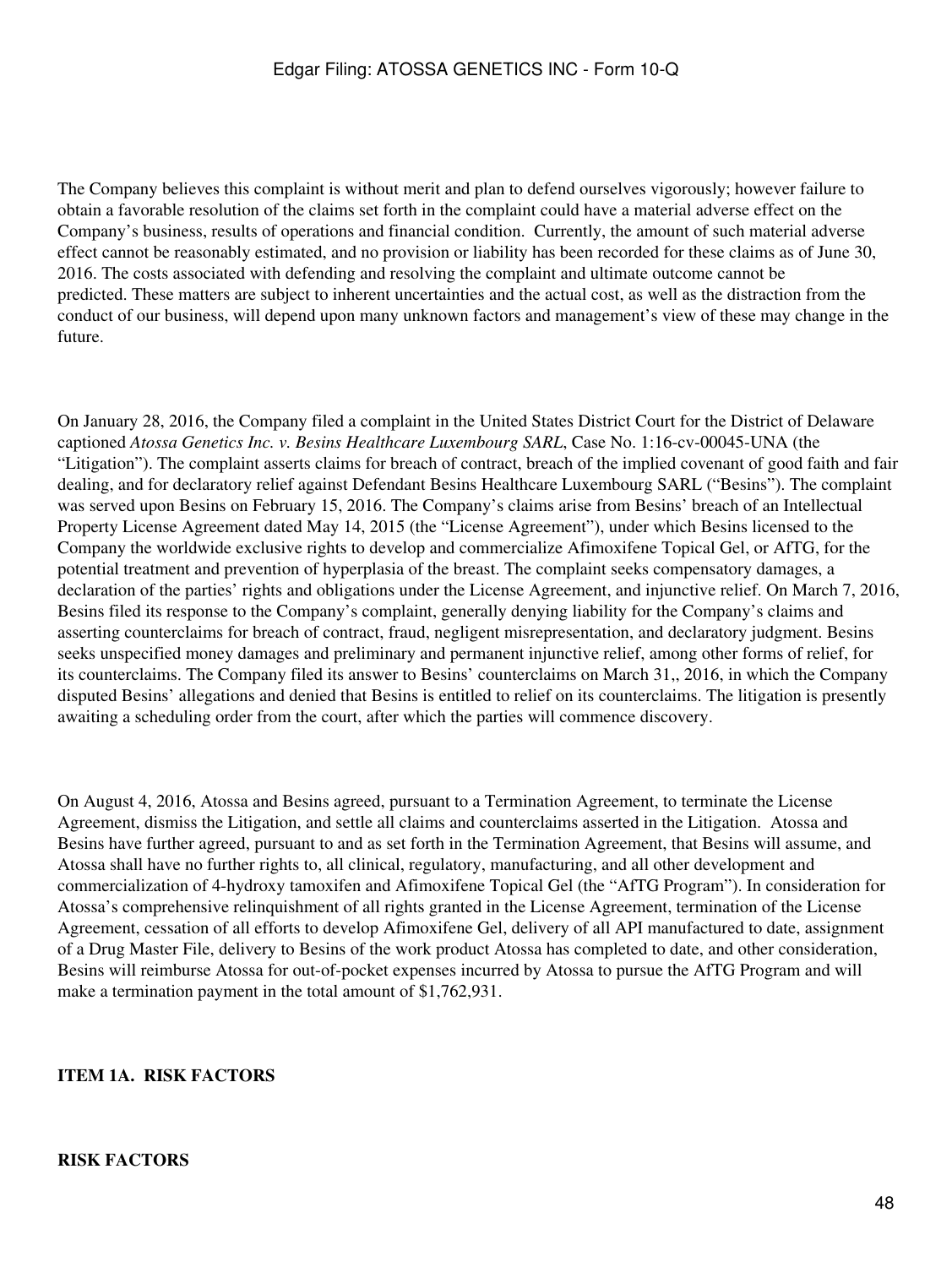*A purchase of our shares of Common Stock is an investment in our securities and involves a high degree of risk. You should carefully consider the following information about these risks, together with the other information contained in this report, before purchasing our securities. If any of the following risks actually occur, our business, financial condition and results of operations would likely suffer. In that case, the market price of the Common Stock could decline, and you may lose part or all of your investment in our company. Additional risks of which we are not presently aware or that we currently believe are immaterial may also harm our business and results of operations.*

There has been no material changes to the risk factors described in the Company's Annual Report on Form 10-K, as filed with the SEC on March 30, 2016.

#### <span id="page-48-0"></span>**ITEM 2. UNREGISTERED SALES OF EQUITY SECURITIES AND USE OF PROCEEDS**

During the period covered by this report, the Company sold in at-market transactions a total of 80,000 shares to Ensisheim Partners, LLC, which is owned by Drs. Steven Quay and Shu-Chih Chen, as summarized below. These transactions were exempt from registration under section 4(a)(2) of the Securities Act of 1933, as amended, as transactions by an issuer not involving any public offering .

|                   | Number of     |              | Price Per Proceeds to the |
|-------------------|---------------|--------------|---------------------------|
|                   | shares issued | <b>Share</b> | Company                   |
| January 19, 2016  | 50,000        | \$0.20       | \$9,950                   |
| February 16, 2016 | 15,000        | 0.53         | 7,935                     |
| March 9, 2016     | 15,000        | 0.37         | 5,535                     |
| Total             | 80,000        |              | \$24,420                  |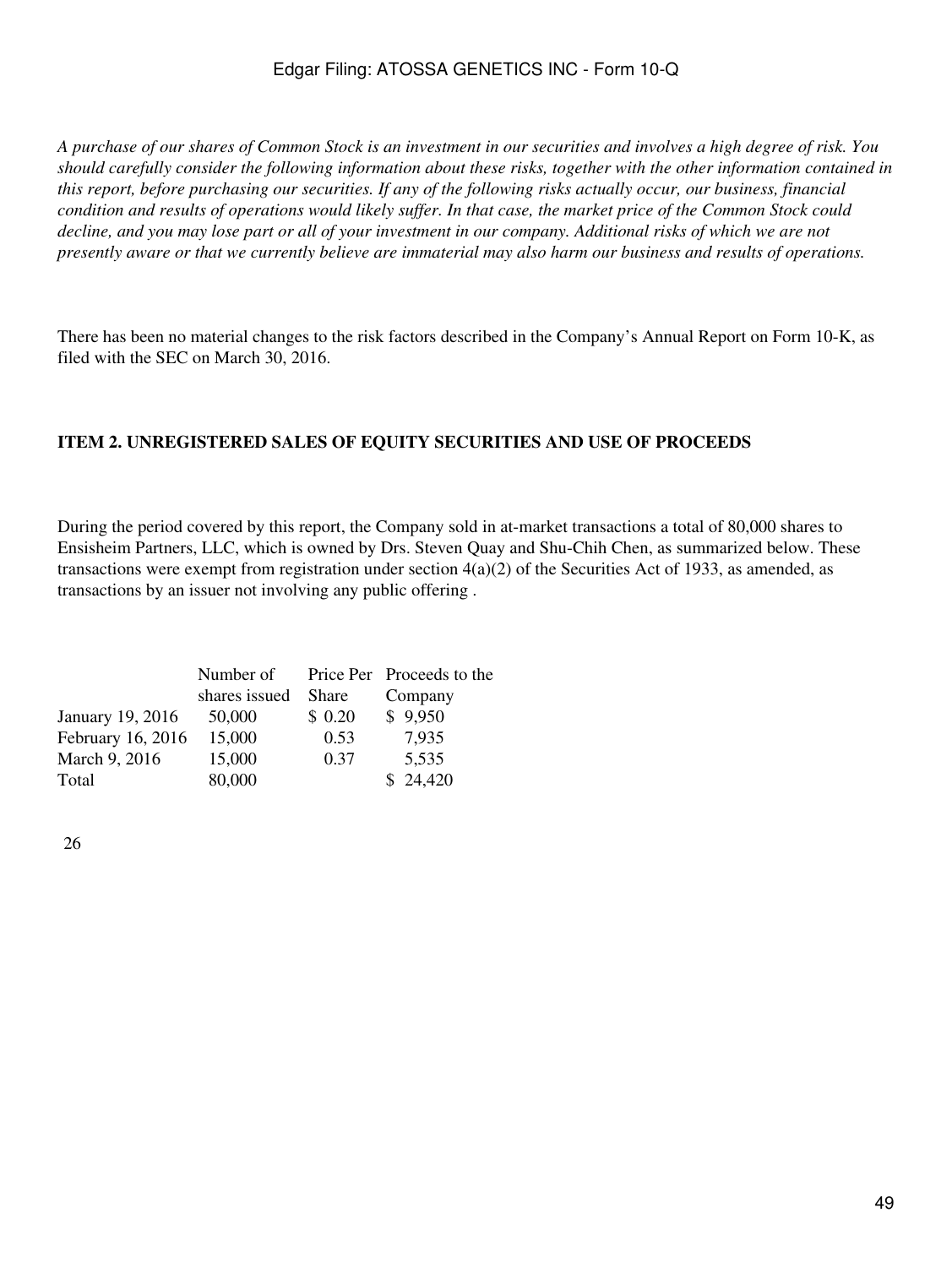## <span id="page-49-0"></span>**ITEM 3. DEFAULTS UPON SENIOR SECURITIES**

Not applicable.

#### <span id="page-49-1"></span>**ITEM 4. MINE SAFETY DISCLOSURES**

Not applicable.

## <span id="page-49-2"></span>**ITEM 5. OTHER INFORMATION**

### <span id="page-49-3"></span>**ITEM 6. EXHIBITS**

## (a)Exhibits

|      | <b>Exhibit No. Description</b>                                                                                                                                      | <b>Incorporated by Reference Herein</b><br>Form | Date           |
|------|---------------------------------------------------------------------------------------------------------------------------------------------------------------------|-------------------------------------------------|----------------|
| 4.1  | Registration Rights Agreement, dated May 25,<br>2016, between Atossa Genetics Inc. and Aspire<br>Capital Fund, LLC                                                  | Current Report on Form 8-K, as<br>Exhibit 4.1   | May 27, 2016   |
| 10.1 | Common Stock Purchase Agreement, dated<br>May 25, 2016, between Atossa Genetics Inc.<br>and Aspire Capital Fund, LLC                                                | Current Report on Form 8-K, as<br>Exhibit 10.1  | May 27, 2016   |
| 10.2 | Settlement and Termination of License<br>Agreement between Besins Healthcare<br>Luxembourg SARL and its Affiliates and<br>Atossa Genetics Inc. dated August 4, 2016 | Current Report on Form 8-K, as<br>Exhibit 10.1  | August 5, 2016 |
| 31.1 | Certification pursuant to Rule $13a-14(a)$ under<br>the Securities Exchange Act of 1934 of Steven Filed herewith<br>C. Quay                                         |                                                 |                |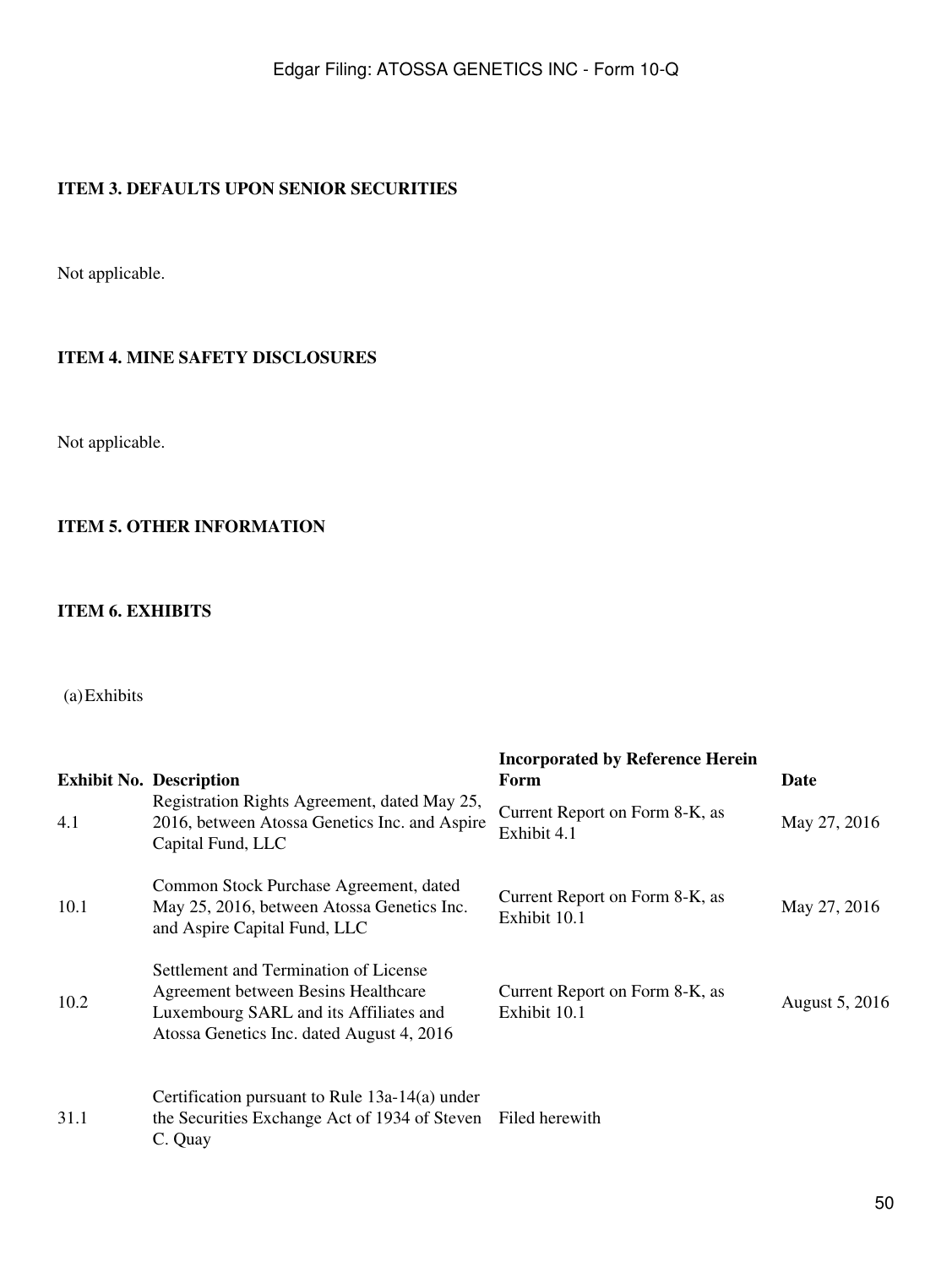| 31.2 | Certification pursuant to Rule $13a-14(a)$ under<br>the Securities Exchange Act of 1934 of Kyle<br>Guse | Filed herewith |
|------|---------------------------------------------------------------------------------------------------------|----------------|
| 32.1 | Certification pursuant to 18 U.S.C.<br>Section 1350 of Steven C. Quay                                   | Filed herewith |
| 32.2 | Certification pursuant to 18 U.S.C.<br>Section 1350 of Kyle Guse                                        | Filed herewith |
| 101  | Interactive Data Files pursuant to Rule 405 of<br><b>Regulation S-T</b>                                 | Filed herewith |